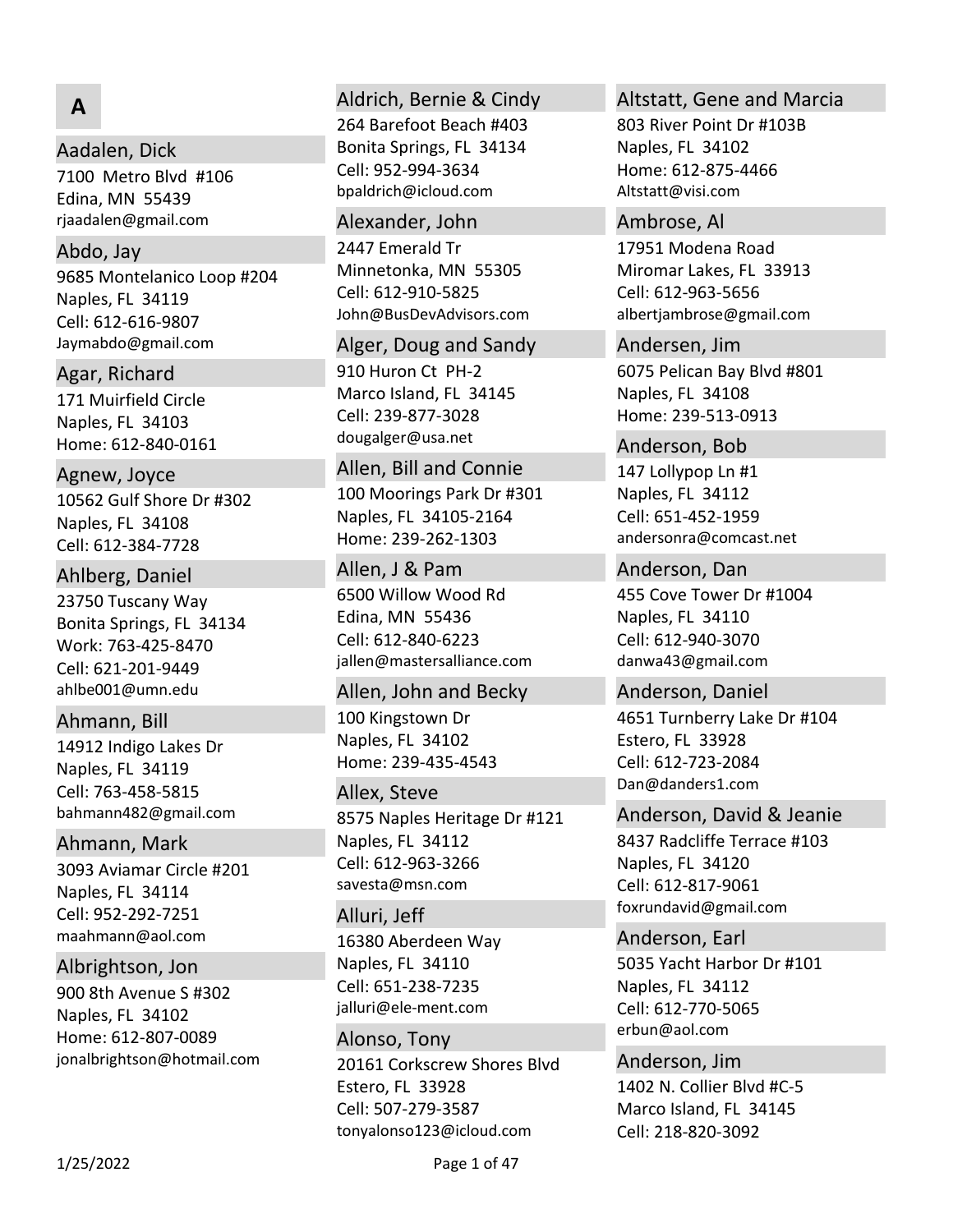### Anderson, Lee and Penny

3054 Gordon Dr Naples, FL 34102‐7861 Home: 239‐649‐4274

### Anderson, Rich and Lisa

8989 Preserve Blvd Eden Prairie, MN 55347 richa.trader@gmail.com Cell: 612‐964‐1047

#### Anderson, Richard & Susan

1951 5th St S Naples, FL 34102

#### Anderson, Rick & Sue

5809 Schaefer Rd Edina, MN 55436 Home: 612‐720‐3517 ricka747@gmail.com

### Anderson, Tom

831 Sailaway Lane Naples, FL 34801 tommtka@aol.com Cell: 612‐840‐8809

### Anderson, Wallace & Sandra

8185 Breton Circle Fort Myers, FL 33812 Home: 239‐561‐6944

### Andrews, Robert

13710 Pondview Circle Naples, FL 34119 randrews13710@gmail.com Cell: 612‐281‐2500

### Andrews, Tom & Lynn

16335 Bonita Landing Circle Bonita Springs, FL 34135 Home: 239‐631‐6563 tansmg1@gmail.com Cell: 612‐940‐0024

### Andrews, Woody

6520 Valen Way #504 Naples, FL 34108 whandrews12@comcast.net Cell: 612‐790‐8055

# Angeloni, Arnold

9257 Quarry Dr Naples, FL 34120 arnoldangeloni@gmail.com Cell: 651 329‐4867

# 3085 Horizon Lane #2208 Naples, FL 34109 Home: 763‐234‐0431 Naseem32@live.com Ansari, Dorit

5876 Marble Court Naples, FL 34110 Home: 239‐596‐9394 Jecaa@comcast.net Arndt, Joseph and Connie

### Arnold, Mark & Kim

10548 Otter Key Ln Estero, FL 33928 mark.diamondguy@gmail.com Cell: 651‐295‐7629

9790 Gulfshore Dr #105 Naples, FL 34108 Work: 941‐592‐6430 Ashpole, Mike and Sue

### Asplund, Gerald & Kristine

6630 Walnut Dr Minnetrista, MN 55364 geraldasplund@hotmail.com Cell: 612‐209‐6718

# Auth, Tom

14915 Celle Way Naples, FL 34110 tom.auth@vomela.com Cell: 651‐261‐6120

### Ayers, Merrill & Eleanor

25002 Pinewater Cove Ln Bonita Springs, FL 34134 ayersem@yahoo.com Cell: 612‐741‐6089

# **B**

1835 Les Chateaux Blvd #202 Naples, FL 34109 Home: 239‐593‐1184 dbaasen@gmail.com Baasen, Dan and Anne Cell: 651‐270‐7500

15426 Milan Way Naples, FL 34110 pbach73@gmail.com Bachman, Paul

### Baker, Ed

5965 Ashford Ln Naples, FL 34110 Cell: 612‐802‐7646

### Baker, Rich & Joan

23791 Merano Ct #201 Bonita Springs, FL 34134 rabaker@mchsi.com Cell: 612‐327‐3042

21210 Pelican Sound Dr #102 Estero, FL 33928 Home: 239‐292‐1193 Bang, David

3970 Bering Ct Naples, FL 34119 Banks, Bob

### Banks, Mark and Gretchen

4461 Waters Edge Ln Sanibel, FL 33957 markwbanks@mac.com

### Barsness, Bob & Gail

8751 Estero Blvd #701 Ft. Myers Beach, FL 33931 marinebb@aol.com Cell: 612‐710‐9745

### Bartley, Drew

21 High Point Cir E #401 Naples, FL 34103 Cell: 612‐328‐1129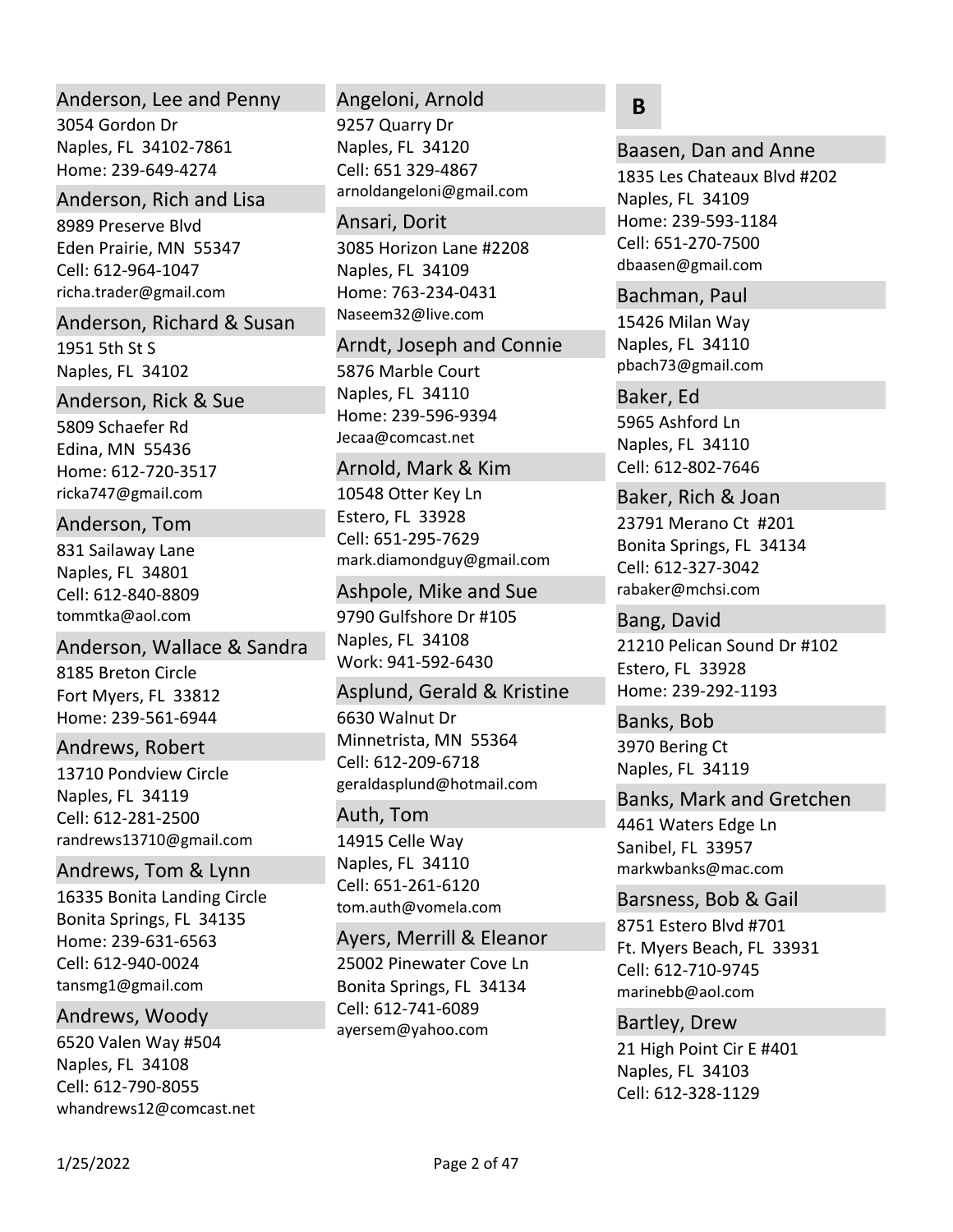# Basil, Hank and Margie

6835 San Marino Dr #807 Naples, FL 34108 Home: 239‐592‐7296 Henmarbas@aol.com

## Bathke, John

4265 Bay Beach Ln #1025 Ft Myers Beach, FL 33931 Cell: 651‐503‐8893

# Bean, John & Babette

702 Regency Reserve Circle #3503 Naples, FL 34119 jmbean65@mn.com Cell: 612‐387‐4510

# Beaton, Perry & Carol

853 Vanderbilt Beach Rd #249 Naples, FL 34108 pbeaton@beatoninc.com Cell: 319‐533‐7577

### Becken, Tom

11 Bluebill Ave Naples, FL 34108 tombecken@comcast.net Cell: 612‐889‐9487

# Becker, Kevin and Mary Ellen

1875 Magnolia Lane Plymouth, MN 55441 Home: (763) 559‐7494 kdbmeb@gmail.com

# Bee, Stacy

102 Wilderness Way #245 Naples, FL 34105 bee.stacy@gmail.com Cell: 612 ‐205 ‐2231

3400 Gulf Shore Blvd N Naples, FL 34103 Debbegin@comcast.net Begin, Bill and Debby

2304 Gulf Shore Blvd N Naples, FL 34103 Home: 239‐649‐0272 Earljudy@earthlink.net Behning, Earl and Judy

### Bell, Rusty

45 Highpoint Circle S #306 Naples, FL 34103 Cell: 952‐261‐7944

# Bellows, Dave

13921 Lake Mahogany Blvd #2821 Ft Myers, FL 33907 Work: 651‐775‐3112

8896 Savona Ct Naples, FL 34119 Bender, Tom

### Benedict, John

2225 NW 1st St Cape Coral, FL 33993 jb@beccorp.com Cell: 612‐619‐6575

### Beniek, Geno

8905 Sanbur Trail NW Rice, MN 56367 Ejbeniek@gmail.com Cell: 320‐267‐0531

### Bennett, Frank & Carol

868 Barcarmil Way Naples, FL 34110 Fbbennett1@gmail.com Cell: 612‐751‐4059

### Bennett, Sue

600 2nd St S #305 Minneapolis, MN 55401 suebenn8@gmail.com Cell: 612‐910‐8163

# Benz, David

4850 Windsor Landing Dr #307 Ft Myers, FL 33966 dbenz@basspro.com Cell: 917‐715‐0459

# Berdahl, Jim & Jeanne

7965 Hawthorne Dr #403 Naples, FL 34113 jjberdahl@mchsi.com Cell: 952‐210‐3500

### Berens, Dick and Rita

14558 Lieto Lane Bonita Springs, FL 34135 Home: 239‐676‐5410 richardjberens@gmail.com Cell: 612‐384‐9437

### Berg, Bill and Nancy

5020 Marina Cove Dr #201 Naples, FL 34112 Work: 239‐774‐4293 Bcnberg@aol.com

#### Berg, David

6605 Southfork Naples, FL 34108 Deberg100@aol.com Cell: 612‐859‐3141

# Berge, Charles and Roxanne

871 Tanbark Dr #102 Naples, FL 34108 Home: 239‐514‐1933 Rrealtyconsults@aol.com

# Berkelman, Tom

21720 Palmetto Dunes Dr #101 Estero, FL 33928 Cell: 612‐750‐5249

### Bernick, Dean & Lori

26510 Rookery Lake Dr Bonita Springs, FL 34134 dbernick@bernicks.com Cell: 320‐493‐4561

# Besikof, Marshall and Shirley

5051 Pelican Colony Blvd #402 Bonita Springs, FL 34134 Home: 952‐473‐0174 marshall.besikof@outlook.com

# Best, Richard

13915 Old Coast Rd #1506 Naples, FL 34110 dbest52@ymail.com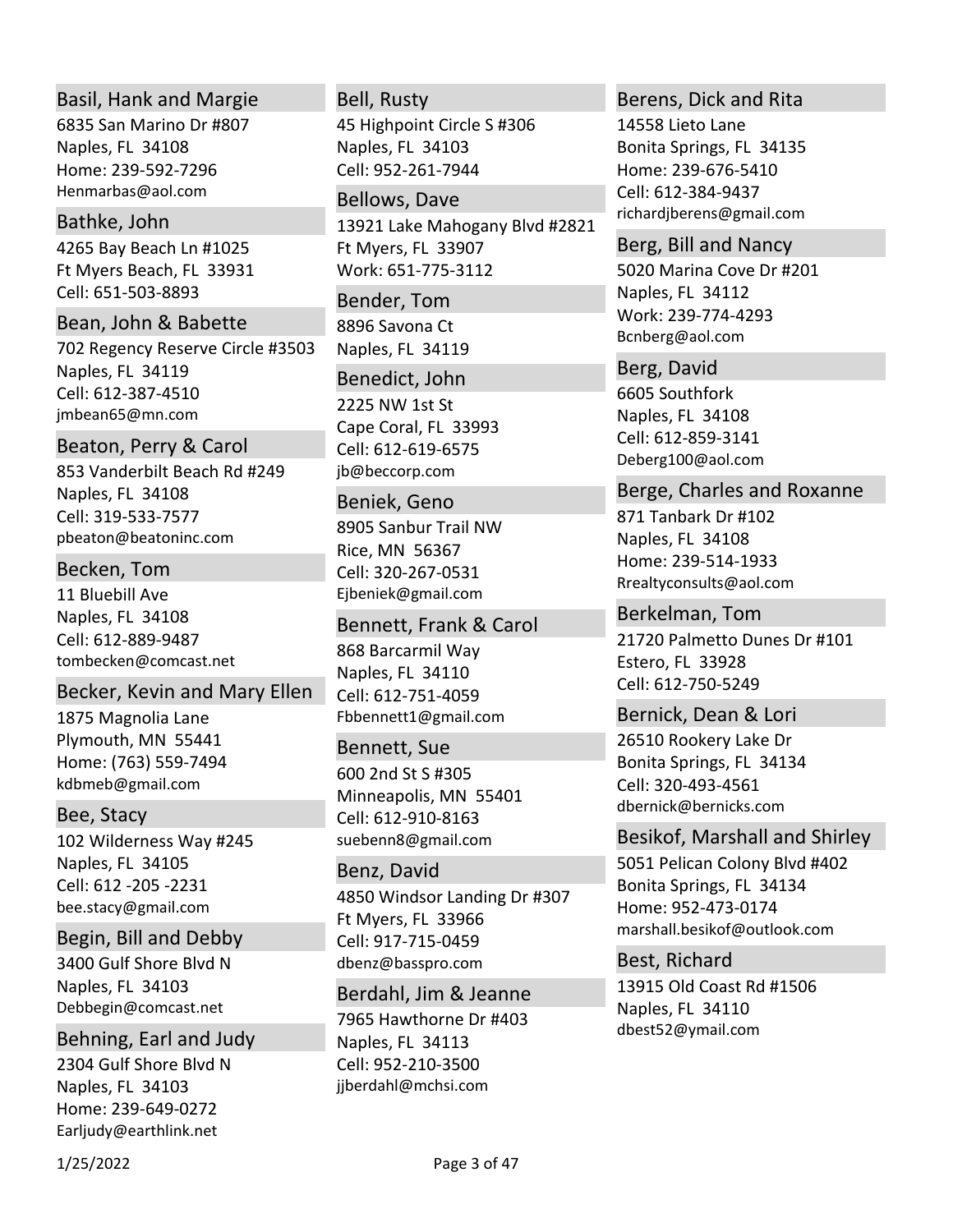## Betz, David and Jill

2765 Medalist Ln Naples, FL 34109 david.j.betz@ubs.com Cell: 612‐709‐6235

### Bevilacqua, Michael

16046 Liguria Pl Bonita Springs, FL 34135 Mabevila@yahoo.com Cell: 612‐803‐0767

22951 Rosedale Dr #102 Bonita Springs, FL 34135 Home: 320‐846‐0945 Bey, Russ & Jean Cell: 651‐558‐6330

# Bezdicek, Ken

3356 Lake Johanna Blvd Arden Hills, MN 55112

### Biersdorf, Dan

5040 Juanita Ave Edina, MN 55424 Work: 612‐465‐0902 dan@condemnation‐law.com

# Bifaro, James

6155 Dogleg Drive Naples, FL 34113 Jmbifaro@Jmbrealty.com Cell: 612‐868‐5353

### Bigler, Dave

17732 Layton Ct Lakeville, MN 55044 Dlbigs@yahoo.com

# Birkins, Jeff

8540 Via Lungomare Circle #201 Estero, FL 33928 jsbirkins@gmail.com Cell: 239‐273‐3911

# Bjelland, Rolf and Idelle

2288 Island Cove Circle Naples, FL 34109 rolfb@comcast.net Cell: 612‐384‐9221

## Blair, Charles & Patricia

5416 Freeport Ln Naples, FL 34119 c.blair@arvig.net Cell: 612‐751‐4778

### Blake, Jim & Julie

3200 Gulf Shore Blvd N #406 Naples, FL 34103 Work: 612‐340‐6750 Home: 651‐249‐6637 james.blake@morganstanley.com

### Blanchard, Jeff & Connie

20020 Minnetonka Blvd Deephaven, MN connie.blanchard@blanchardscatering.c Cell: 612‐801‐9963

863 Reef Point Circle Naples, FL 34108 Home: 239‐597‐8315 Blattner, Ralph

### Blenis, Dennis and Nancy

21 Highpoint Circle East #401 Naples, FL 34103 Home: 239‐262‐1603

6 Golf Cottage Dr Naples, FL 34105‐7113 Home: 239‐649‐0854 Block, Ken and Margo

### Bloom, Steve & Jodi

204 Conners Ave Naples, FL 34108 Cell: 612‐251‐1000

701 Jamestown Lane Naples, FL 34108 Home: 239‐597‐7320 Blumberg, Don and Carole

28638 La Caille Dr Naples, FL 34119 Bocklage, Joe Cell: 612‐810‐0171

### Boe, Richard and Maridee

9017 Windswept Dr Bonita Springs, FL 34135 Home: 239‐949‐6542 Mrboe@comcast.net

214 Colonade Circle Naples, FL 34103 Boehnen, David Cell: 612‐384‐9848

5130 Cobble Creek Court Naples, FL 34110 Home: 239‐596‐1380 Bolenbaugh, Jim

4708 Annaway Dr Edina, MN 55436 Bolles, Glenn & Carole Cell: 612‐840‐2446

8520 Danbury Blvd #201 Naples, FL 34120 RABONFE@GMAIL.COM Bonfe, Roger Cell: 651‐270‐6633

2814 Thistle Way Naples, FL 34105 Bbontems@swfla.rr.com Bontems, Bart

19851 Breckenridge Dr #404 Estero, FL 33928 Book, Bill

5600 Oaklawn Ave Edina, MN 55424 Book, Raymond Cell:

# Borchers, Rich and Jane

7442 Little Ln #PH 701 Naples, FL 34105 Home: 239‐403‐7204

15861 Prentiss Pointe Cir #102 Ft Myers, FL 33908 lylebosacker@gmail.com Bosacker, Lyle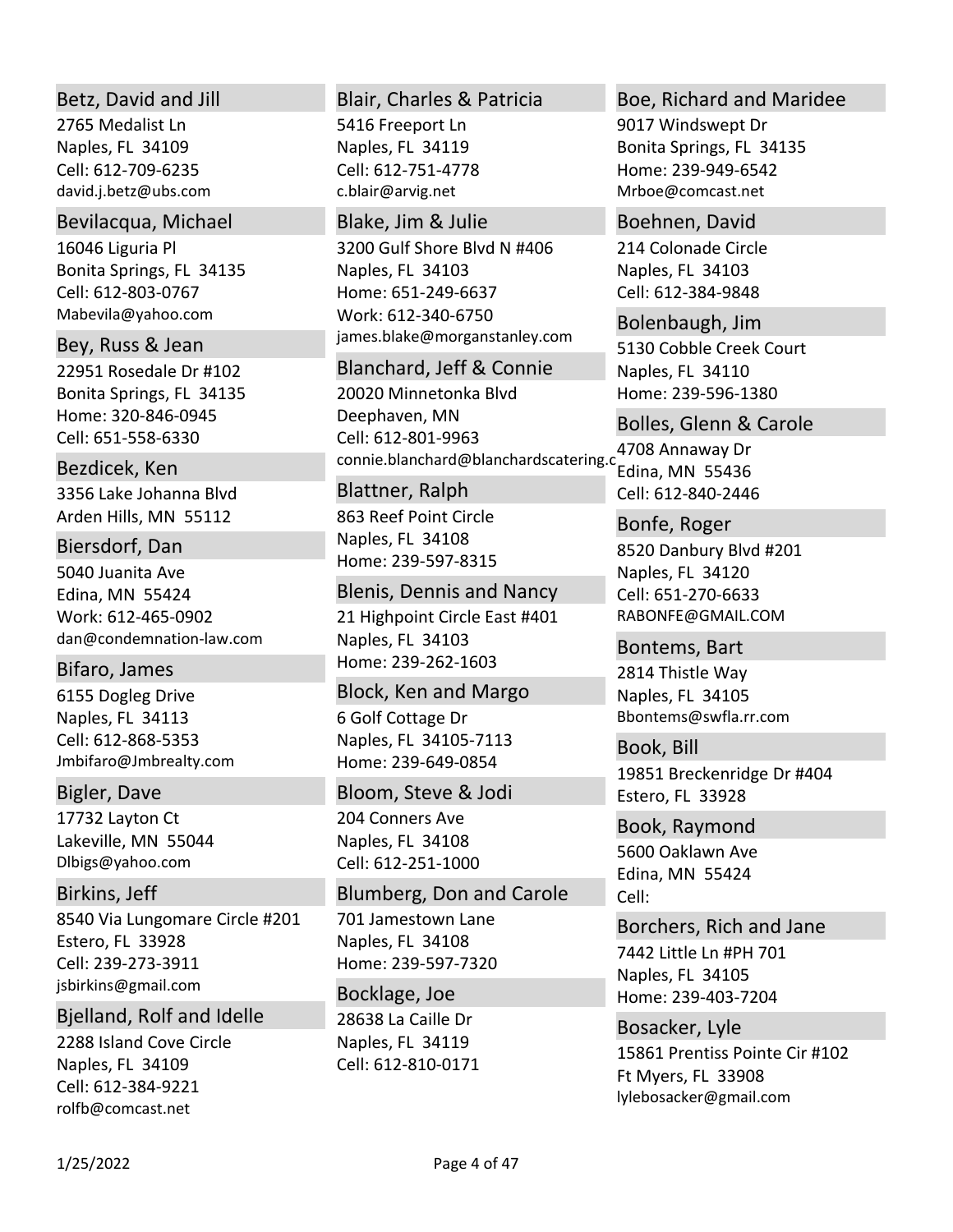# Bowen, Jeff

2355 Kingfish Rd Naples, FL 34102‐1539 Home: 239‐595‐0500 jeffbowen48@yahoo.com

# Bowles, James

1920 Willow Bend Circle #202 Naples, FL 34108 Home: 239‐248‐7070 Jbowlesster@gmail.com

12628 Hartsfield Ln Knoxville, TN 37922 Bowman, Chris

# Brady, John & Sue

1030 3rd Ave S #421 Naples, FL 34102 johnbrady@magitravelinc.com Cell: 952‐240‐2655

# Brady, Pat

25239 Gulf Lake Circle Bonita Springs, FL 34135 Patjanbrady@aol.com Cell: 612‐309‐3149

9440 Benvenuto Ct #104 Naples, FL 34119 dbrandt2@gmail.com Brandt, Don Cell: 612‐910‐8449

# Brasket, Peter

27020 Lake Harbor Ct #102 Bonita Springs, FL 34134 Cell: 612‐366‐5400

600 Greenhaven Dr #203 Burnsville, MN 55306 Bresnahan, James

# Bresnahan, Kevin

17665 Vergus Ave Jordan, MN 55352 bres0529@gmail.com

### Bresnahan, Tim

152 Muirfield Circle Naples, FL 34113 Home: 239‐595‐2536 thebresnahans@gmail.com

### Brewer, Paul

17834 Bearpath Tr Eden Prairie, MN 55347 Home: 612‐801‐9079

10176 Ginger Pointe Ct Estero, FL 34135 Brewers, Doug

### Bridwell, Tony and Lorraine

333 Harbor Dr #202 Naples, FL 34103 Home: 239‐434‐5642

### Brilley, Michael

27578 Riverbank Dr Bonita Springs, FL 34134 mbrilley@gmail.com

# Brodin, Bob

315 Dunes Blvd #606 Naples, FL 34110 bobbrodin@gmail.com Cell: 612‐281‐9643

# Broms, Tim

9810 29th Ave. N Plymouth, MN 55441 bromstim@comcast.net Cell: 612‐701‐3432

# Brown, Alvin and Judi

4440 Blue Sage Court Bonita Springs, FL 34134 Home: 239‐495‐5972 Jnba@comcast.net

# Brown, Chuck

1577 Mockingbird Dr Naples, FL 34120 chuck@ctbfin.com Cell: 612‐209‐4168

# Brown, Donald

3110 Leeward Lane Naples, FL 34103

## Brown, Neil

105 Clubhouse Dr #254 Naples, FL 34105 nbrown912@gmail.com Cell: 612‐419‐5194

10190 Sweetgrass Circle Naples, FL 34104 Brucato, Cyndy

25 Bluebill Ave #A‐702 Naples, FL 34108 buboltzfarm@gmail.com Buboltz, Randy & Sara

# Buckley, Sheridan and Alyce

811 Pitch Apple Lane Naples, FL 34108 Home: 239‐593‐1378 Sjbamb1@aol.com

### Bullock, Scott

14714 Reserve Lane Naples, FL 34109 scb3366@gmail.com Cell: 612‐750‐3519

# Burchill, Alan

7110 Golden Eagle Ct #424 Ft Myers, FL 33912 alandburchill32@gmail.com

# Burkhard, Bruce

283 Oak Ave Naples, FL 34108 Home: 239‐596‐3513

# Burkstrand, AL and Ruth

1020 Swallow #201 Marco Island, FL 34145 Home: 239‐642‐8273

# Burrock, Rick & Barb

8533 Via Garibaldi Cir #202 Estero, FL 33928 rjburrock@comcast.net Cell: 612‐709‐2266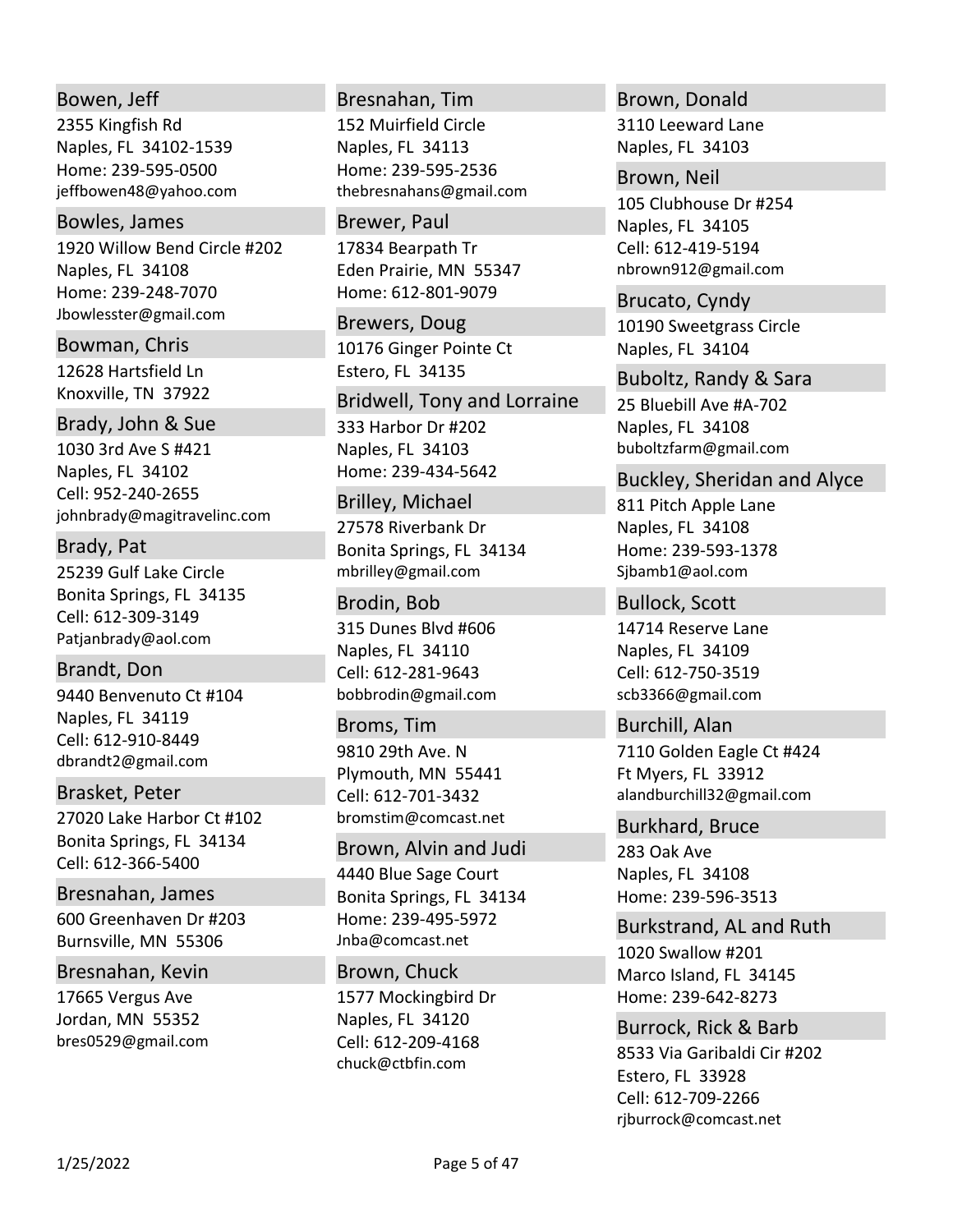# Busch, James

1437 Redona Way Naples, FL 34113 jamesbusch13@gmail.com

# Butkovich, Fred and Marian

4933 San Pablo Court Naples, FL 34109 Home: 239‐597‐9625

# **C**

# Cahoon, Jeff & Susan

12096 Via Siena Ct #101 Bonita Springs, FL 34135 jtcahoon@aol.com Cell: 612‐940‐6154

# Callahan, Fran and Sally

1084 Forest Lake Dr Naples, FL 35105 Home: 239‐263‐0364

# Callan, Mike & Karen

4031 Gulf Shore Blvd. N #83 Naples, FL 34103

# Campbell, Jim and Carmen

7929 Via Vecchia Naples, FL 34108 Home: 239‐596‐0607 jrcampbell@earthlink.net Cell: 612‐723‐0432

# Campbell, Lee

3210 La Costa Circle #303 Naples, FL 34105 Work: 239‐687‐9595 lee.campbell@prudential.com

# Carisch, George and Sharon

484 Mooring Line Dr Naples, FL 34102 Home: 239‐263‐4334 George@carischinc.com

# Carlsen, Chuck & Corky

2650 Gulf Shore Blvd N #104 Naples, FL 34103 chuckcarlsen03@gmail.com Cell: 612‐839‐9477

# Carlson, Bob

695 Fountainhead Way Naples, FL 34103 rwc323@earthlink.net Cell: 239‐293‐2346

# Carlson, Dale

3268 122nd Ave NE Blaine, MN 55449 Cell: 612‐369‐1536

# Carlson, Robert and Virginia

4601 Gulf Shore Blvd N #25 Naples, FL 34103 Home: 239‐262‐2622 rcarlson4601@gmail.com

# Carlson, Roger and Lois

14334 Harbour Landings Dr Fort Myers, FL 33908 Home: 239‐437‐9621

# Carlson, Shawn

1820 Florida Club Circle #2210 Naples, FL 34112 Home: 218‐329‐3137 carlson317@gmail.com

# Carlson, Steven and Shelia

6184 Bunker Place Naples, FL 34113 Home: (612) 465‐8118 Scarlson@keystonewa.com Cell: (612) 840‐1974

4651 Gulf Shore Blvd N #1807 Naples, FL 34103 Home: 239‐262‐7374 Carpenter, Douglas B.

6213 Parkwood Rd8350 Eden Prairie, MN 55344 Home: 952‐829‐6814 mccarthaus@aol.com Carthaus, Richard and Marcia

# Case, Del and Jeanne

300 Horsecreek Dr #106 Naples, FL 34110 Home: 218‐310‐7014 Case29red@gmail.com

### Cattoor, Greg

108 Park Ave Marshall, MN 56258 gregcattoor@gmail.com

1775 County Rd 24 Chaffee, Richard

Medina, MN 55356 rchaffee@callc.com Cell: 612‐867‐7084

# Champlin, Charlie & Barbara

19451 Cromwell C #101 Fort Myers, FL 33912 Home: 239‐208‐3401 bcchamplin64@gmail.com

8935 Greenwich Hills Way Ft Myers, FL 33908 lonchappell@live.com Chappell, Lon

# Cheek, Gregory & Jessica

1730 Medeira Ct Marco Island, FL 34145 cheekhouse@aol.com Cell: 239‐595‐0638

1914 SE 37th Terrace Cape Coral, FL 33904 Chomeau, John

7033 Verde Way Naples, FL 34108 Chorske, Bill

Christensen, Bob & Nancy

3450 James Ave So #201 Minneapolis, MN 55408 robertchrist4040@gmail.com Cell: 952‐237‐4065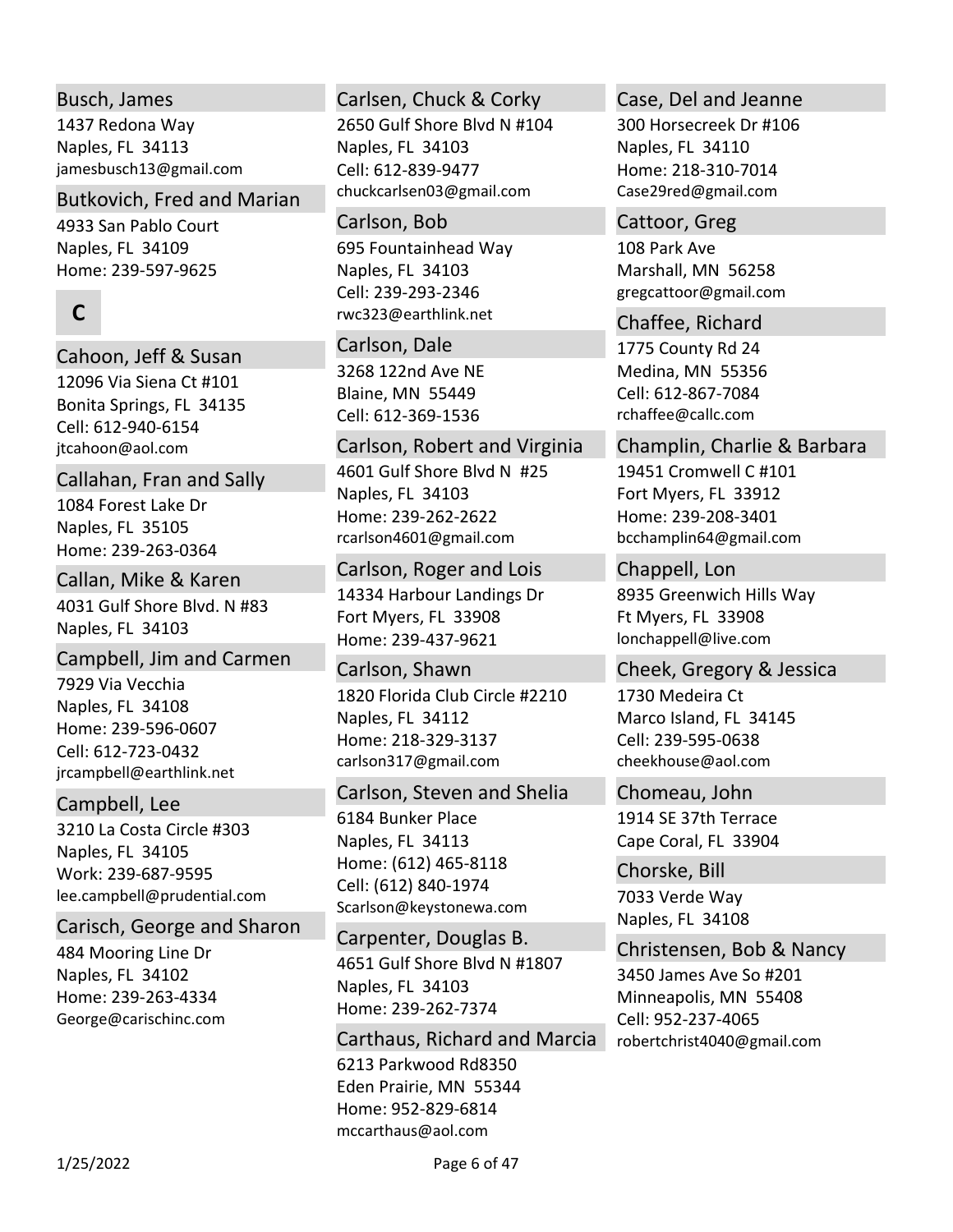# Christianson, Lisa & Reed

6624 West Shore Dr Edina, MN 55435 Lisa@christiansonandco.com Cell: 952‐393‐1212

### Christofferson, Bill and Darlen

3100 Binnacle Dr #208 Naples, FL 34103 Home: 239‐649‐0597

### Clem, Tim and Casey

1111 Silverstrand Dr Naples, FL 34110 Home: 239‐593‐5655

### Clements, Dick

215 Fox Glen Dr Naples, FL 34104 Home: 239‐643‐2742

# Close, Eugene and Darlene

28718 Megan Dr Bonita Springs, FL 34135 Home: 239‐495‐9506 genedarc58@gmail.com

186 Auburn Grove Blvd Auburndale, FL 33823 tami@ieditweb.net Coalwell, Tamara Cell: 239‐230‐2321

# 4864 Hampshire Ct #107 Naples, FL 34112 Cody, Keith Cell: 612‐644‐5237

Kdc953@aol.com

5312 Vincent Ave S Minneapolis, MN 55410 Home: 612‐963‐2235 Colburn, Ted & Biz

# Collins, Art and Sophia

1801 Gulf Shore Blvd. N. Naples, FL 34102 art.d.collins@gmail.com Cell: 612‐889‐2738

# 20820 Gleneagles Links Dr Estero, FL 33928 Collins, Neil & Nancy

# Colwell, John and Carolyn

14060 Amberley Court #804 Bonita Springs, FL 34135 Home: 239‐947‐9106

### Commers, Chad

13156 Valewood Dr Naples, FL 34119 chad.commers@gmail.com Cell: 612‐801‐0463

# Commers, Clem

6855 San Marino Dr #206 Naples, FL 34108 mcommers@comcast.net

### Conger, Steve and Claire

250 Palm River Blvd Naples, FL 34110 Home: 239‐597‐6657

### Coniaris, Paul and Bev

3531 Oakton Dr #2010 Minnetonka, MN 55305 Home: 612‐743‐5102 Coniaris@aol.com

# 733 Galleon Dr Naples, FL 34102 townsendconnors@me.com Connors, Kevin & Amy

# Conroy, Tim & Polly

1211 Mariana Ct Marco Island, FL 34145 conroy52@icloud.com Cell: 612‐991‐4615

# 8820 Crestwood Rd Bloomington, MN 55437 Home: 952‐835‐4663 Patrickjconway@earthlink.net Conway, Patrick

# Conzemius, Norb

4901 Gulf Shore Blvd N #504 Naples, FL 34103 Home: 239‐261‐9298 Conzemius@me.com

## Cook, Jay and Nancy

9123 Trivoli Terrace Naples, FL 34119 Home: 239‐352‐9400 Cookjay@jfcooklaw.com Cell: 612‐963‐3061

# Cooley, Chuck and Diane

535 Turtle Hatch Rd Naples, FL 34103 Ccooley882@gmail.com Cell: 612‐618‐5276

# Cooper, Bill and Marcia

21410 Pelican Sound Dr #102 Estero, FL 33928 Home: 239‐949‐6306 Cooper2243@aol.com

# 6077 Highwood Park Court Naples, FL 34110 Copeland, Judd and Marcy

4301 Gulf Shore Blvd N #2 Naples, FL 34103 markcopman@gmail.com Copman, Mark & Karri Cell: 612‐801‐7978

# Cote, Sam

3209 Galleria #1508 Edina, MN 55435 sam@lincoln‐lakehubert.com

# 20061 Bally Lee Court Naples, FL 33928 Home: 239‐498‐5333 Couet, Dale

520 South Collier Blvd #501 Marco Island, FL 34145 Jay@Coughalnconsulting.com Coughlan, Jay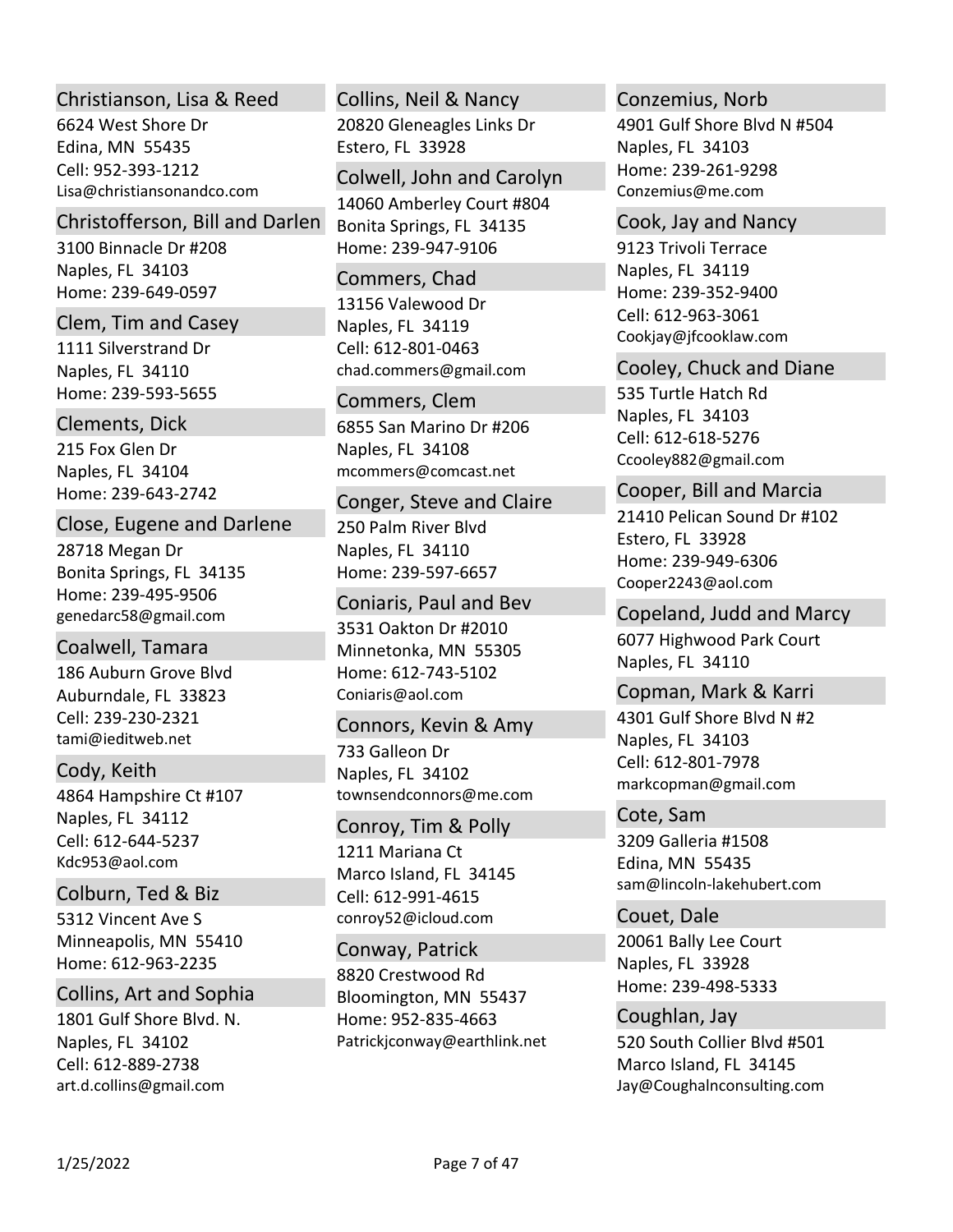### Cowles, Russell & Linda

2397 Beacon Ln Naples, FL 34103 Russc275@comcast.net Cell: 612‐747‐3219

# Cramer, Dick and Diane

4061 Bayhead Dr Bonita Springs, FL 34134 Home: 239‐992‐2549

# Craven, Doug

215 10th Ave #1014 Minneapolis, MN 55415 douglascravenjr@gmail.com Cell: 507‐438‐2270

# Cress, David

7883 Alicante Ct Naples, FL 34113 Dwvcress@gmail.com Cell: 612‐867‐7312

# 5803 Glencove Dr #608 Naples, FL 34108 Home: 239‐596‐9973 Crist, David and Susan

2496 Breakwater Way #14‐101 Naples, FL 34112 Scott@cristengineering.com Crist, Scott Cell: 612‐965‐3712

# Cron, Bob & Sue

10790 Spoon Ridge Eden Prairie, MN 55437 Bcron10790@gmail.com Cell: 952‐484‐8880

# Cron, Jim and Joellen

3930 Belair Lane #103 Naples, FL 34103 Home: 239‐263‐2825

# Crowell, Charlie

1355 Remington Way #5201 Naples, FL 34110 cakcrowell@comcast.net Cell: 239‐272‐4145

# Cummings, Ron and Sue

2290 Queens Way Naples, FL 34112 Home: 239‐775‐1337 ronsuzy@gmail.com

## Curti, Paul & Nancy

28550 Carlow Ct #502 Bonita Springs, FL 34135 plancurti@gmail.com

# **D**

1673 Serrano Cir Naples, FL 34105 rdaggett@premiereplusrealty.com Daggett, Bob

7454 Emilia Ln Naples, FL 34114 rdaggett@loretel.net Daggett, Dave & Roxann Cell: 218‐850‐8728

6820 Sterling Greens Pl Naples, FL 34104 Dahn, Greg Cell: 651‐497‐7110

3555 Kraft Rd, #260 Naples, FL 34105 Daly, Michael Cell: 239‐825‐7456

7935 Airport Pulling Rd N #4‐321 Naples, FL 34109 Work: 239‐558‐3113 Dattilo, Mario

5893 Northridge Dr Naples, FL 34110 rsdavidson1@gmail.com Davidson, Bob Cell: 952‐926‐8904

1490 W. 240th St New Prague, MN 56071 Edavid1490@aol.com Davidson, Eldon Cell: 952‐388‐9255

### Davis, Mark

4300 Estero Blvd Fort Myers Beach, FL 33931 Mark.davis@cambriausa.com

## Dawe, Frank

264 Barefoot Beach Blvd #504 Bonita Springs, FL 34134 Home: 239‐498‐1080 fdawe@aol.com

28620 Pienza Ct Bonita Springs, FL 34135 dawsonjk@comcast .net Dawson, Jim & Kitty Cell: 612‐810‐2562

2400 Gulf Shore Blvd N #501 Naples, FL 34103 joandayton@mac.com Dayton, Joan

7527 Moorgate Point Way Naples, FL 34113 tomdelfiacco@gmail.com Del Fiacco, Tom

26121 Mandevilla Dr Bonita Springs, FL 34134 hrtd65@gmail.com Demeules, Rich Cell: 612‐710‐4357

# Demeules, Rusty

21784 Masters Circle Estero, FL 33928 rm96@comcast.net

# DeNicola, Nick & Marie

9765 Willet Ct Naples, FL 34120 Ndenicola@mainstreamboutique.com Cell: 612‐619‐4101

# Denzer, Connie

14904 Pheasant Run Ct NW Prior Lake, MN 55372 Home: 612‐940‐2753 cjdenzer@mchsi.com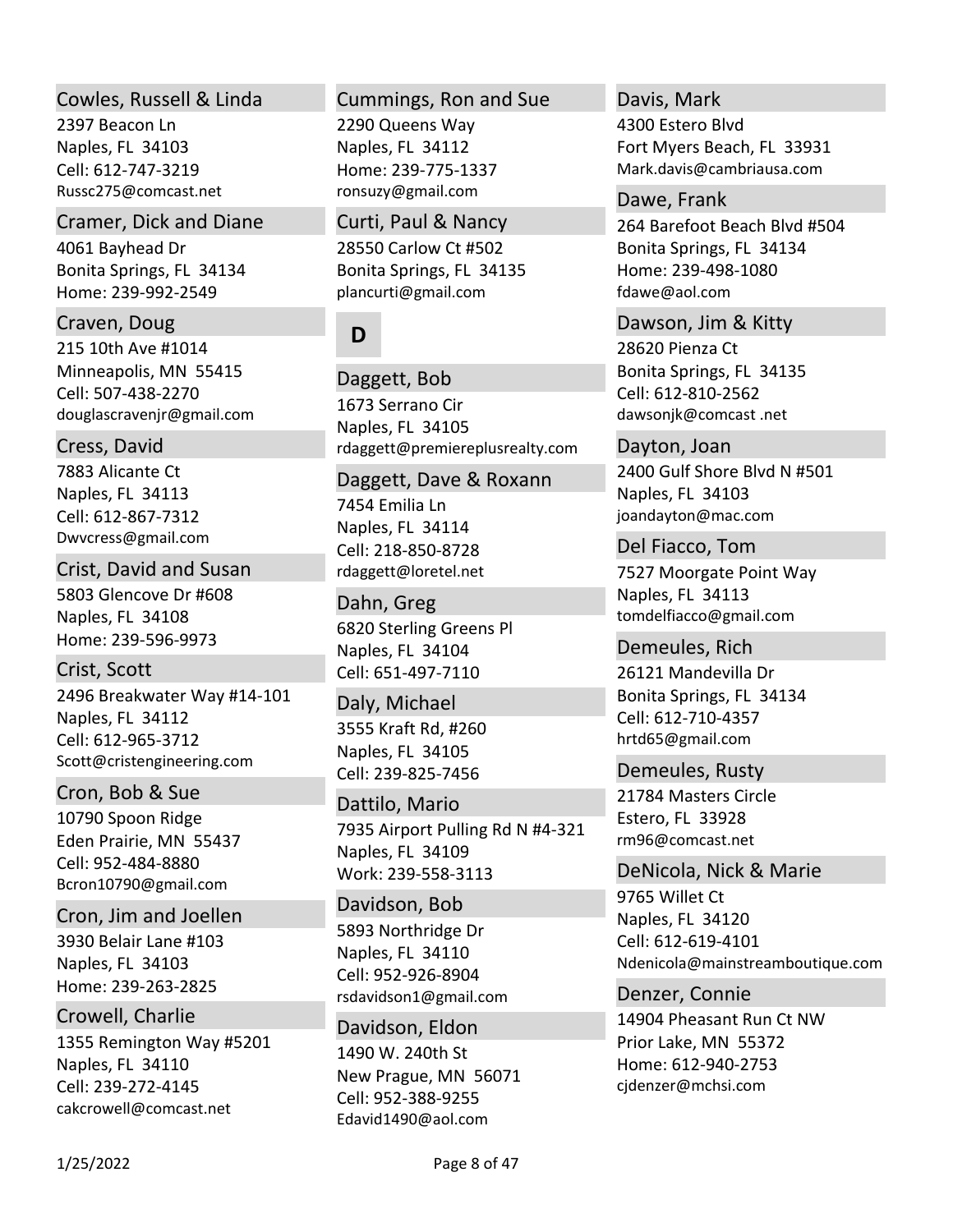# Derby, Shawn

2127 River Reach Dr #521 Naples, FL 34104 shawn.m.derby@wellsfargo.com Cell: 218‐851‐5954

# Deruyck, Don and Elaine

224 Palmetto Dr Naples, FL 34102 Home: 239‐417‐8606

4811 S Landings Dr #204 Ft Myers, FL 33919 jwdeverell@earthlink.net Deverell, John Cell: 612‐670‐1614

### Devine, Dick and Sandra

6020 Pelican Bay Blvd #301 Naples, FL 34108 Home: 952‐239‐3496 Dickd@prodigy.net

# Devine, Kenny

481 Quail Forest Blvd #B‐300 Naples, FL 34107 Work: 612‐455‐1765 Kenny.Devine@Padillaco.com Cell: 612‐432‐6094

# Devine, Tom and Pam

5637 Turtle Bay Dr #23 Naples, FL 34108 twdevine@umn.edu Cell: 612‐281‐9110

# DeZellar, Jeff & Sandy

425 Cove Tower Dr #1502 Naples, FL 34110 jeffdezellar@gmail.com Cell: 952‐237‐3707

420 Cove Tower Dr PH1502 Naples, FL 34110 Home: 239‐682‐9534 DiDonna, Dennis

# Diederich, Tom & Colleen

9816 Alhambra Ln Bonita Springs, FL 34135 tjdiederich@hotmail.com Cell: 612‐840‐3342

### Diegel, Tim

16229 Aberdeen Ave Naples, FL 34110 Cell: 952‐239‐0004

1003 Hall Ave West St Paul, MN 55118 Diehl, Justin Cell: 651‐336‐9256

820 Bentwater Circle #204 Naples, FL 34108 Dillon, Mark

# Discher, Vern and Shirley

7687 Pebble Creek Dr Naples, FL 34108 Home: 239‐262‐2777

# Disenberg, Ron and Gena

9801 Rookery Circle Estero, FL 33928 Home: 239‐344‐1272 Eisrgam@aol.com

# Distad, David

7481 Firenze Ln Naples, FL 34114 davedistad@comcast.net Cell: 612‐865‐6186

# Doblar, Richard & Gail

28604 Derry Ct Bonita Springs, FL 34135 Home: 239‐478‐8520 doblar@comcast.net

27291 Ibis Cove Ct Bonita Springs, FL 34134 Work: 612‐865‐5803 Doebler, Bill & Barbara

# Donlin, Larry and Rita

28767 Wild Coffee Court Bonita Springs, FL 34135 Home: 239‐992‐9684

ddorle@dorlecommunications.com Dorle, David Cell: 952 935 3644

### Dorn, Larry & Jeanette

205 W Vasa Fergus Falls, MN 56537 larry@dornco.com Cell: 218‐731‐5547

# Dougherty, Mike and Kathy

81 Seagate Dr #1401 Naples, FL 34103 Home: 239‐263‐7162 Mdougherty@dfg‐companies.org

8771 Estero Blvd PH8 Ft Myers Beach, FL 33931 Dove, Steve

1025 Wildwood Ln Dowdle, John

Naples, FL 34105 john@dowdle.net Cell: 612‐805‐5353

# 2298 Dixie Lee Ct St James City, FL 33956 md2201@aol.com Downing, Mike & Pam Cell: 651‐402‐6106

Doyle, Kevin

13658 Corsica Way #6‐201 Naples, FL 34110 Kdoyle807@gmail.com Cell: 612‐867‐3990

# 10851 Gulfshore Dr Doyscher, Dean

Naples, FL 34108` Home: 507‐380‐5043 Cell: 507‐381‐2607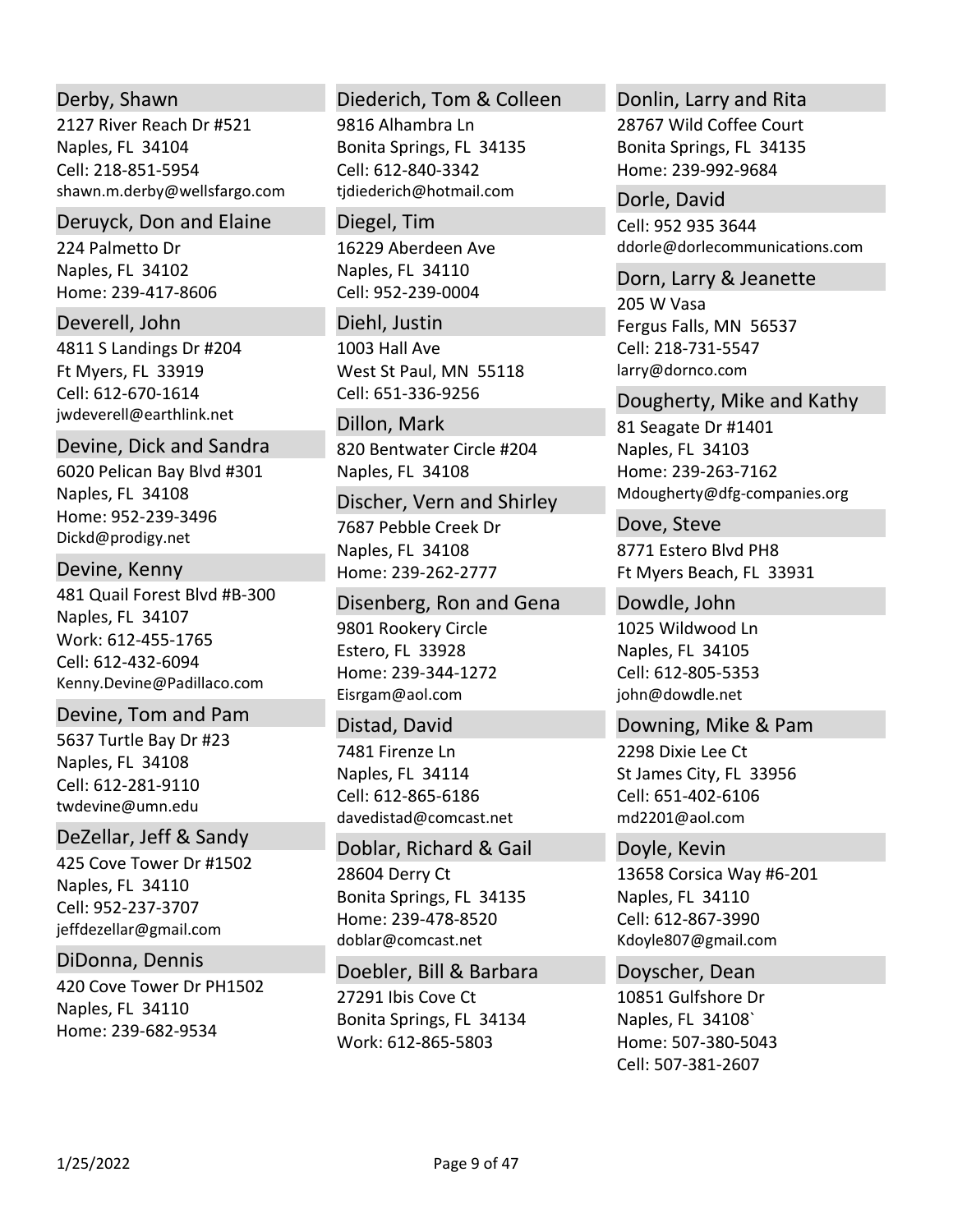# Drew, David

2701 Gulf Shore Blvd # 602 Naples, FL 34103 Home: 239‐262‐1596

# Droll, Lee and Mary Louise

12923 Pond Apple Dr Naples, FL 34119 Home: 239‐591‐0397

# Droubie, Gary

2028 Duke Dr Naples, FL 34110 Home: 239‐596‐7345 gmdroubie@yahoo.com

# Duclos, David and Johanna

2800 Gulfshore Blvd N #106 Naples, FL 34103 Home: 239‐649‐7699 Dduclosi@comcast.net

# Duenow, Karen

14726 Calusa Palms Dr #102 Ft Myers, FL 33919 karenduenow@gmail.com Cell: 612‐868‐2848

# Dulebohn, David and Ellie

6937 Carlisle Court #241 Naples, FL 34109 Home: 239‐591‐8226

# Dunkel, Thomas

21 Highpoint Circle East #510 Naples, FL 34103 Thomasdiane\_dunkel@msn.com Cell: 651‐323‐7806

# Dunn, E Paul

4852 West Blvd. Ct Naples, FL 34103 dunguy988@hotmail.com Cell: 224‐216‐0958

# Duoos, Brian

4001 No. Gulf Shore Blvd #1101 Naples, FL 34103 brianduoos@gmail.com Cell: 612‐750‐9279

# Dyck, Fred & Karen

9636 Cypress Hammock Circle #202 4518 Prescott Lane Estero, FL 34135 karendyckconsulting@gmail.com Cell: 612‐840‐2243

# Dyste, Robert and Vivian

8237 Allendale Court Naples, FL 34120 Home: 239‐348‐8452 Rdyste@comcast.net

# **E**

3000 Gulf Shore Blvd N Naples, FL 34103 seckles@bevcomm.com Eckles, Neil & Sue Cell: 507‐525‐0106

# Edelmann, Larry and Lynn

2422 Golfside Dr Naples, FL 34110 Home: 239‐514‐1889 Lweflyer@gmail.com

# 23220 Copperleaf Blvd Bonita Springs, FL 34135 Milt@woodhillfinancial.com Edgren, Milt and Jana Cell: 612‐991‐6435

# Edmeyer, Dave and Kathy

23859 Sanctuary Lakes Court Bonita Springs, FL 33134 Home: 239‐495‐8896 Fastedy@att.net

# Eichten, Bill

16302 Edgemont Dr Ft Myers, FL 33908 weichten@aol.com Cell: 320‐267‐6292

# Eidsvold, Bob and Jean

11609 Oakmont Ct Ft Myers, FL 33908 bobeidsv@gmail.com Cell: 612‐720‐8256

# Eikens, Ron

Naples, FL 34119 reikens@comcast.net Cell: 239‐821‐4647

# 2901 Gulf Shore Blvd N #303 Naples, FL 34103 jfeisele54@gmail.com Eisele, Jonathan Cell: 612‐791‐2327

# Eisenberg, Ron & Gena

9801 Rookery Circle Estero, FL 33928 Home: 239‐344‐1272 eisrgam@aol.com

7779 Naples Heritage Dr Naples, FL 34112 mweitel@aol.com Eitel, Chuck

# Ekegren, Jerry & Mary

15192 Seabreeze Cove Circle Ft Myers, FL 33908 jerry@ekegren.net Cell: 612‐791‐5223

# Ekstrom, Jim & Terri

7100 Metro Blvd #331 Edina, MN 55439 Home: 952‐941‐5459 JLEkstrom@cs.com Cell: 612‐867‐3724

# Elias, Fred & Robby

8617 Julia Lane Naples, FL 34114 felias0617@comcast.net Cell: 651‐233‐7082

# Ellis, Gary and Sue

5916 Burnham Road Naples, FL 34119 garylellis15@gmail.com Cell: 612‐747‐6484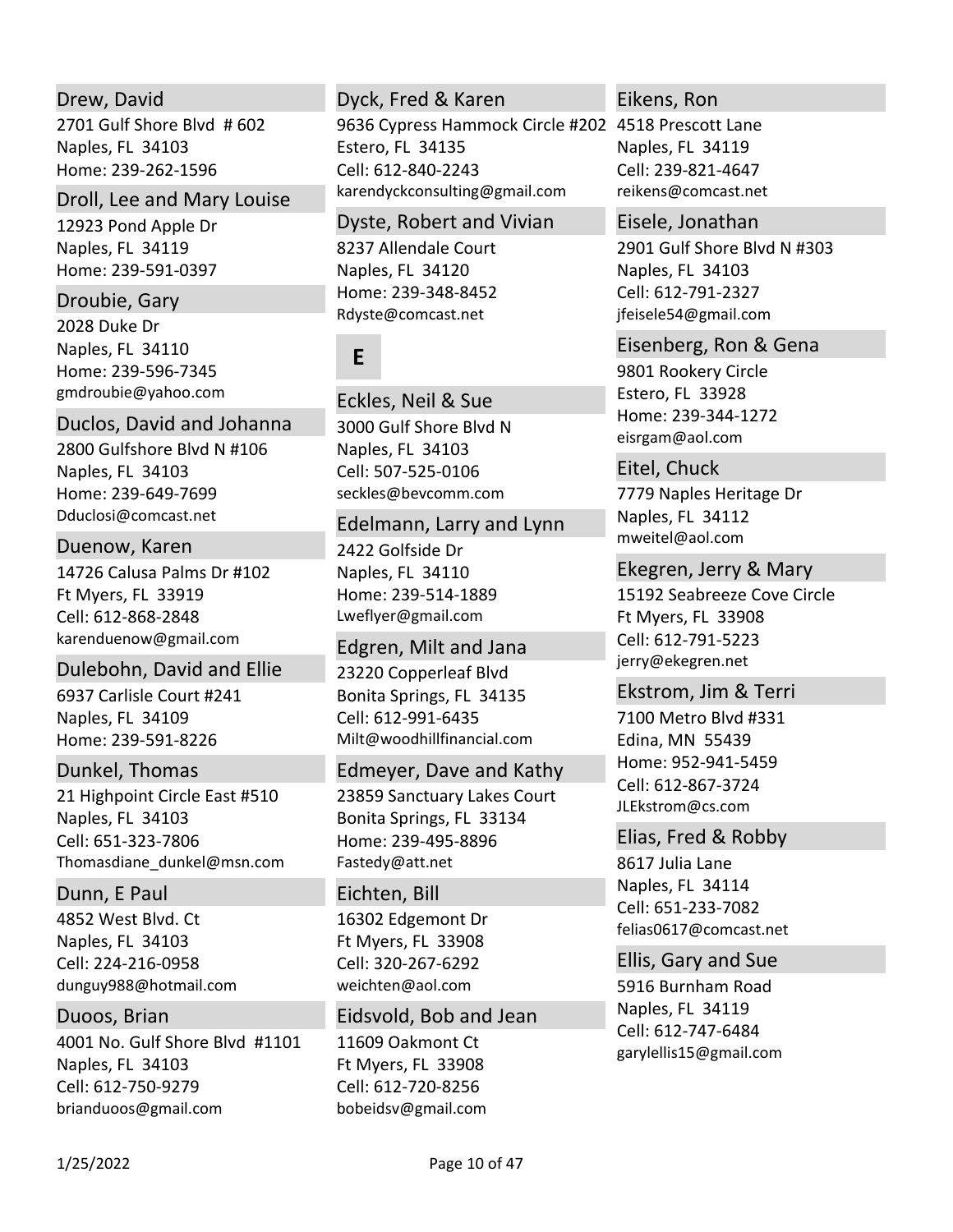### Ellson, Mark

9565 Hillingdon Rd Woodbury, MN 55125 Cell: 612‐670‐4397

#### Elsholtz, Bob and Marilee

2875 Gulf Shore Blvd #A304 Naples, FL 34103 Home: 239‐643‐0251 marilee55@mac.com

# Endres, Bob and Diane

1100 S Collier Blvd #825 Marco Island, FL 34145 Home: 239‐389‐9122

113 Sandy Hook Rd Chanhassen, MN 55317 markengasser@gmail.com Engasser, Mark & Nancy

### Engel, Paul

8635 Blue Flag Way Naples, FL 34109 Home: 239‐596‐5412 pengel1622@aol.com

2875 Gulf Shore Blvd #B302 Naples, FL 34103 Markenger2@gmail.com Enger, Mark Cell: 612‐750‐7798

# England, Dick & Bonnie

5225 Tifton Dr Edina, MN 55439 dick.bonnie.england@comcast.net Cell: 612‐940‐9536

### Engstrand, Ray

705 Lambton Lane Naples, FL 34104 Home: 239‐353‐0321 Nfn03282@naples.net

### Engstrom, George

681 Spinnaker Dr Marco Island, FL 34145 cengstrom4@gmail.com

# 7225 Pelican Bay Blvd #1204 Naples, FL 34108 Engstrom, Joan

400 Flagship #508 Naples, FL 34108 Home: 612‐617‐9595 Enrooth, Keith

#### Erdman, Dennis

14626 Calusa Palms Dr #102 Ft Myers, FL 33919 Denniserdman50@gmail.com Cell: 612‐889‐0274

### Erhard, Lee

5068 Jarvis Ln Naples, FL 34119 Home: 239‐594‐1932

### Erickson, Bruce and Mary

4440 Chantelle Dr #1104 Naples, FL 34112 Home: 239‐775‐9874

### Erickson, Chuck & Diane

9719 Acqua Ct #242 Naples, FL 34113 ericksoncpe1@gmail.com Cell: 651‐269‐4495

5852 Jameson Dr Naples, FL 34119 Home: 239‐530‐1917 Erickson, Clayton and Nancy

17130 Waters Edge Circle North Ft Myers, FL 33917 Erickson.David2010@gmail.com Erickson, David Cell: 703‐973‐6659

3100 Regatta Rd Naples, FL 34103 Home: 239‐263‐6691 Jerickson@lowryhill.com Erickson, Jeff and Trish

### Erickson, Jim

415 Oak Grove St #600 Minneapolis, MN 55403 jim.erickson@mac.com Cell: 612‐325‐3009

# Erickson, Oliver and Edna

611 Wildwood Lane Naples, FL 34105 Home: 239‐435‐9167

Erickson, Steve & Patti

14561 Lieto Lane Bonita Springs, FL 34135 Home: 239‐676‐8539 slericks@tds.net

### Ernst, Paul

27 Casa Mar Ln Naples, FL 34103 24kate‐e@comcast.net

### Ervin, Harry and Nancy

174 S Collier Blvd #406 Marco Island, FL 34145 Home: 239‐642‐3799 ervy3@aol.com

# 28664 Sicily Loop Bonita Springs, FL 34135 gandcesbeck@gmail.com Esbeck, Gary & Connie Cell: 573‐434‐2964

9386 Copper Canyon Ct Naples, FL 34120 estep4@live.com Estep, Dave & Jan Cell: 763‐245‐3688

28070 Sosta Ln #3 Bonita Springs, FL 34135 Estrem, Bill Cell: 651‐278‐2509

### 6102 Arctic Way Ettinger, Greg

Edina, MN 55436 gettinger@comcast.net Cell: 612‐840‐3319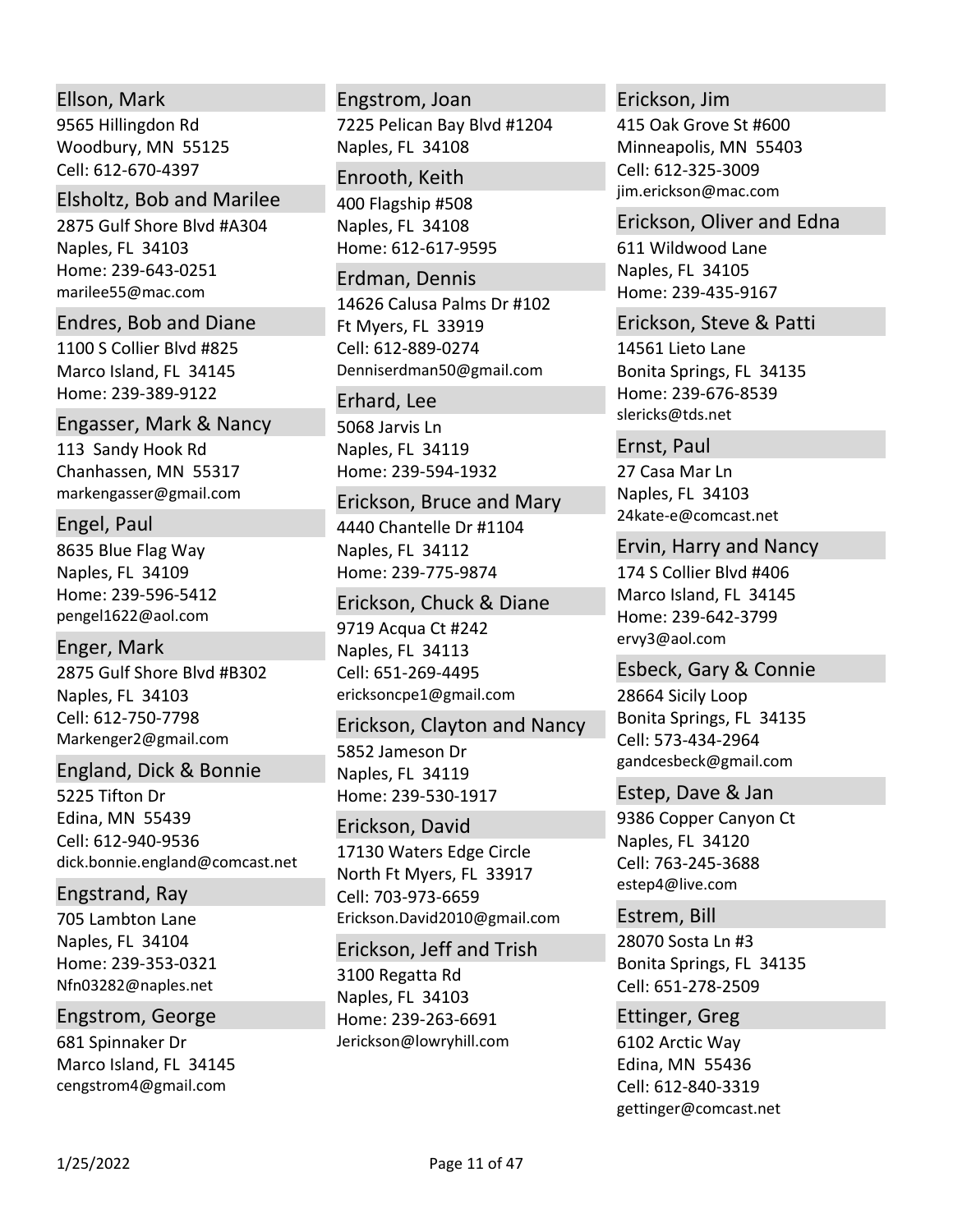# Evans, Joe

325 Robert St Detroit Lakes, MN 56501 jaevans@arvig.net

# Evans, Mel and Margaret

380 Seaview Court #1505 Marco Island, FL 34145 Home: 239‐394‐9237

### Evans, Richard

6384 Lyford Isle Dr Naples, FL 34113 Home: 239‐649‐0509 evansparadise@yahoo.com

# Everett, Gary

1320 Little Blue Heron Ct Naples, FL 34108 gwe6459@gmail.com Cell: 952‐210‐2513

# **F**

# Faber, Ron

1912 Cedar Lake Pkwy Minneapolis, MN 55416 Faber001@umn.edu Cell: 612‐597‐4932

# 1021 Forest Lakes Dr #13D Naples, FL 34105‐2213 Home: 239‐434‐6420 Fagerlie, Ken and Dee

2901 Gulf Shore Blvd N #802 Naples, FL 34103 Home: 239‐228‐5350 wffarley@gmail.com Farley, Bill & Kathy

# Farrell, Jack and Cathy

1100 3rd Street S Naples, FL 34102 Home: 239‐403‐7072 Jfarrell@haskells.com

# Fasching, Ron & Lou Ann

4380 Shady Lane Minnetrista, MN 55364 ronlouann@msn.com

### Faust, Paul and Nan

60 Seagate Dr #803 Naples, FL 34103 Home: 239‐649‐5730 Ptfaust@comcast.net

### 494 3rd Ave S Naples, FL 34102 Home: 239‐659‐2545 Favreau, Ed

41 High Point Circle #209 Naples, FL 34103 Home: 239‐263‐3790 Feely, John and Joan

# Fehr, Eric & Stephanie

2213 Gulf Shore Blvd N #C2 Naples, FL 34102 efehr@mac.com Cell: 612‐200‐6039

# 16651 Pistoia Way Naples, FL 34110 Feneis, Rich and Carol

Rfeneis@logosignsofamerica.com Cell: 320‐260‐4040

# Fields, Dan

10301 Via Anacapri Ct Miromar Lakes, FL 33913 danrfields@hotmail.com

# 3733 Whidbey Way Naples, FL 34119 Fink, Robert & Marcia

Cell: 612‐801‐7115

# 12127 Chrasfield Chase Ft Myers, FL 33913 Fischer, Keith Cell: 239‐896‐6913

# Fischman, Harry & Liz

300 Dunes Blvd #703 Naples, FL 34110 harryf@chemserv.com

# Fiterman, Mike

4991 Rustic Oaks Circle Naples, FL 34105 Mikefiterman@libertydiversified.com

# Fiterman, Steve and Susie

6967 Verde Way Naples, FL 34108 Home: 239‐514‐0250 Sfiterman@mac.com

6280 Bellerive #202 Naples, FL 34119 Flessner, Bruce & Melanie

23200 Foxtail Creek Bonita Springs, FL 34135 jdflugstad@gmail.com Flugstad, Jon Cell: 612‐750‐8002

# 25740 Hickory Blvd #450D Bonita Springs, FL 34134 Home: 239‐947‐7659 Pfflynn@sprynet.com Flynn, Patrick

# Fochler, Steve & Margo

587 Serendipity Dr Naples, FL 34108 SF199@ntrs.com Cell: 239‐206‐9697

# Folberth, Biff

7275 Pelican Bay Blvd Naples, FL 34108 Home: 239 591‐8574 biff.folberth44@gmail.com Cell: 914 841‐9212

6432 Pembroke Way Naples, FL 34113 Folkman, Brian & Ann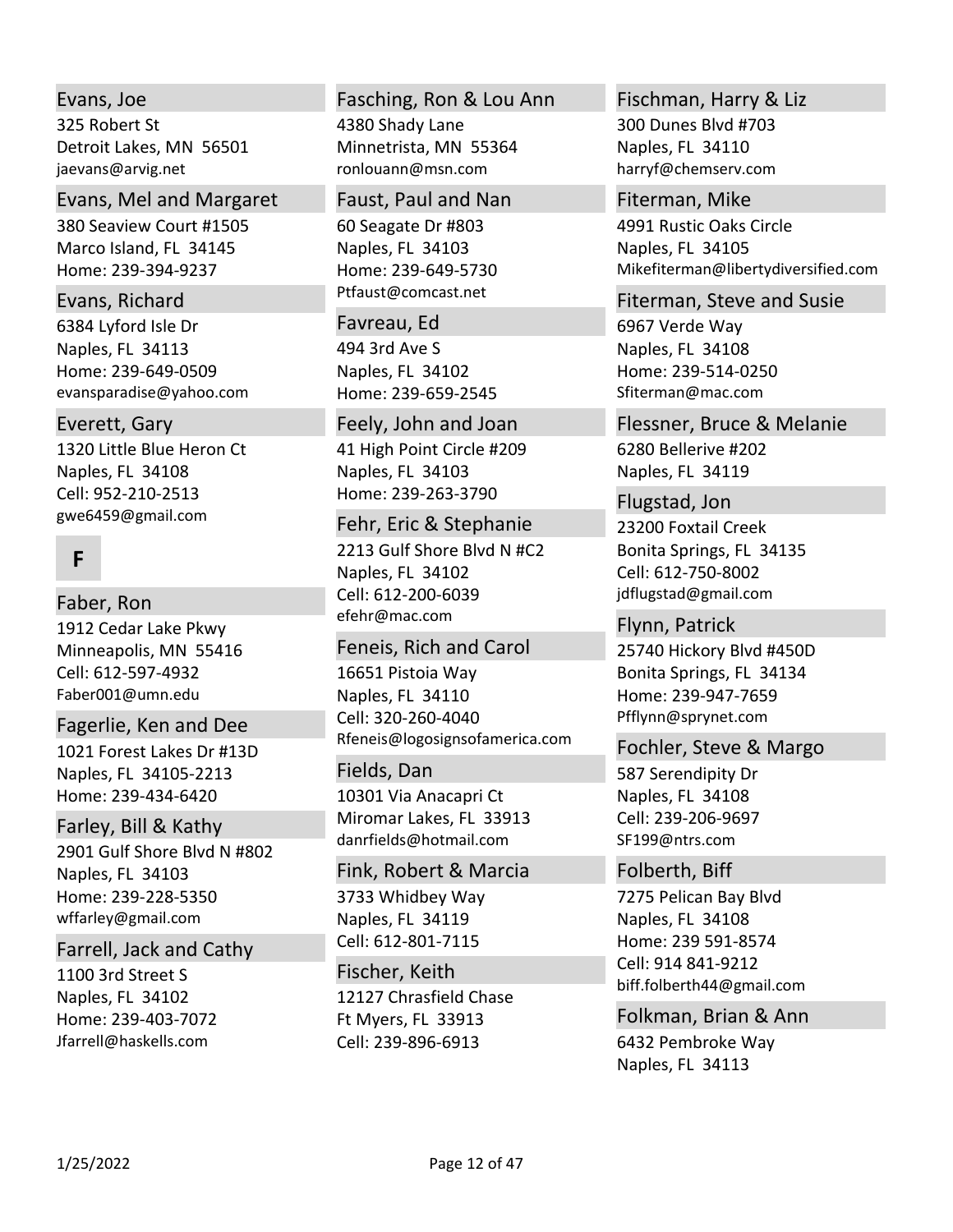# Folz, Jay

7118 Barnsbury Ln N Naples, FL 34109 Jay.folz@capitalwealthadvisors.com Cell: 239‐206‐9126

### Ford, William

4301 Gulfshore Blvd N #1002 Naples, FL 34103 willirad@aol.com Cell: 239‐300‐1690

#### Foster, Tim & Terry

10089 Magnolia Bend Bonita Springs, FL 34135 Home: 239‐992‐2166 Cell: 612‐`839‐8997

# Fox, Bill & Kathy

3410 Gulf Shore Blvd N #501 Naples, FL 34103 towersfox@comcast.net Cell: 612‐636‐6575

### Fox, Chris and Kathleen

4851 Bonita Bay Rd #603 Bonita Springs, FL 34134 Home: 239‐566‐7004 Christopherafox@aol.com

# Fox, George and Helen

682 Katemore Lane Naples, FL 34108 Home: 239‐566‐2280

### Francis, Robert & Gretchen

3483 Gulf Shores Blvd N #401 Naples, FL 34103 Cell: 218‐348‐9683

### Frankman, Harry Andrew

23710 Walden Center Dr #309 Estero, FL 34134 Work: 612‐375‐1600 harryandrew@frankmanlaw.com Cell: 612‐281‐3556

# Frankman, Leland and Marles

6938 Rain Lily Ct #103 Naples, FL 34109 Home: 239‐596‐0582 Flyfishinglawyer@comcast.net Cell: 612‐802‐2300

### 26721 Clarkston Dr #17101 Bonita Springs, FL 34135 bfranske@live.com Franske, Bob and Nancy Cell: 612‐961‐7509

#### Frederick, John

2079 Antigua Ln Naples, FL 34210 djafrederick@comcast.net Cell: 612‐554‐9692

### Fredrikson, Will and Shirley

4120 Steamboat Bend E #203 Fort Myers, FL 33919 Home: 239‐437‐0023

3000 Gulf Shore Blvd N #310 Naples, FL 34103 cicifree@comcast.net Freeburg, Chuck & Cici Cell: 847 420 6211

# Freese, Wayne and Karen

20691 Country Club Dr #1322 Estero, FL 33928 wfreese@prairieholdings.com Cell: 605‐553‐0559

# Frey, Gene

7442 Little Ln #302 Naples, FL 34105 Home: 239‐434‐5445 Gene@wabashcap.com

### Frey, George

7425 Pelican Bay Blvd #1502 Naples, FL 34108 Home: 239‐591‐8324

## Frey, Jim and Mary

4151 Gulf Shore Blvd N #1605 Naples, FL 34103 jim@freyfoundationmn.org Cell: 612‐418‐9002

### Frey MD, Richard & Dottie

108 Wilderness Dr #230 Naples, FL 34105 Home: 239‐692‐8439 rjf7250@aol.com

#### Frey Wilson, Sarah

1726 Irving Ave S Minneapolis, MN 55403 sarah.frey.wilson@gmail.com

# 16967 Cortile Dr Naples, FL 34110 friendlys@me.com Friendly, Ian & Carol

142 Moorings Park Dr #Q303 Naples, FL 34105 Home: 239‐592‐9208 Rfritz9411@aol.com Fritz, Bob and Sally

# Fritze, Leonard and Nancy

8578 Gleneagle Way C Naples, FL 34120 Home: 239‐354‐3746

# Fritze, Steve & Susie

2980 Wulfert Rd Sanibel, FL 33957 Cell: 651‐269‐3295

# Frommelt, Jeffrey

671 Tenth Ave S Naples, FL 34102 Home: 239‐262‐2573 jjfrommelt@aol.com

# Frommelt, Roger and Carole

1100 8th Avenue S #128H Naples, FL 34102 Home: 612‐718‐4880 roger@rfrommelt.com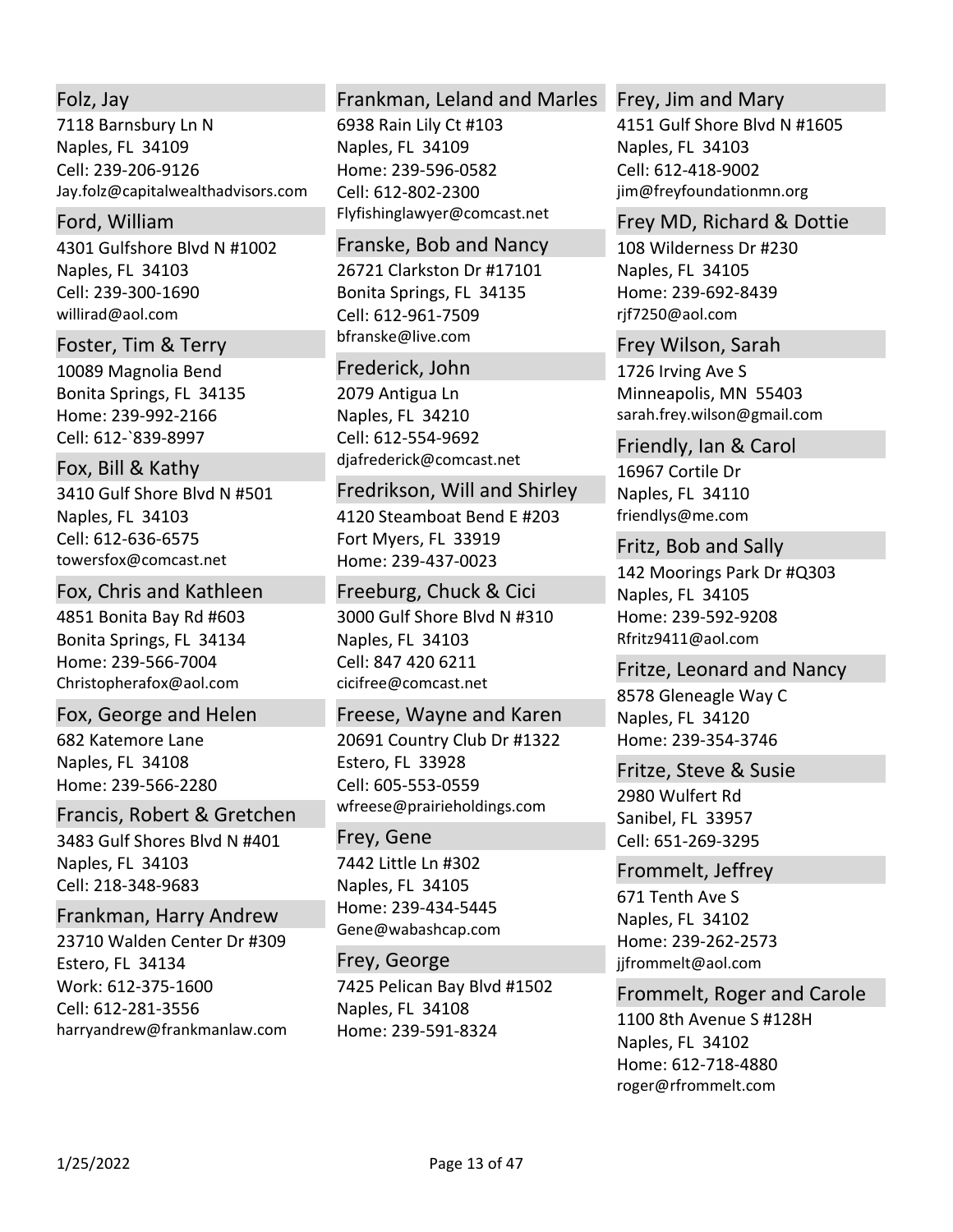# Fruth, John

4041 Arrowwood Ct Bonita Springs, FL 34134 john@johnfruth.com Cell: 707‐888‐3852

## Fruth, Terry

3350 27th Ave SW #903 Miami, FL 33133 fruthterry@gmail.com Cell: 612‐308‐1970

808 Thoreau Dr Burnsville, MN 55337 Home: 952‐894‐0933 Jrfryx@comcast.net Fryxell, Jon

# **G**

2711 Citrus Lake Dr #F301 Naples, FL 34109 Home: 239‐591‐1073 Gackle, George and Carol

20098 Corkscrew Shores Blvd Estero, FL 33928 robertgag89@gmail.com Gag, Robert Cell: 612‐889‐1505

### Gallagher, Mike & Marie

3733 Villa Mare Ln Naples, FL 34103 miketimg@comcast.net Cell: 612‐760‐7929

# Garberg, James and Peggy

3215 Gulf Shore Blvd N #211 Naples, FL 34103 Home: 239‐434‐6984

### Garon, Phil and Phyllis

295 Grande Way #1103 Naples, FL 34110 Home: 239‐593‐5836 garps11@gmail.com

# Garrity, Chuck and Arlene

1540 Ixora Dr Naples, FL 34102 Home: 239‐261‐6365 chuck@garrity.cc

#### Gartzke, Dave

20256 Wildcat Run Dr Estero, FL 33928 Cell: 763‐478‐1906

# 3200 Binnacle Dr #A‐3 Gerdin, Dale and Carol

Naples, FL 34103 Home: 612‐940‐1468 Dgerdin@usfamily.net

# Getsch, David & Dianne

10031 Maddox Lane #D‐106 Bonita Springs, FL 34135 Home: (952) 649‐9973 ddgetsch@comcast.net

### Gilbert, Howard & Heidi

325 Dunes Blvd #902 Naples, FL 34110 gilbe026@gmail.com Cell: 612‐600‐3854

## 28750 Trails Edge Blvd #603 Bonita Springs, FL 34134 claudiadennis@hotmail.com Gilbertson, Dennis & Claudia Cell: 612‐269‐3369

# Gilbertson, Jim and Audrey

5000 Royal Marco Way #633 Marco Island, FL 34145 Home: 239‐289‐1595

3982 Presidential Dr Palm Harbor, FL 34685 Gilchrist, Gary Cell: 727‐787‐3447

24 Park Ln Minneapolis, MN 55416 Gildner, Doug

## Gillespie, Doug

5225 Grandview Sq #312 Edina, MN 55436 Dougdgillespie@gmail.com Cell: 612‐708‐8002

## Gilligan, Kevin & Patty

3971 Gulf Shore Blvd #703 Naples, FL 34103 jkgilligan5804@yahoo.com Cell: 612‐750‐1202

8433 Amsden Ridge Dr Bloomington, MN 55438 Giltner, Gary and Suzanne

7015 Oak Ridge Rd Corcoran, MN 55340 scottgilyard111@gmail.com Gilyard, Scott

21381 Pelican Sound Dr #101 Estero, FL 33928 Home: 239‐949‐5554 Mginzl@prodigy.net Ginzl, Tom and Marty

6825 Grenadier Blvd #1502 Naples, FL 34108 Home: 239‐514‐2607 stu@gitis.us Gitis, Stuart and Nancy

# Glendenning, Carter

3180 Beck Blvd Naples, FL 34114 chglendenning@comcast.net

8410 Excalibur Circle #A 8 Naples, FL 34108 james.c.glick@gmail.com Glick, Jim & Katie Cell: 612‐616‐4791

# Glorvigen, Al and Mary

7288 E. Birch St Webster, WI 54893 Home: 715‐635‐5355 Al@honhomes.com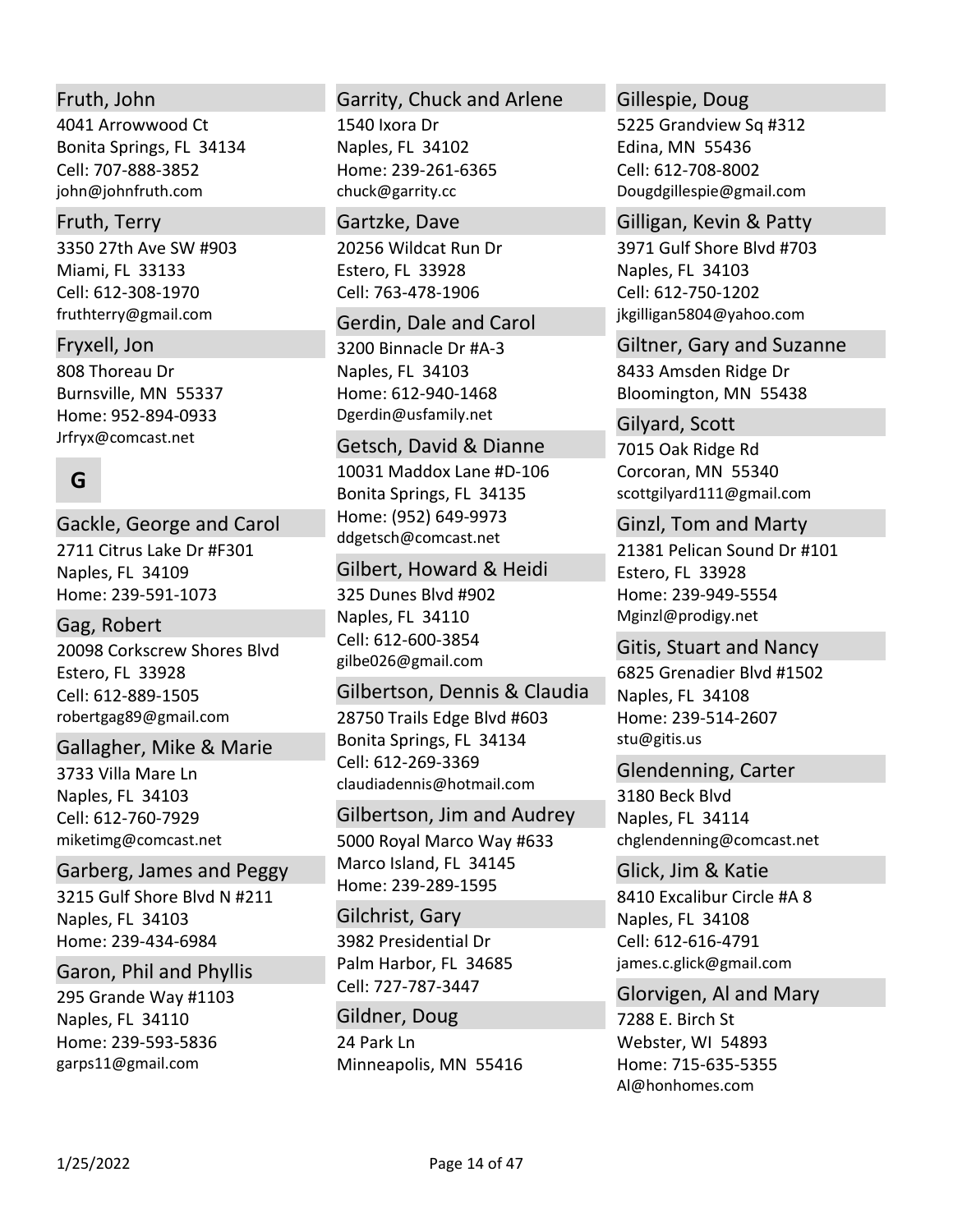### Godin, Scott and Barb

721 9th Street S #4 Naples, FL 34102 Home: 239‐430‐7214

### Goettsch, Dennis

240 Channel Dr Naples, FL 34108 dennisgoettsch@icloud.com

4005 Gulf Shore Blvd N #1106 Naples, FL 34103 Home: 239‐692‐9117 jgoetzsr@gmail.com Goetz, Jim

25611 Inlet Way Ct Bonita Springs, FL 34135 rongoffman@hotmail.com Goffman, Ronald & Nancy Cell: 218‐820‐5438

### Goldman, Dan and Diane

4255 Gulf Shore Blvd N #904 Naples, FL 34103 Home: 612‐751‐4499 Dgfriendship@aol.com

8813 Muirfield Dr Naples, FL 34109 Home: 612‐860‐1870 Goldscrp@aol.com Golfine, Harold

### Gollle, Frank and Linda

4765 Aston Gardens Way #102 Naples, FL 34109 Home: 239‐313‐3006 lgolle@prodigy.net Cell: 239‐313‐0655

2150 Gulf Shore Blvd N #707 Naples, FL 34102 Goode, Larry Cell: 612‐581‐9182

4615 Hemlock Ln N Plymouth, MN 55442 gordomn2@comcast.net Gordon, Tom and Diane Cell: 612‐382‐3490

### Grach, Joe and Paula

5807 Persimmon Way Naples, FL 34110 Home: 239‐592‐9260 Jgrach@marketplacehome.com

2397 Kings Lake Blvd Naples, FL 34112 Home: 239‐793‐0978 Graham, Arthur and Lynne

2600 Gulf Shore Blvd #31 Naples, FL 34102 Graham, Marlene Cell: 239‐821‐9046

9281 Spring Run Blvd #2602 Bonita Springs, FL 34135 wayne@wtgtt.com Grazzini, Wayne Cell: 612‐868‐5493

# Greczyna, Frank

1650 Serrano Circle Naples, FL 34105 fgreczyna@gmail.com Cell: 651‐387‐8706

8787 Bay Colony Dr #1702 Naples, FL 34108 mgregg@penrosegroup.com Gregg, Mark & Debra Cell: 703‐926‐0608

25810 Hickory Blvd #E102 Bonita Springs, FL 34134 ggretsch1@yahoo.com Gretsch, Jerry Cell: 612‐670‐8083

20845 Gleneagles Links Dr Estero, FL 33928 Dgriffiths1@comcast.net Griffiths, David Cell: 612‐799‐9159

320 Seaview Court #711 Marco Island, FL 34145 Home: 239‐394‐3159 Glgriswold@mmm.com Griswold, Gary and Sandra

# Groth, Fredric

6010 Chardonnay Ln #202 Naples, FL 34119 Cell: 612‐730‐0375

274 Monterey Dr Naples, FL 34119 Home: 239‐352‐2946 Groth, Rob and Lynn

5425 Park Central Court Naples, FL 34109 Home: 239‐593‐1444 Rob@grothlaw.net Groth, Robert

4590 Robin Ave Naples, FL 34104 Home: 239‐649‐4612 Grove, Jerry

6670 East Lake Carlos Dr Carlos, MN 56319 ajgrundei@gmail.com Grundei, Alan Cell: 612‐839‐6006

2337 Lehman Ln NE Blaine, MN 55449 Gryte, John

1566 Parnell Ct Naples, FL 34113 jguddal@yahoo.com Guddal, Jim Cell: 763‐478‐1198

970 Cape Marco Dr #1102 Marco Island, FL 34145 Home: 239‐389‐2195 Ken@agio‐capital.com Gudorf, Kenneth

9301 Gulf Shore Drive Naples, FL 34108 Home: 218‐766‐0548 mikeguetter@hotmail.com Guetter, Mike & Louise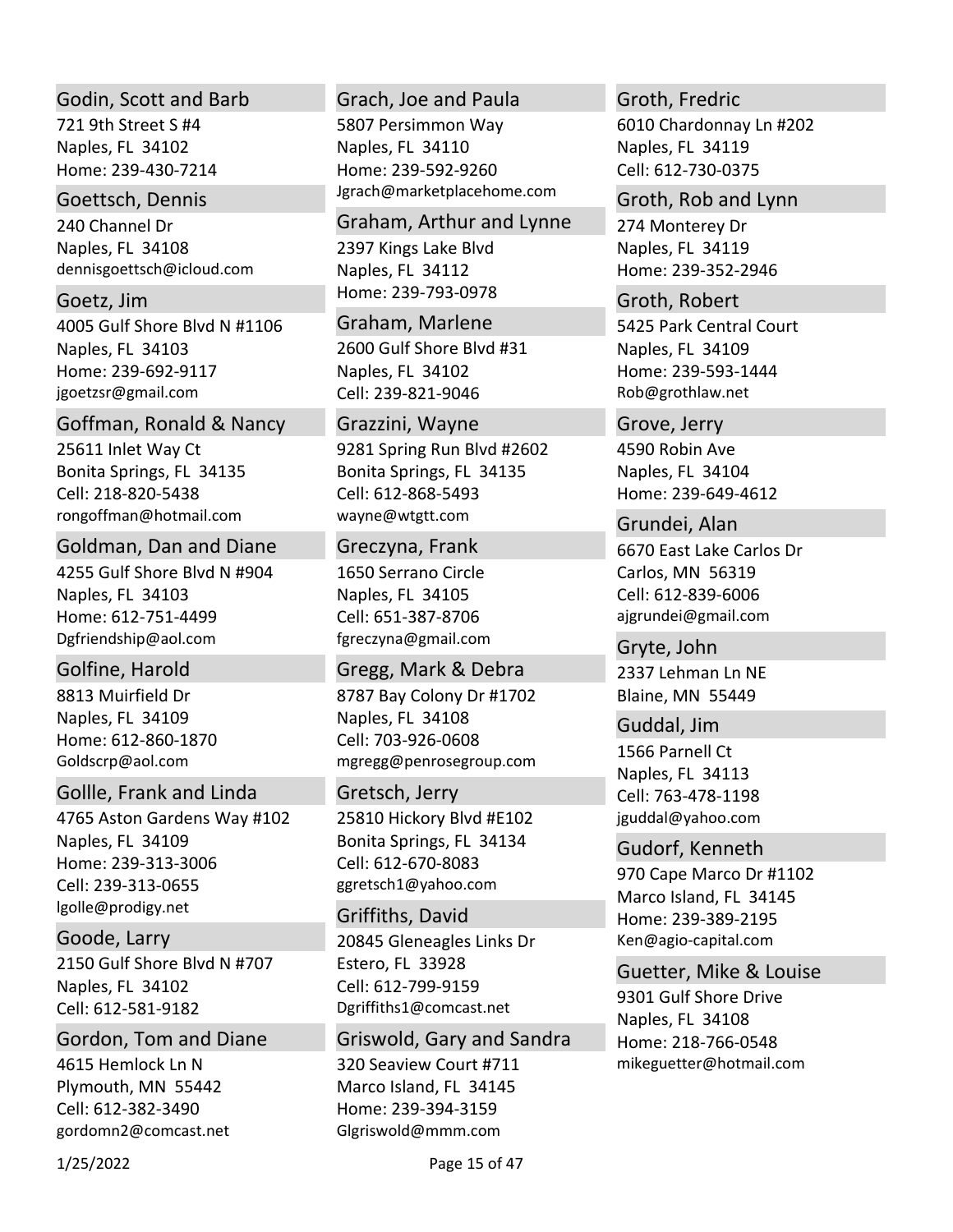# Gulati, Jack

27720 Marina Isle Court Bonita Springs, FL 34134 Home: 239‐949‐8467 Jgulati@safetycare.net

### Gunther, Steve and Helen

24671 Canary Island Court #203 Bonita Springs, FL 34134 Home: 612‐859‐3729 Stgunther@gmail.com

# **H**

# Hackworthy, C.R. & Cynthia

970 Cape Marco Dr #601 Marco Island, FL 34145 Chackworthy@anchorreg.com Cell: 612‐735‐1400

# Hagen, David

1790 Bald Eagle Dr #A Naples, FL 34105 dphagen2@charter.net Cell: 507‐438‐1442

# Hagen, Mark and Karen

1670 Diamond Lake Circle Naples, FL 34114 Home: 218‐849‐2294 Mark@mbedl.com

# Hagen, Ollie

1413 Wildwood Ln Naples, FL 34105 oshagen2@gmail.com Cell: 320‐894‐8808

### Haley, Philip and Susan

8853 Lely Island Circle Naples, FL 34113 Home: 239‐793‐3323 phaley3344@aol.com

# Halik, Ray & Chris

21700 Palmetto Dunes Dr #201 Estero, FL 33928 Home: 651‐702‐9199 rayhalik@yahoo.com Cell: 651‐702‐9599

# Hall, Bill and Sally

06 Clubhouse Dr #369 Naples, FL 34105 Home: 239‐659‐1119 bill‐hall‐4@hotmail.com

# Hallet, Bob and Jan

8575 Naples Heritage Dr #116 Naples, FL 34112 Home: 239‐417‐1273 Bobandjanhallett@yahoo.com

### Haluptzok, Harry

16971 Ward Lake Dr NW Andover, MN 55304 harry.haluptzok@gmail.com Cell: 612‐716‐2560

# Halvorsen, Dan

37 Sunnyside Ln Sunfish Lake, MN 55118 Work: 612‐625‐2136 Cell: 651‐592‐0418

# Hamerly, John & Laurie

9429 Jane Rd N Lake Elmo, MN 55042 Home: 651‐235‐4060

# 4501 Gulf Shore Blvd N #1404 Naples, FL 34103 Hammerly, Harry

Home: 239‐261‐3938 hammerlyha@gmail.com

# Hansen, Mary Ann

6585 Nicholas Blvd #1704 Naples, FL 34108 makhansen@gmail.com Cell: 612‐618‐5015

# Hansen, Tor and Sunny

9880 Spring Run Blvd #2901 Bonita Springs, FL 34125 Home: 239‐495‐1370 torhansen1933@gmail.com

# Hanser, Albert and Sally

1517 Sandcastle Rd Sanibel, FL 33957 Home: 239‐472‐8022

### Hanson, Dick & Colette

19826 Sunny View Dr Glenwood, MN 56334 Home: 320‐239‐2556 mfm@hcinet.net

Home: 317‐413‐8479 meh814@aol.com Hanson, Mike

### Hardy, Warren

1795 Tarpon Bay Dr S Naples, FL 34119 Cell: 302‐930‐3007

### Harris, Dick & Dee Dee

9386 Luna Circle F‐104 Naples, FL 34109 Home: 239 465 0589 Rehser@comcast.net Cell: 651 357 0785

### Harris, John

575 Palm Circle W Naples, FL 34102 Johnrharris13@gmail.com Cell: 612‐889‐1523

# Harris, Larry & Tammy

5035 Yacht Harbor Dr.#203 Naples, FL 34112 Work: 952‐442‐7744 rlh3191@gmail.com Cell: 612‐875‐5809

# Hartinger, John and Diane

28641 Pienza Court Bonita Springs, FL 34135 Home: 239‐593‐4003 John@hartinger.org

# Hartmann, Gene

1509 Inventors Ct Ft Myers, FL 33901 gene\_hartmann@yahoo.com

### Hartwig, Jerry and Robin

256 Burning Tree Dr Naples, FL 34105 Home: 239‐261‐3071 Hart50@juno.com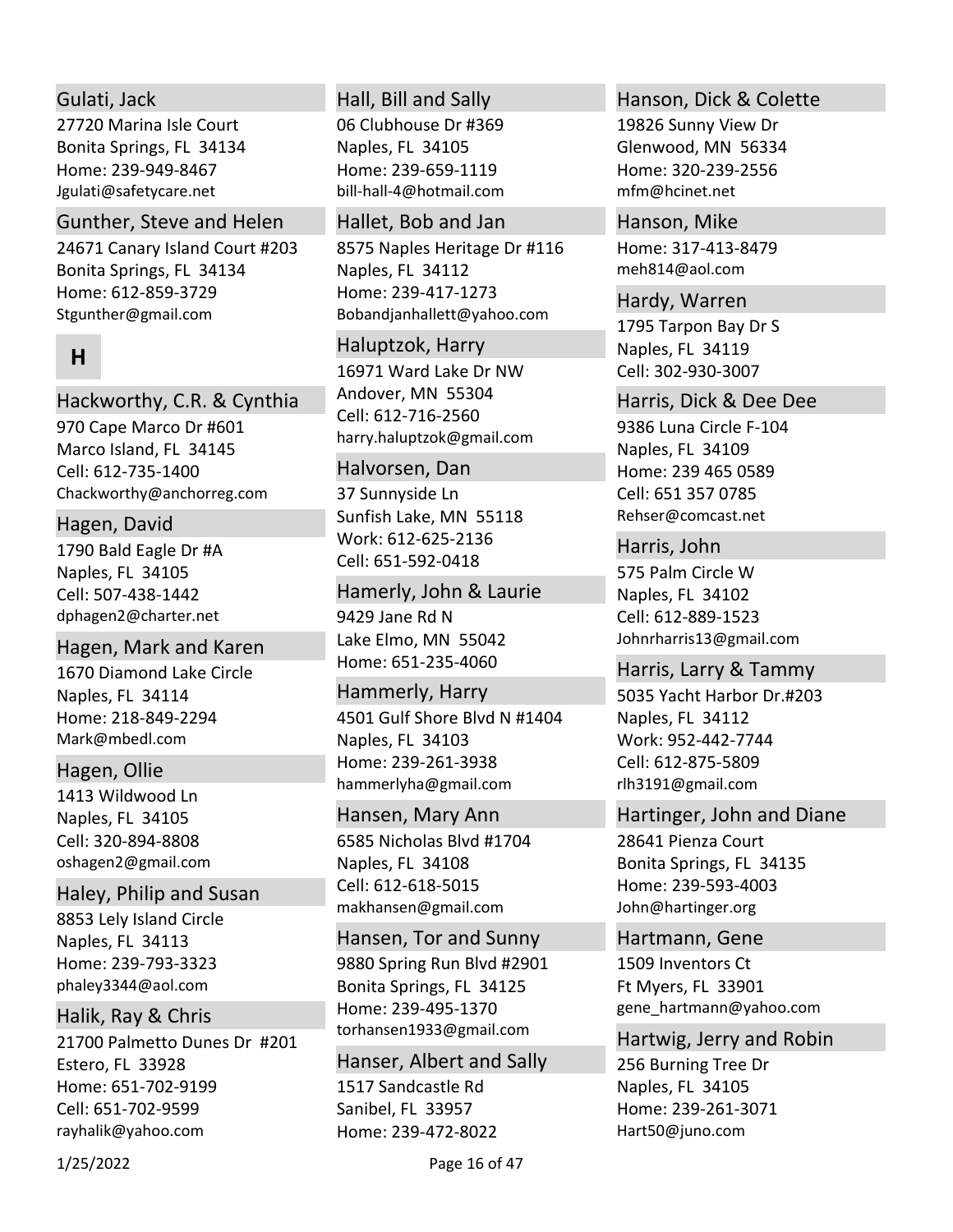### Harvey, Bob and Marie

2120 21st St SW Naples, FL 34117 Home: 239‐213‐0758

## Harvey, Rachael

3705 Amberly Circle #F203 Naples, FL 34112 rachael1952@gmail.com Cell: 612‐804‐6001

3971 Gulf Shore Blvd N #1101 Naples, FL 34103 Harvey Jr, Stuart C

S.harvey.jr.17@gmail.com 6510 Valen Way #401B Naples, FL 34108 Harwood, Nevin

sevennevin7@gmail.com

# Hauschild, Tom & Kris

2894 Lone Pine Ln Naples, FL 34119 tjhauschild01@gmail.com

## Hauser, Bob and Sally

1023 Barcarmil Way Naples, FL 34110 rhauser747@gmail.com Cell: 612‐859‐5200

Havig, Steve

316 Tern Dr #2 Naples, FL 34112 Cell: 612‐867‐5624

1360 Gulfstar Dr S Naples, FL 34112 Hawkins, Thane & Blanche

Hawkinson, John & Gina

4751 West Bay Blvd #1606 Estero, FL 33928 johnhawk@paulbunyan.net

1717 Gulf Shore Blvd N #101 Naples, FL 34102 jhayes2000@aol.com Hayes, James

# Hayes, Michael & Shirley

11134 Pine Beach Peninsula Rd Gull Lake, MN 56401 hayestractor@mac.com Cell: 320‐260‐3515

28871 Bermuda Lago Court #203 Bonita Springs, FL 34134 Home: 239‐948‐7258 Headley, Cal and Patricia

200 Forest Lakes Blvd #203 Naples, FL 34105‐2332 Home: 239‐261‐4661 Healy, Chuck and Donna

6101 Pelican Bay Blvd #701 Naples, FL 34108 shealy@gardnerstandard.com Healy, Steve & Dianne Cell: 612‐385‐6154

26180 Clarkston Dr #23201 Bonita Springs, FL 34135 curt.hedeen@comcast.net Hedeen, Curt Cell: 612‐750‐4654

1120 Little Neck Ct #E47 Naples, FL 34102 Hedlund, Dean Cell: 651‐278‐8766

2205 Chesterbrooke Court #104 Naples, FL 34109 Home: 239‐514‐4394 Heegard, Roger and Marge

823 Lagoon Street Fort Myers Beach, FL 33931 Home: 715‐205‐7829 Wisreg@hotmail.com Hegdal, Harlen

10133 Colonial CC Blvd #1307 Ft Myers, FL 33913 opa.h.zimmerman@gmail.com Heidelberg, Denny

# Heiligman, Scott

1294 Michigan Ave Naples, FL 34103

16663 Pistoia Way Naples, FL 34110 chris@2ndwavesoftware.com Heim, Chris Cell: 612‐965‐1901

Hein, Frank and Phyllis

290 Pearl Street Fort Myers Beach, FL 33931 Home: 715‐781‐7678 Pjbh\_fwh@centurytel.net

4971 Bonita Bay Blvd #2002 Bonita Springs, FL 34134 wesjhein@gmail.com Hein, Wes & Brenda Cell: 239‐273‐7577

28645 Via D Arezzo Dr Bonita Springs, FL 34135 Home: 239‐908‐3554 Heiser, Ken & Lynn Cell: 612‐790‐7099

3560 Fort Charles Dr Naples, FL 34102 Heithoff, Ken Cell: 612‐860‐0182

14960 Collier Blvd #3101 Heitkamp, Al and Rolly

Naples, FL 34119 Home: 612‐720‐8563 Alrolene@aol.com

20800 Hammock Greens Lane #403 Estero, FL 33929‐5922 Home: 239‐495‐1595 Www.mdhelberg@yahoo.com Helberg, David and Mary

1129 County Highway 17 Hendricks, MN 56136 anchor1@itctel.com Hemmingsen, Steve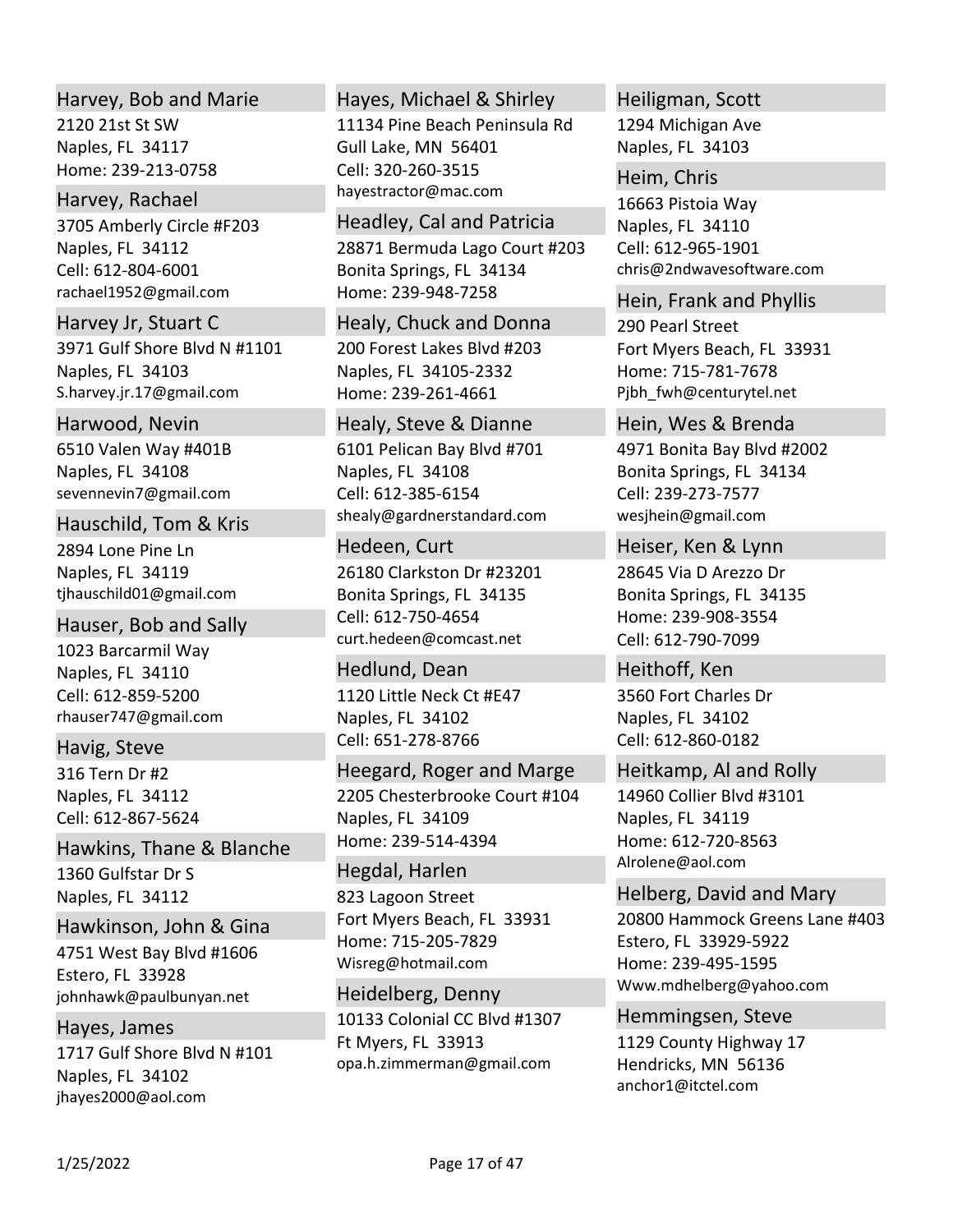## Hendel, Murray H.

4301 Gulf Shore Blvd N #600 Naples, FL 34103 Home: 239‐262‐0738

### Henderson, Randy

10812 Rutherford Rd Ft Myers, FL 33913 rfhenderson2@gmail.com Cell: 651‐373‐1498

### Hendry, Bruce

100 South 3rd Ave #3104 Minneapolis, MN 55401 HendryABC@me.com Cell: 612‐237‐3248

### Henninger, Jim

13370 Bridgeford Ave Bonita Springs, FL 34135

#### Henrickson, Rod and Clarice

1341 Middle Gulf Dr 11‐D Sanibel, FL 33957 Home: 239‐395‐0187 roclar1341@comcast.net

# Herbst, Adrian and Barbara

3215 Gulf Shore Blvd N #602 Naples, FL 34103 Home: 239‐261‐3031

### Herbst, Daniel

22996 Shady Knoll Ln Bonita Springs, FL 34135 danherbst@pemtom.com Cell: 612‐308‐4573

# Herbst, Thomas & Michon

343 Colony Dr Naples, FL 34108 Home: 239‐591‐4554 thomasherbst343@gmail.com

### Hering, Joe & Bobbie

9449 Napoli Lane Naples, FL 34113 joehering@gmail.com Cell: 571‐926‐7465

# Herman, Don

2550 Trost Blvd Bonita Springs, FL 34135 Home: 239‐992‐8062

#### Herzog, Bill

254 St James Way Naples, FL 34104 cbherzog@aol.com Cell: 239‐353‐2438

#### Hey, John and Sandy

4255 Gulf Shore Blvd N #801 Naples, FL 34103 Home: 612‐860‐7282 Jchey4777@yahoo.com

### Hicken, Jeff

6101 Pelican Bay Blvd #104 Naples, FL 34108 Cell: 612‐865‐6115

### Hickey, Michael & Kristeen

6478 Carema Ln Naples, FL 34113 Mhickey.blv@outlook.com Cell: 952‐270‐3832

# Hickey, Pat & Jeanne

6000 Royal Marco Way #PHE Marco Island, FL 34145 pmh928@gmail.com Cell: 651‐261‐4997

### Higgins, Timothy

705‐2 Augusta Blvd Naples, FL 34113 tandjhiggins@yahoo.com

10479 Heritage Bay Blvd Naples, FL 34120 Hiller, Scott Cell: 507‐530‐2700

11247 Thurston Chase Ft Myers, FL 33913 Jodeehi@gmail.com Hinnenkamp, Scott & Jodee Cell: 320‐980‐1944

# 980 Cape Marco Dr #307 Marco Island, FL 34145 Hirsch, Steven & Darlene

26170 Clarkston Dr #24101 Bonita Springs, FL 34135 Home: 239‐949‐4343 Billhise@gmail.com Hise, Bill and Barbara

## 3755 Montreux Ln Naples, FL 34114 Hoel, Tom and Judie

19502 Silver Oak Dr Ft. Myers, FL 33967 cahoene2244@gmail.com Hoene, Mike & Cindy Cell: 612‐227‐6367

2171 Gulf Shore Bvld N #103 Naples, FL 34102 Hoeschler, Jake

### Hoesley, Joe & Shelly

555 Anchor Rode Dr Naples, FL 34103 jchoesley@gmail.com Cell: 763‐350‐3465

### Hoff, Gordon and Vangie

7516 San Miguel Way Naples, FL 34109 gorvanhoff@comcast.net Cell: 952‐944‐1527

#### Hoffman, Ted & Jean

9262 Spring Run Blvd Estero, FL 34135 hoffman2@frontier.com Cell: 612‐517‐7639

### Hogerton, Peter and Cindi

3941 Cordgrass Way Naples, FL 34112 hogertons@comcast.net Cell: 651‐426‐9543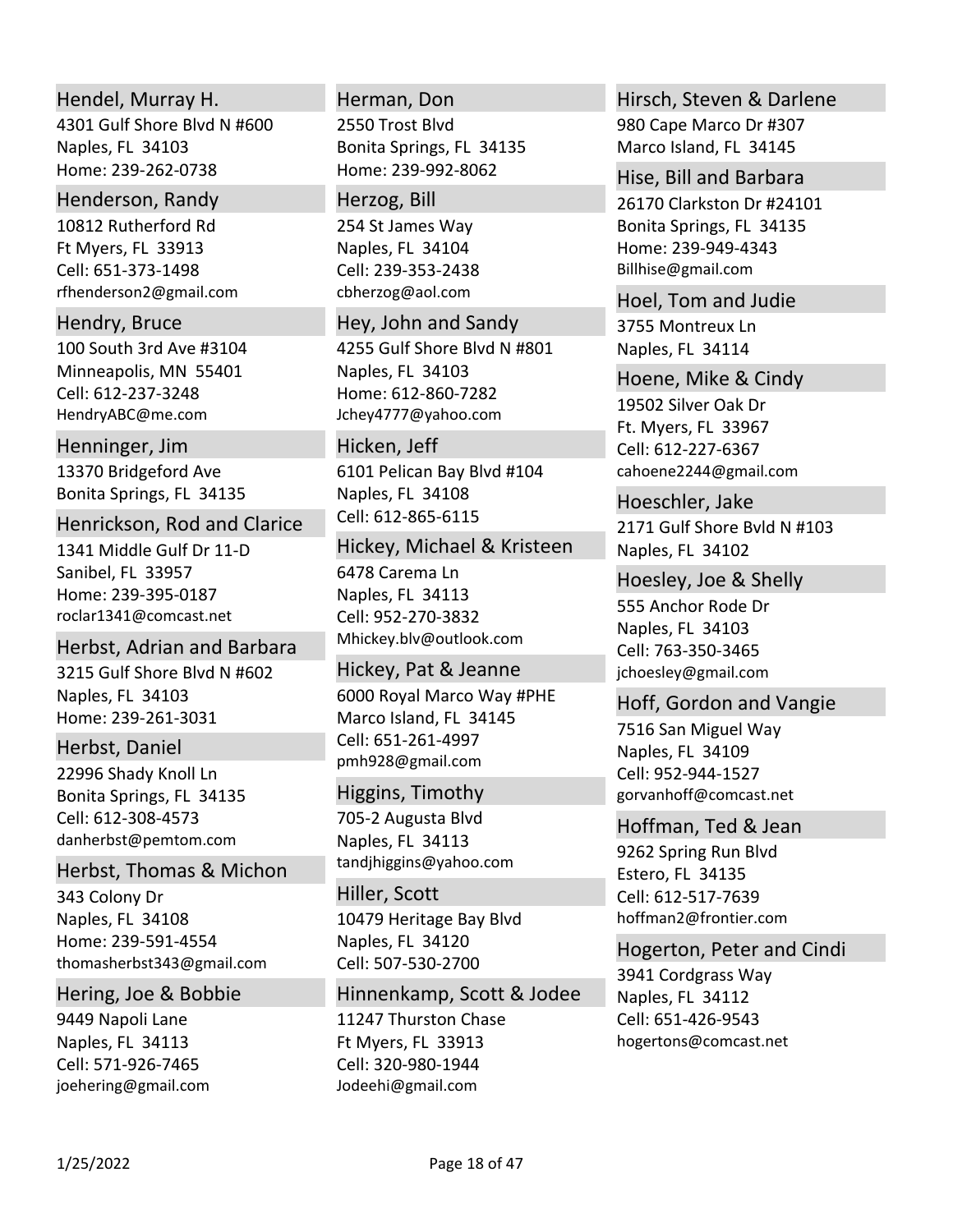# Holcomb, Brian

5730 Estero Blvd Ft Myers Beach, FL 33931 blholcomb57@gmail.com Cell: 612‐819‐9510

## Holland, Derrill and Marilyn

4811 S Landing Dr #102 Fort Myers, FL 33919 Home: 239‐481‐6870

# Holland, Winfield and Elizabet

3733 Woodlake Dr Bonita Springs, FL 34134 Home: 239‐390‐1078

# 27351 Hidden River Ct Bonita Springs, FL 34134 mikensan@yahoo.com Hollenhorst, Michael & Sandr Cell: 612‐860‐4807

# Holm, John and Janine

16932 Fairgrove Way Naples, FL 34110 Jgopher7@aol.com Cell: 847‐867‐0016

# Holmberg, Mark and Hedy

3161 Regatta Rd Naples, FL 34103 mark.holmberg@comcast.net

### Holmes, Chuck and Avis

298 Banyan Blvd Naples, FL 34102 Home: 239‐643‐2125 Chuckholmes@comcast.net

### Holmgren, Steve

495 5th St S #302 Naples, FL 34102 steve.holmgren@tenon.com Cell: 805‐451‐0782

# Holzinger, Robert and Carol

4770 Aston Gardens Way Naples, FL 34109 Home: 239‐566‐2488

### Honsa, Peter and Joanne

6347 Royal Wood Naples, FL 34102 Home: 651‐387‐5419

# 8787 Bay Colony Dr #405 Hooley, John

Naples, FL 34108 jhhooley@msn.com

# 12945 Vanderbilt Dr #402 Naples, FL 34110 Hope, Roseanne Cell: 612‐669‐7017

# Horn, Greg & Kathleen

7327 Lantana Circle Naples, FL 34119 greghorn102@gmail.com

### Horner, Scott & Jane

10711 Halfmoon Shoal Rd #202 Bonita Springs, FL 34135 Shorner@comcast.net Cell: 952‐240‐3003

24921 Goldcrest Dr Bonita Springs, FL 34134 Hotzler, Mark

# 4971 Bonita Bay Blvd #1502 Bonita Springs, FL 34134 jrhoule1111@gmail.com Houle, John & Diane Cell: 651‐233‐4262

### Houser, Ann

571 Gulf Park Dr Naples, FL 34108 annhouser@annhouserconsulting.com Cell: 612‐325‐0558

104 Siena Way #1402 Naples, FL 34119 Home: 239‐352‐1412 Josborn89@aol.com Hoversten, Garfield and Joann

# Howard, Robert

5890 Rolling Oaks Court Naples, FL 34110 Home: 239‐514‐2378 Sobh@aol.com

# 23880 Jasmine Lake Dr Estero, FL 34135 conhal03@yahoo.com Huber, Harold Cell: 651‐253‐5869

160 CR 951 N #3049 Naples, FL 34119 Home: 239‐455‐1253 Huenecke, Bernhardt & Marle

14960 Collier Blvd #3049 Naples, FL 34119 Huenecke, Eernhard

21231 Pelican Sound Dr #102 Estero, FL 33928 pchughesfore@comcast.net Hughes, Patrick

4160 Sawgrass Point Dr #204 Bonita Springs, FL 34134 Hull, Dave & Donna Cell: 715‐808‐5131

4155 Los Altos Court Naples, FL 34109 Home: 239‐596‐0416 Hultberg, Harold and Bev

351 Torrey Pines Pt Naples, FL 34113 Hundt, Fred Cell: 612‐695‐3779

# Huntting, Jim and Loanne

103 Clubhouse Lane #282 Naples, FL 34105 Home: 239‐261‐3458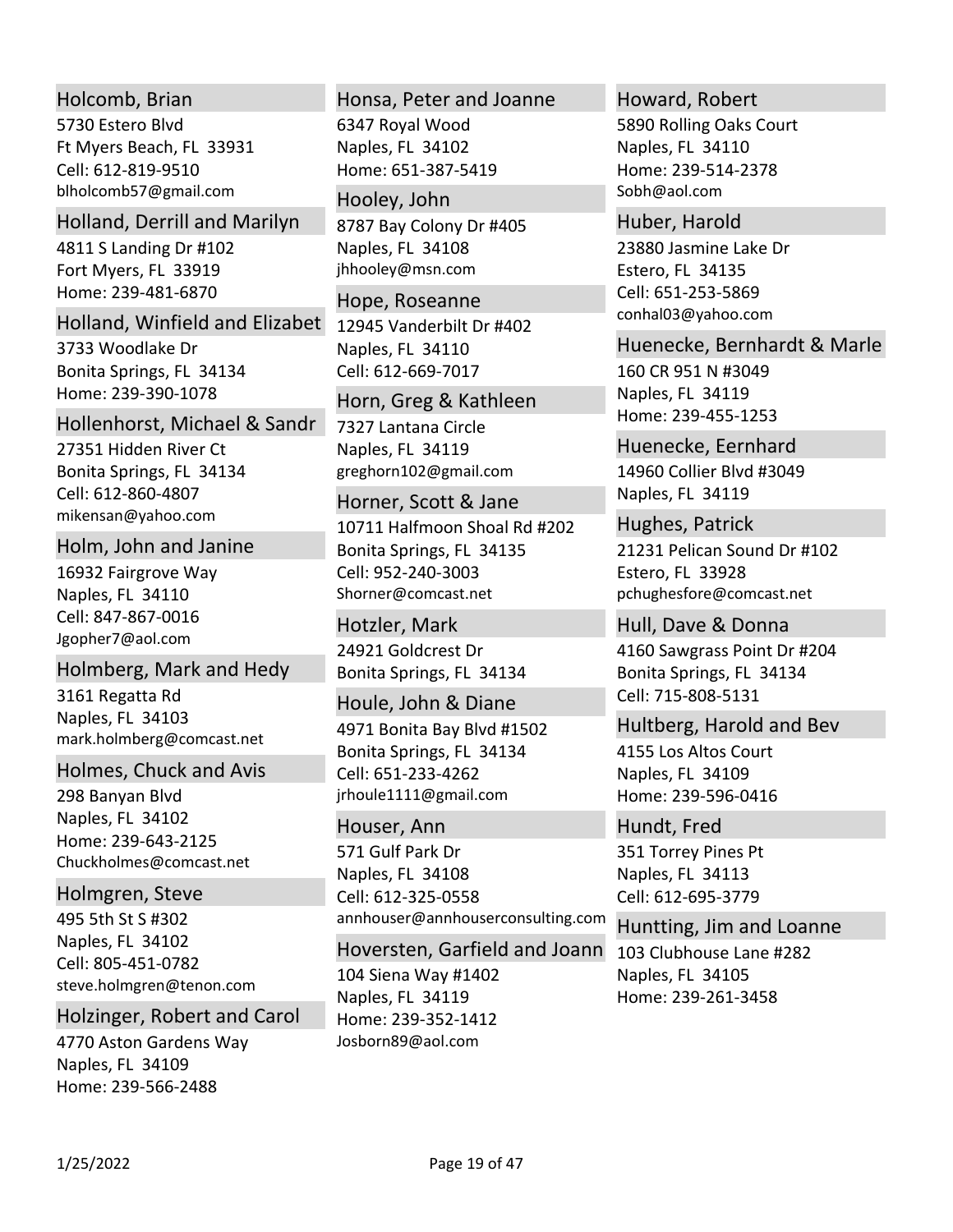# **I**

### Iannacone, Michael

7428 Treeline Dr Naples, FL 34119 Mji@iannacone.com Cell: 651‐592‐0044

#### Ingenito, Allan

3224 Village Ln Port Charlotte, FL 33953 Cell: 763‐242‐1350

#### Ingvalson, Brian & Lezlie

10149 Biscayne Bay Ln Naples, FL 34120 bingvalson@comcast.net Cell: 612‐910‐1024

# Iverson, Roger

28931 Winthrop Circle Bonita Springs, FL 34134 Cell: 612‐803‐3634

# **J**

9279 Rialto Ln Naples, FL 34119 Jackson, Eric & Kim Cell: 612‐382‐4023

#### Jacky, Steve & Jennifer

11983 Loblolly Pine Ct Ft Myers, FL 33913 Cell: 952‐270‐1493

### Jacobs‐Halsey, Ginny

2733 River Hills Dr S Burnsville, MN 55337 gjacobs@umn.edu

#### Jaeger, Bill and Lee

8669 Gleneagle Way Naples, FL 34120 Home: 239‐304‐5352 Jaegerhaus@aol.com

#### Jagodzinski, James and Joyce

3980 Lakemount Dr Bonita Springs, FL 34134 Home: 239‐495‐7342

#### Jamieson, Tom and Dorothy

10354 Quail Crown Dr Naples, FL 34119 Home: 239‐596‐3124

# Jarvis, Jim & Gail

109 Montaubon Ct Naples, FL 34112 Cell: 612‐859‐7732

### Jenkin, Tom & Marilynn

21374 Velino Ln Estero, FL 33928 Home: 239‐949‐7272 tjenkin303@gmail.com

#### Jensen, Laura

14720 Edgewater Circle Naples, FL 34114 Lauramjens@yahoo.com Cell: 218‐839‐7868

## 7425 Pelican Bay Blvd #305 Naples, FL 34108 Jensen, Richard Cell: 612‐384‐3733

Rjensen@woodlandpartnersllc.com Jensen, Tom

# 8430 Radcliffe Ter #203 Naples, FL 34120

5325 Saddle Ridge Tr Maple Plain, MN 55359 Mkjenson7@gmail.com Jenson, Ken Cell: 612‐308‐6087

#### Jenstad, Terri

23620 Wisteria Pt Dr #1103 Estero, FL 34135 tjenstad@gmail.com Cell: 612‐386‐4004

# 5800 Harborage Dr Fort Myers, FL 33908 Home: 239‐489‐1627 Jepson, Peter and Cori

### Jessen, Lee and Phyllis

1236 Imperial Dr Naples, FL 34110‐8126 Home: 239‐596‐3082

#### Johansen, Paul and Judy

805 Bentwater circle #104 Naples, FL 34108 Prjohansen@comcast.net

#### John, Steven and Linda

5437 23rd Place SW Naples, FL 34116 Home: 239‐455‐7883

#### Johnsen, Bruce

18159 73rd Pl N Maple Grove, MN 55311 baseballbrule@comcast.net

#### Johnson, Bruce

1278 Sweetwater Ln #104 Naples, FL 34110 Cell: 612‐804‐8787

## 17940 Bonita National Blvd #1415 Bonita Springs, FL 34135 chrisgjohnson13@yahoo.com Johnson, Chris

# Johnson, Curt and Sandy

8236 Allendale Court Naples, FL 34120 Home: 239‐354‐2519 Curtjkc@aol.com

# Johnson, Dave W

1141 S Collier Blvd #106 Marco Island, FL 34145 davewjohnson@gmail.com Cell: 612‐325‐0126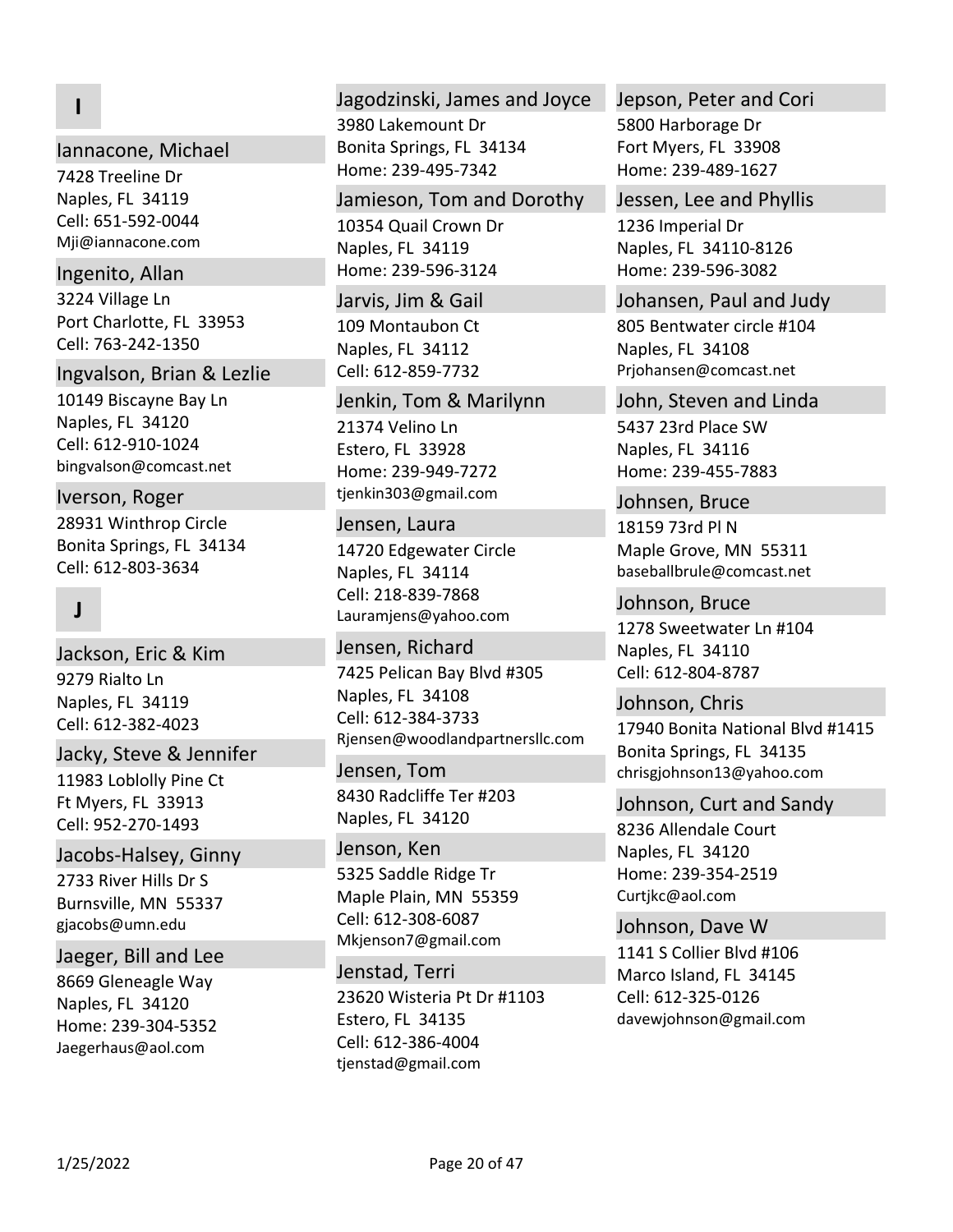### Johnson, Galen and Ann

1284 Osprey Trail Naples, FL 34105 Home: 239‐450‐5498 Galengjohnson@gmail.com

### Johnson, Gary

4850 Regents Walk Shorewood, MN 55331 Cell: 612‐860‐1010

# Johnson, Greg

11601 W River Rd Champlin, MN 55316 gregjohnson17@comcast.net Cell: 612‐709‐0225

### Johnson, Gregory & MaryLee

12120 Toscana Way #201 Bonita Springs, FL 34135 Cell: 651‐246‐7415

### Johnson, James K. and Anita

90 10th Avenue S Naples, FL 34102 Home: 239‐263‐3162

# Johnson, Jerry and Gail

33 Bluebill Avenue #102 Naples, FL 34108 Idogolf3@earthlink.net

# Johnson, Jerry E

102 Wilderness Way #245 Naples, FL 34105 jjohnson@emcllc.com Cell: 612‐210‐1096

# Johnson, Larry

22975 Forest Ridge Dr Estero, FL 33928 Cell: 612‐701‐5033

# Johnson, Lee and Barb

13208 Spencer Sweet Pea Ln Eden Prairie, MN 55347 Lwjbkj@aol.com Cell: 612‐490‐0937

### Johnson, Lowell

2420 Mont Claire Ct #202 Naples, FL 34109 lowell\_johnson@yahoo.com Cell: 612‐810‐9493

3000 Gulf Shore Blvd N #206 Naples, FL 34103 Michaeldjohnson.922@gmail.com Johnson, Michael

5501 Heron Point Dr #403 Naples, FL 34108 Home: 239‐596‐3112 Pwj@frontiernet.net Johnson, Paul and Sandi

# Johnson, Randy

10465 Heritage Bay Blvd Naples, FL 34120 drj12248@gmail.com

# 5050 Yacht Harbor Cir #203 Naples, FL 34112 rjohnsonmn@comcast.net Johnson, Rich and Claire Cell: 612‐759‐9329

2088 Estero Blvd #2B Ft. Myers Beach, FL 33931 Home: 239‐463‐2862 Johnson, Roger

# Johnston, Don and Sheri

1872 Senegal Date Dr Naples, FL 34119 donjmsp@gmail.com

# 266 Barefoot Beach Blvd PH4 Bonita Beach, FL 34134 jajohnston5@mchsi.com Johnston, Jack & Rita Cell: 952‐470‐0759

100 Wilderness Way #148 Naples, FL 34105 Home: 239‐403‐7731 Johnston, Jimmy

## Jolstad, Doug & Marcia

614 Bow Line Dr Naples, FL 34103 jolstaddrj@Hotmail.com Cell: 612‐759‐8372

5349 Fox Hollow Dr Naples, FL 34104 Jones, Jerry Cell: 952‐239‐1360

3433 Golfside Dr Naples, FL 34110 Home: (239) 431‐5230 jonesgroup@gmail.com Jones, Phil Cell: (202) 255‐8111

# Jorgensen, Bruce and Joni

20397 Corkscrew Shores Blvd Estero, FL 33928 bruce@naples7.com Cell: 239‐823‐4064

Julkowski, Jeff

404 Charleswood Ln Naples, FL 34105 Work: 917‐697‐9719 Jeff@ediainc.com

# **K**

4510 N Key Dr #104 Ft. Myers, FL 33903 genekach@gmail.com Kacheroski, Gene

# Kalin, Jerry

24121 Copperleaf Blvd Bonita Springs, FL 34135 jerrykalin101@gmail.com Cell: 952‐239‐6090

Kamin, Brian and Sandy

659 Venezia Grande Dr Naples, FL 34119 Brian.m.kamin@ubs.com Cell: 651‐247‐2476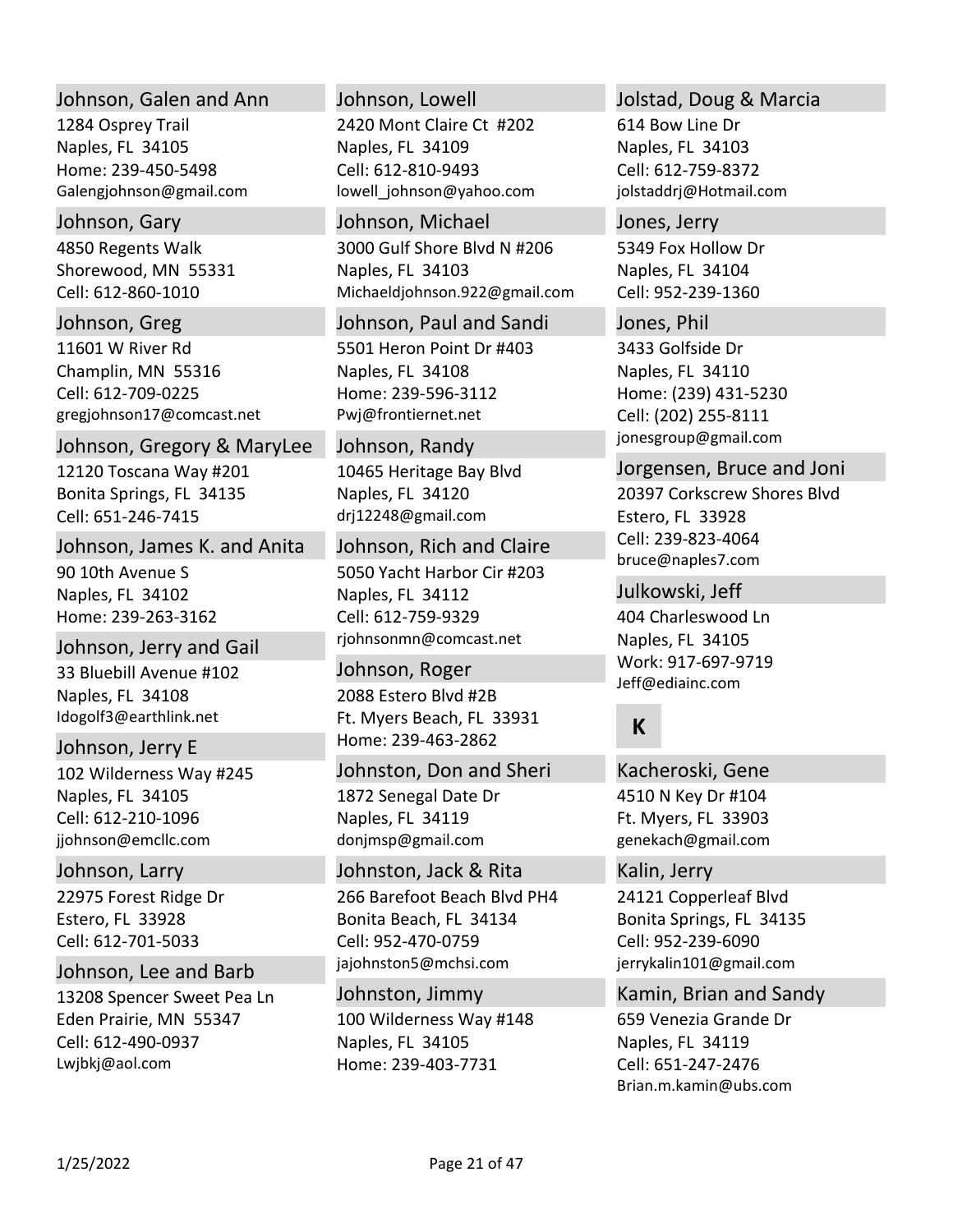# Kaminsky, Randy and Raleigh

28160 Hiram St #502 Bonita Springs, FL 34135 randykaminsky@gmail.com Cell: 612‐599‐4456

## Kane, Owen and Donna

425 East Dockside Dr #201 Naples, FL 34110 Home: 239‐596‐7142 Owen.kane@wachoviasel.com

### Kane, Tom and Jean

507 7th Avenue N Naples, FL 34102 Home: 952‐210‐5962 Tomkane21@gmail.com

# Kaplan, Elliot and Elise

7575 Pelican Bay Blvd #901 Naples, FL 34108 Home: 239‐592‐7400

# Kapsner, Warren

130 Edgewood Ave S Golden Valley, MN 55426 Home: 763‐477‐4920 Rgm4016warren@comcast.net

# Kastel, Roger and Karin

4522 Ashton Ct Naples, FL 34112 Home: 239‐417‐1164

# Kathawalla, Salim & Farida

14754 Glen Eden Dr Naples, FL 34110 Cell: 952‐201‐3959

# Katz, David

14541 Tuscany Pointe Tr Naples, FL 34120

# Kaufmann, Farley & Karen

4671 Azalea Dr Naples, FL 34119 Cell: 612‐867‐0793

# Kauls, Ivars and Gloria

20812 Pinehurst Greens Dr Estero, FL 33928 Home: 239‐992‐9915 ivglo.kauls@gmail.com

# 3836 Jungle Plum Dr E Kehoe, Terry & Lois

Naples, FL 34114 LTKehoe@hotmail.com Cell: 612‐427‐3835

# 4441 Riverwatch Dr #103 Bonita Springs, FL 34134‐8793 Home: 239‐498‐1920 Kelly, Ray and Nancy

# 283 Albi Rd #3 Naples, FL 34112 Kelly, Steve and Fran

# 9930 Estero Oaks Dr #313 Ft Myers, FL 33967 Kelner, Marshall Cell: 952‐239‐4325

# 9365 Terresina Dr Naples, FL 34119 Kelsey, Randy

# 2230 Camino Del Mar #2D3 Sanibel Island, FL 33957 Work: 952‐852‐4625 ksioris@safetycall.com Kempf, Kelly Sioris

# Kenefick, Michael & Kelly

1914 Manchester Circle Naples, FL 34019 mpk@kenexholdings.com Cell: 612‐229‐0344

# Keppel, Bob

6573 Marissa Loop #1201 Naples, FL 34108 Home: 239‐596‐2946 Captbobk@msn.com

# Kessel, Orrie

20945 Island Sound Circle #103 Estero, FL 33928 orriek320@yahoo.com Cell: 612‐382‐8712

# 15608 Villoresi Way Naples, FL 34110 jjkeyes@keyesadr.com Keyes, Jeff

# Kietzer, Jon

1 Las Olas Circle Fort Lauderdale, FL 33316 Home: 612‐805‐2434 Jonkietzer@mac.com

# Kiffmeyer, Ralph & Mary

2415 Hidden Lake Dr #2 Naples, FL 34112 Home: 763‐639‐8058 kiffmeyer.mary@gmail.com

# 10040 Valiant Court #101 Miromar Lakes, FL 33913 Home: 952‐292‐2724 Kinger54@gmail.com King, Ron and Sally

# 5940 Via Lugano #205 Naples, FL 34108 Home: 239‐596‐8070 Kinkead, John and Judy

1278 Sweetwater Ln #104 Naples, FL 34110 Kirby, Tracy Cell: 651‐338‐2798

# 26001 Hammock Isle Ct #201 Bonita Springs, FL 34134 Kirwin, Paul Cell: 952.258.9992

6040 Pelican Bay Blvd #102 Naples, FL 34108 Kiryluik, Merv and Nancy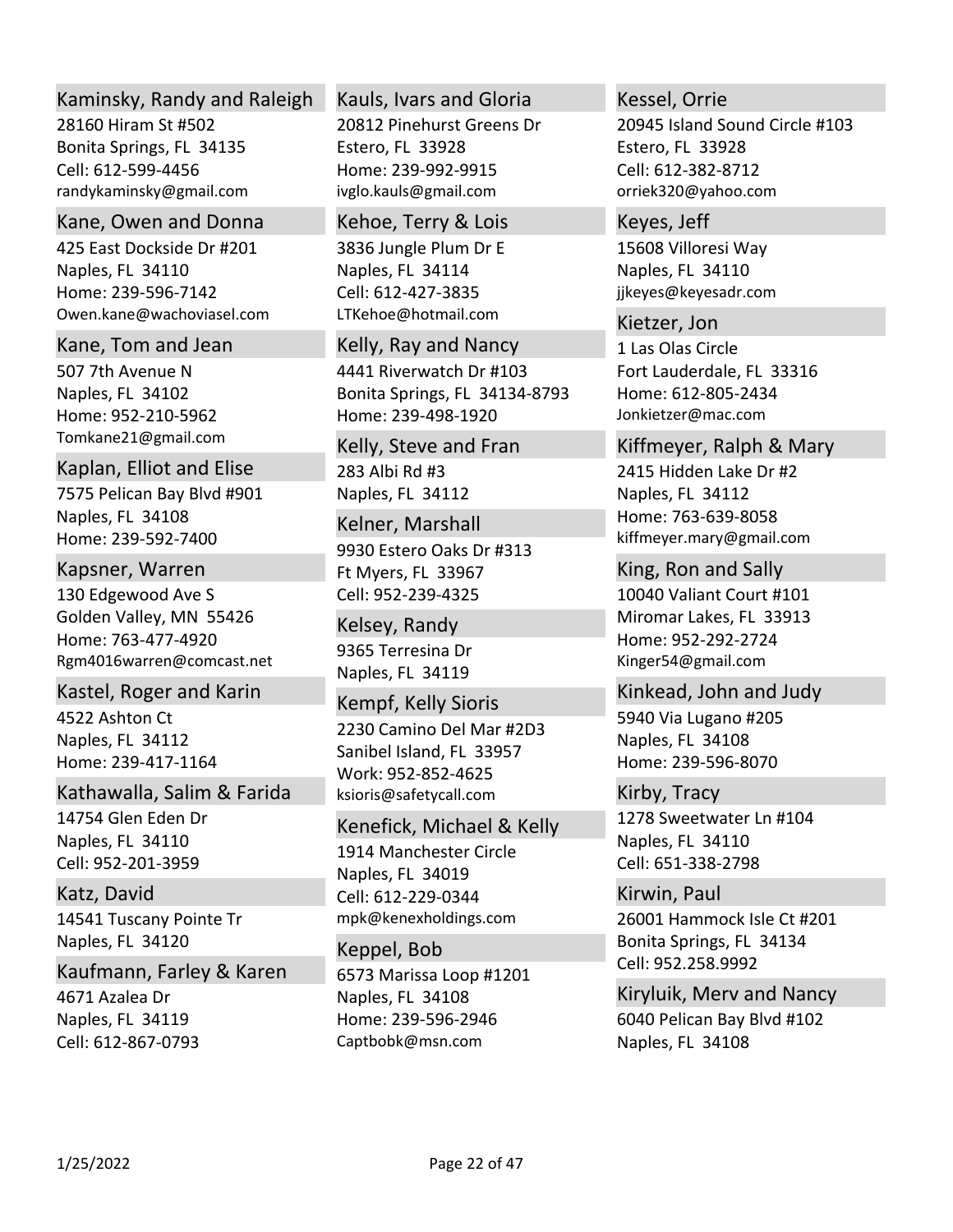# Kjelstad, Mickey

10598 Smokehouse Bay Dr #101 Naples, FL 34120 mkkjelstad@gmail.com Cell: 612‐236‐7196

# Klaustermeier, Elton & Gloria

6849 Grandadier Blvd #2204 Naples, FL 34108 Home: 239‐513‐9076

4301 Gulf Shore Boulevard N #504 Naples, FL 34103 Home: 914‐907‐6638 lkleinjr@optonline.net Klein Jr., Louis

# Kleinschmidt, Mark

35 Watergate Dr #406 Sarasota, FL 34236 mark.j.kleinschmidt@gmail.com Cell: 651‐270‐8515

261 Barefoot Beach Blvd #201 Bonita Springs, FL 34134 Lkline44@hotmail.com Kline, Leon and Kathy Cell: 612‐618‐2499

### Kline, Ted and Mary Jo

7407 Wexford Court Lakewood Ranch, FL 34202 Edwardgkline@gmail.com Cell: 612‐790‐2041

### Kloman, Linda

109 Pier D Naples, FL 34112 ldkloman@msn.com Cell: 613‐275‐4126

Klostreich, Dave

1203 Birch Pond Tr White Bear Lake, MN 55110 Cell: 651‐208‐2740

# Knoll, Jim

5150 Tamiami Trail N #201 Naples, FL 34103 jim.knoll@jmknoll.com Cell: 952‐826‐9822

# Knutson, David & Laurie

18118 Judicial Way N Lakeville, MN 55044 dlknut16587@gmail.com

## Kobs, R. Bruce

8677 Querce Court Naples, FL 34114 Home: 612‐207‐7209 Rbrucekobs@gmail.com

6858 Sterling Greens Dr #102 Naples, FL 34104 kkoch@brmonline.com Koch, Ken

# Koch, Randy

436 Golfview Dr Naples, FL 34110 Cell: 612‐889‐7074

# Kocina, Lonny & Robin

5761 Riverside Dr Cape Coral, FL 33904 lonny@mediarelations.com Cell: 612 581‐0701

8231 Bay Colony Dr #2002 Naples, FL 34108 Emery\_Koenig@mac.com Koenig, Emery Cell: 952‐465‐5245

# Koeppl, Tim & Cindy

376 Pirates Bight Naples, FL 34103 Home: 239‐306‐2525

265 Indies Way #1102 Naples, FL 34110 Garykohler@yahoo.com Kohler, Gary & Deborah Cell: 612‐695‐3882

Kolar, Jim and Michele

1877 Calusa Ct Marco Island, FL 34145 jamespkolar@gmail.com Cell: 612‐408‐6852

### Koppe, Dave

10008 Ginger Pointe Ct Estero, FL 34135 dkoppe@comcast.net Cell: 612‐747‐8659

### Korkowski, Cliff and Bev

284 Winners Circle 2 Naples, FL 34112 Home: 763‐360‐5547 cliffrk@gctel.net

### Korstad, Bill

5601 Turtle Bay Dr #2004 Naples, FL 34108 bkorstad@mac.com Cell: 303‐887‐7116

Korstad, Bill and Dorothy

3808 Valentia Way Naples, FL 34119‐7511

2481 Breakwater Way #6‐202 Naples, FL 34112 Kovach, Ed & Carolyn Cell: 612‐751‐0379

25061 Bay Cedar Dr Bonita Springs, FL 34134 alkowalchyk@gmail.com Kowalchyk, Alan Cell: 612‐360‐5993

# 2646 Woodwind Hills Ln Lakeland, FL 33812 Kraus, Rick

kraus\_rick@hotmail.com

# 4606 Waterscape Ln Ft Myers, FL 33966 sptdmlk@yahoo.com Kremer, Michael Cell: 612‐940‐0414

300 Park Shore Dr #G‐8 Naples, FL 34103 Home: 239‐261‐0538 Kroning, Clarence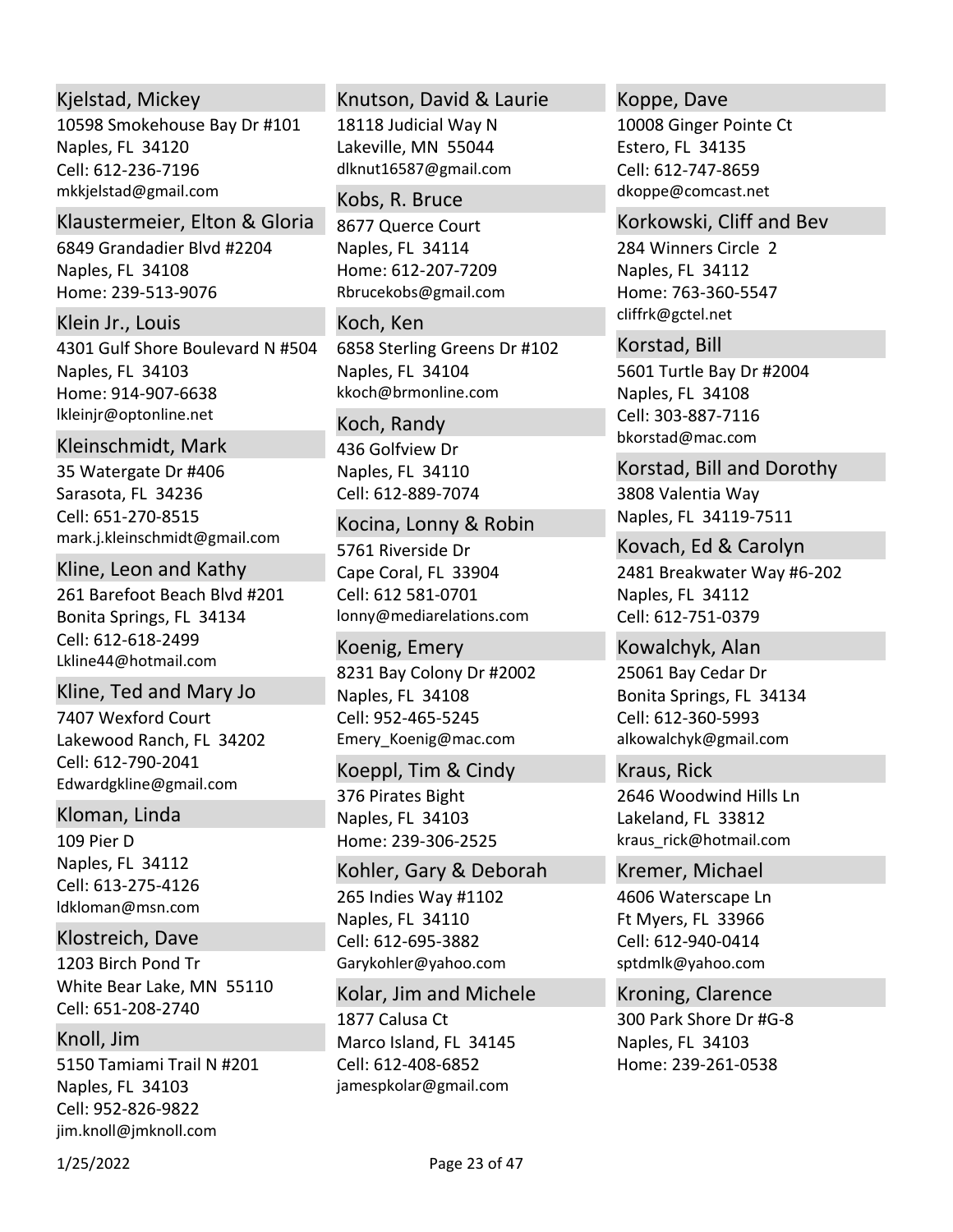# Kronlokken, Paul & Barb

2170 Gulf Shore Blvd N #41W Naples, FL 34102

### Kruchten, Pat and Marcy

7859 Berkshire Pines Dr Naples, FL 34104‐7442 Home: 239‐262‐0731

## Kuck, Timothy

6316 Westwood Ct Edina, FL 55436 Home: 612‐309‐1632 twkuck@rocketmail.com

### Kuhnley, Marc & Linda

19851 Breckenridge Dr #203 Estero, FL 33928 Home: 218 821 1551 Thekuhnleys@gmail.com

# Kuhnly, Mark

8335 Whisper Trace Way #204 Naples, FL 34114 mkuhnly27@msn.com

### Kurzeka, Bob and Lois

122 Moorings Park Dr #703 Naples, FL 34105 Home: 239‐643‐0936

4530 Chantelle Dr #K‐204 Naples, FL 34112 rwkuzel@gmail.com Kuzel, Randy & Karen Cell: 612‐770‐2964

# **L**

Lachapelle, Clark and Yvonne

4588 Oak Leaf Dr Naples, FL 34119 Home: 239‐597‐7751 Doclac2@earthlink.com

# Lachenmayer, Richard & Bev

700 Lapeninsula Blvd #505 Naples, FL 34113 Home: 239‐642‐7160 Dblachenmayer@aol.com

# 65 Silver Oaks Circle Naples, FL 34119 Lacy, Dick and Marie

Home: 239‐352‐8652 105 Clubhouse Ln #187 Naples, FL 34105 Laing, Amy

### Lambrecht, Bruce

14342 Harbour Landings Dr Unit C Ft. Myers, FL 33908 blambrecht@mtminvestments.com Cell: 612‐998‐6543

9025 Sorreno Ct Naples, FL 34119 Lamers, Phil & Marles

# 804 Pine Creek Lane Naples, FL 34108 Home: 239‐216‐3770 Rlamson3@gmail.com Lamson, Robert

### Lande, Jim

6849 Grenadier Blvd #2104 Naples, FL 34108 Home: 239‐450‐5818 jlande@genoapartner.com

# 3912 Isla Ciudad Court Naples, FL 34109 Home: 239‐596‐4340 Landreville, Vern and Cindy

7528 Berkshire Pines Dr Naples, FL 34104 Home: 239‐348‐0385 Oph082@aol.com Lang, Frank

15232 Medici Way Naples, FL 34110 Home: 239‐593‐4420 Nlapidus@lblco.com Lapidus, Neil and June

### Larkin, Mike

8012 Princeton Dr Naples, FL 34104 Larkmd@outlook.com Cell: 612‐998‐7766

2520 Flint Creek Dr Cumming, GA 30041 Home: 770‐406‐8305 Dwlazl@comcast.net Larsen, Don and Ann

### Larson, Bob and Gwen

4731 Bonita Bay Blvd #1104 Bonita Springs, FL 34134 Bob@blake55.com Cell: 239‐273‐8121

8320 Whiskey Preserve Circle #321 Ft Myers, FL 33919 Larson, David Cell: 612‐799‐2086

4137 Bay Beach Ln #544 Ft. Myers Beach, FL 33931 Myron@larsoninsurance.com Larson, Myron Cell: 320‐808‐6685

PO Box 546 Wayzata, MN 55391 slarson@vom.com Larson, Sandra Cell: 612‐791‐2266

### Lattu, Steve & Kim

11868 Via Salerno Way Miromar Lakes, FL 34913 slattu@me.com Cell: 952‐818‐6048

# Lawin, Wendell

2512 River Reach Dr Naples, FL 34104 wlawin241@gmail.com Cell: 612‐636‐9530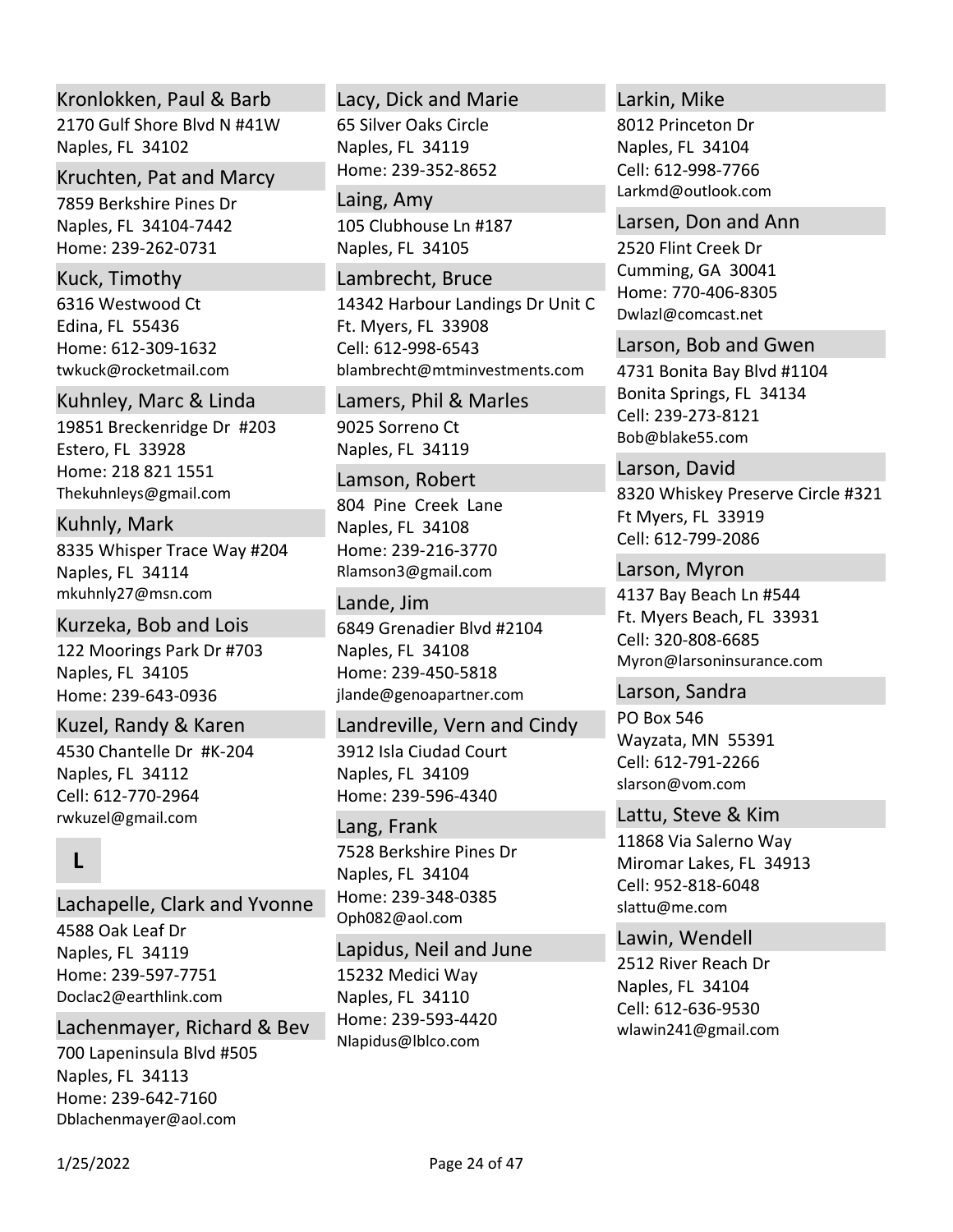### Lawson, Robert and Roberta

1568 Gulf Shore Blvd N #6 Naples, FL 34102 Home: 612‐518‐5045 Boblawson45@gmail.com

# Lea, John and Cherie

6724 Trail Blvd Naples, FL 34108 Home: 239‐566‐9180

8641 Piazza Del Lago Cr #103 Estero, FL 33928 Leddy, Steve and Jill Cell: 612‐385‐5997

# Lee, Brad & Cheri

19677 The Place Blvd Estero, FL 33928 Cell: 651‐343‐2149

# 2213 Gulf Shore Blvd N #C‐1 Lee, Randy & Kristin

Naples, FL 34102

# Legus, David

9101 Vanderbilt Dr #202 Naples, FL 34108 dlegus@meristemfw.com Cell: 612‐868‐4107

# Lehmann, Carl and Lee

19441 Cromwell Court #208 Fort Myers, FL 33912 Home: 239‐561‐8818 Carl lee@live.com

# Leibovich, Zvi

13925 Old Coast Rd #903 Naples, FL 34110 Cell: 612‐599‐7900

PO Box 650 Naples, FL 34106 Leines, Christopher

# Leising, Dick

9101 Shadow Glen Way Ft. Myers, FL 33913 dick\_leising@msn.com

### Tpl@usfamily.net Lentz, Tom and Diane

# Leonard, Dave and Betsy

333 Harbor Dr #210 Naples, FL 34103 Home: 239‐263‐9295 Daleon98@aol.com

# Leonard, Stan and Suzanne

100 Wilderness Way #146 Naples, FL 34105 Home: 239‐213‐1444 Leona013@worldnet.att.net

# Lerdahl, Ken and Jackie

3957 Isla Civdad Court Naples, FL 34109 Home: 239‐594‐7073 Kjbuff@aol.com

# Lessard, Jeff and Donna

2217 Paget Cr Naples, FL 34112

# Lewis, Clark & Katie

8701 Brittania Drive Ft Myers, FL 33912 Home: 239‐561‐6783 kbcrlewis@comcast.net

# 1868 Princeton Ave St Paul, MN 55105 Kevinlewis1868@comcast.net Lewis, Kevin & Jane Cell: 612‐770‐1686

3500 Gulf Shore Blvd #610 Naples, FL 34103 lidstrom@lidcomm.com Lidstrom, Tim Cell: 507‐381‐1950

# Lind, Dennis & Jeanne

312 Turtle Hatch Rd Naples, FL 34103 Dennis.lind@comcast.net Cell: 612‐270‐8077

# Lind, Duane and Doria

1100 Eastham Way Naples, FL 34104 Home: 239‐793‐3551

# 11501 Shady Blossom Dr Ft Myers, FL 33913 Lindberg, Dave Cell: 651‐261‐3488

530 1st Ave N Naples, FL 34102 Lindberg, Greg

Home: 239‐537‐3189 Lee.lindberg@yahoo.com Lindberg, Lee

# 9071 Shadow Glen Way Ft Myers, FL 33913 sblindberg1@comcast.net Lindberg, Scott Cell: 612‐803‐7848

# Lindeen, Dick and Arnette

239 Haydon Circle Naples, FL 34110 Home: 239‐514‐3317 rc\_lindeen@msn.com Cell: 952‐292‐7767

# 19779 Beechcrest Pl Estero, FL 33928 lindgrenpiano@gmail.com Lindgren, Don

### 4889 Scenic Creek Dr Lindo, Steve & Marcie

Powell, OH 43065 steve.lindo@gmail.com Cell: 612‐865‐6647

# 8574 Chase Preserve Dr Naples, FL 34113 linehandj@comcast.net Linehan, Don Cell: 612‐615‐4509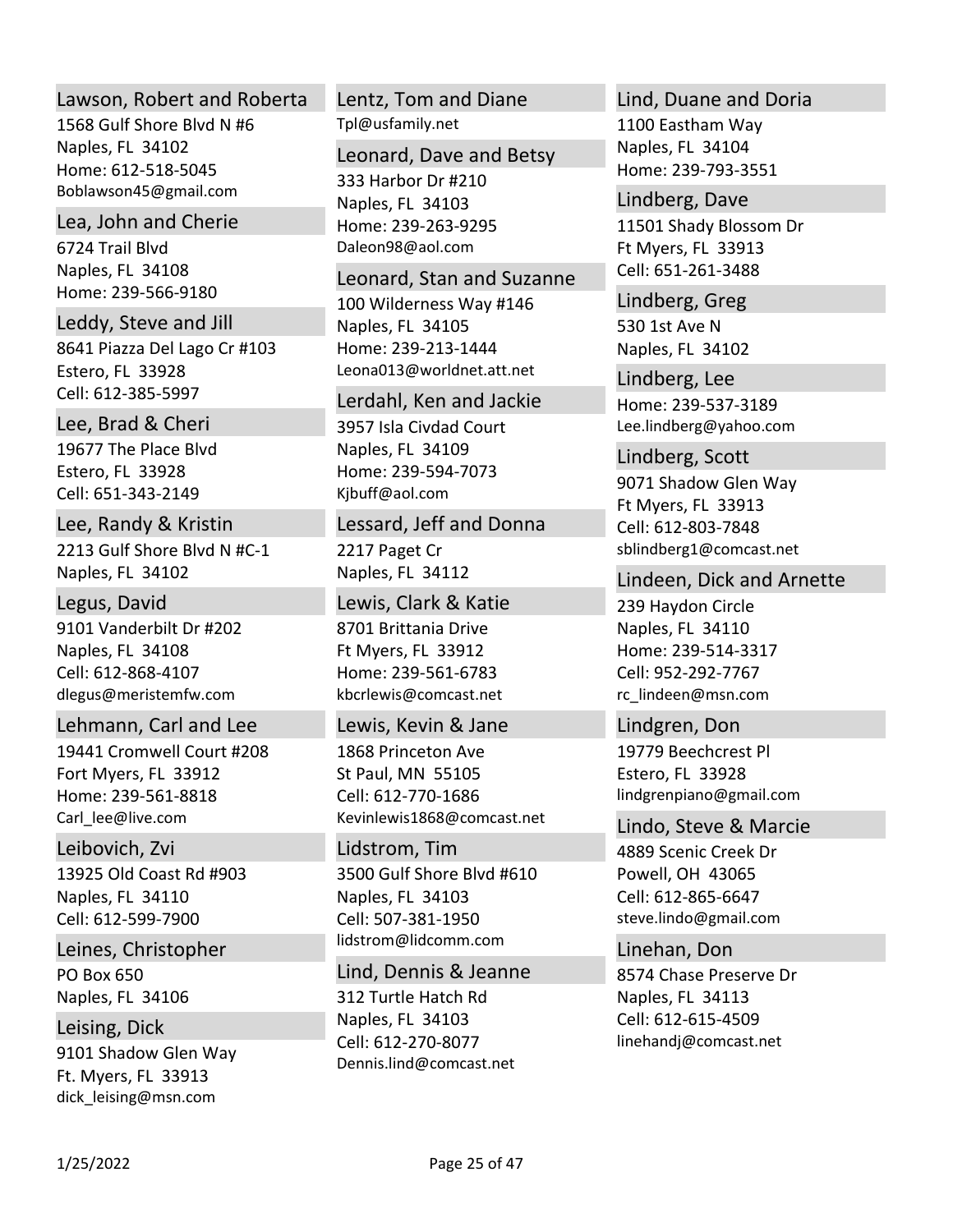# Link, Bob

28430 Rochester Ct Bonita Springs, FL 34135 Cell: 651‐260‐4615

Lloyd, John and Stephanie

394 Estero Blvd Fort Myers Beach, FL 33931

#### Lockwood, Robert

7533 Lake Valencia Ct Ft. Myers Beach, FL 33931 boblockwood12@gmail.com Cell: 507‐530‐3776

Loftness, Ted & Mary

8760 Bellano Ct #102 Naples, FL 34119

London, Michael and Susan

18601 Vgrona Lago Dr Miromar Lakes, FL 33913 Home: 239‐454‐3896 Mikey.london@yahoo.com

Long, Rick

687 Pelican Ct Marco Island, FL 34145 rnlong61@gmail.com Cell: 651‐308‐1445

100 Glenview Pl PH #7 Naples, FL 34108 Home: 239‐631‐9258 Loonam, Jim and Joan

6020 Pinnacle Ln #2302 Naples, FL 34110 Loosbrock, Gary

Lowe, Ryan and Linda

8047 Players Cove Dr #201 Naples, FL 34113 jrl656@msn.com

11736 Meadowrun Circle Lund, Josh & Tara

Ft Myers, FL 33913 jlund@goldstarfinancial.com Cell: 612‐802‐3265

### Lund, Susan

9828 Venezia, Unit 1111 Naples, FL 34113 slund@mr3consulting.com Cell: 612‐281‐3912

1001 Arbor Lake Dr # 1003 Naples, FL 34110 Rodgerlundblad@gmail.com Lundblad, Rodger Cell: 952‐334‐8515

### Lunka, Bill

1386 Towerview Rd Eagan, MN 55121 Home: 612‐803‐3539 bill.lunka@saltpartnerstax.com

5959 Trophy Dr #2104 Naples, FL 34110 Flutz@netscape.com Lutz, Fred and Diane Cell: 507‐381‐0300

6300 Pelican Bay Blvd #206A Naples, FL 34108 dlyman@lymanexecutivesearch.com Lyman, David & Beth Cell: 612‐812‐3263

# Lynner, Terry and Deb

1285 Gulf Shore Blvd N #1B Naples, FL 34102 TLynner@comcast.net Cell: 612‐205‐0446

# **M**

5696 Hammock Isle Dr Naples, FL 34119 smacho@aol.com Machov, Steve

10260 Heritage Bay Blvd #3516 Naples, FL 34120 Home: 239‐234‐5218 tmac@wolfnet.com MacIntosh, Tom

# MacLennan, David & Kathleen

4507 Moorland Ave Edina, MN 55424 Dwmaclennan@gmail.com Cell: 612‐229‐4507

1300 Gulf Shore Blvd N #706 Naples, FL 34102 tom.c.macnally@gmail.com MacNally, Tom Cell: 612‐916‐6926

Madgett, John & Cindy

2401 Gulf Shore Blvd N #34 Naples, FL 34103 Jmadgett@tecweigh.com Cell: 612‐804‐0154

4650 Yacht Harbor Dr #133 Naples, FL 34112 maeder002@comcast.net Maeder, Ed & Jo Cell: 952‐237‐2641

1733 Gulfstar Dr S #301 Maher, William and Janet

Naples, FL 34112 Home: 239‐417‐3168 Jwmaher5639@gmail.com

# Mahler, Glenn

20483 Wildcat Run Dr Estero, FL 33928 Home: 239‐676‐9220 Cell: 612‐308‐0261

# Maisel, Bob & Paula

295 Grande Way #605 Naples, FL 34110 maise001@umn.edu Cell: 612‐251‐8035

Maiser, Dave

4263 Bay Beach Ln #511 Ft Myers Beach, FL 33931 exsell2@gmail.com Cell: 952‐412‐4243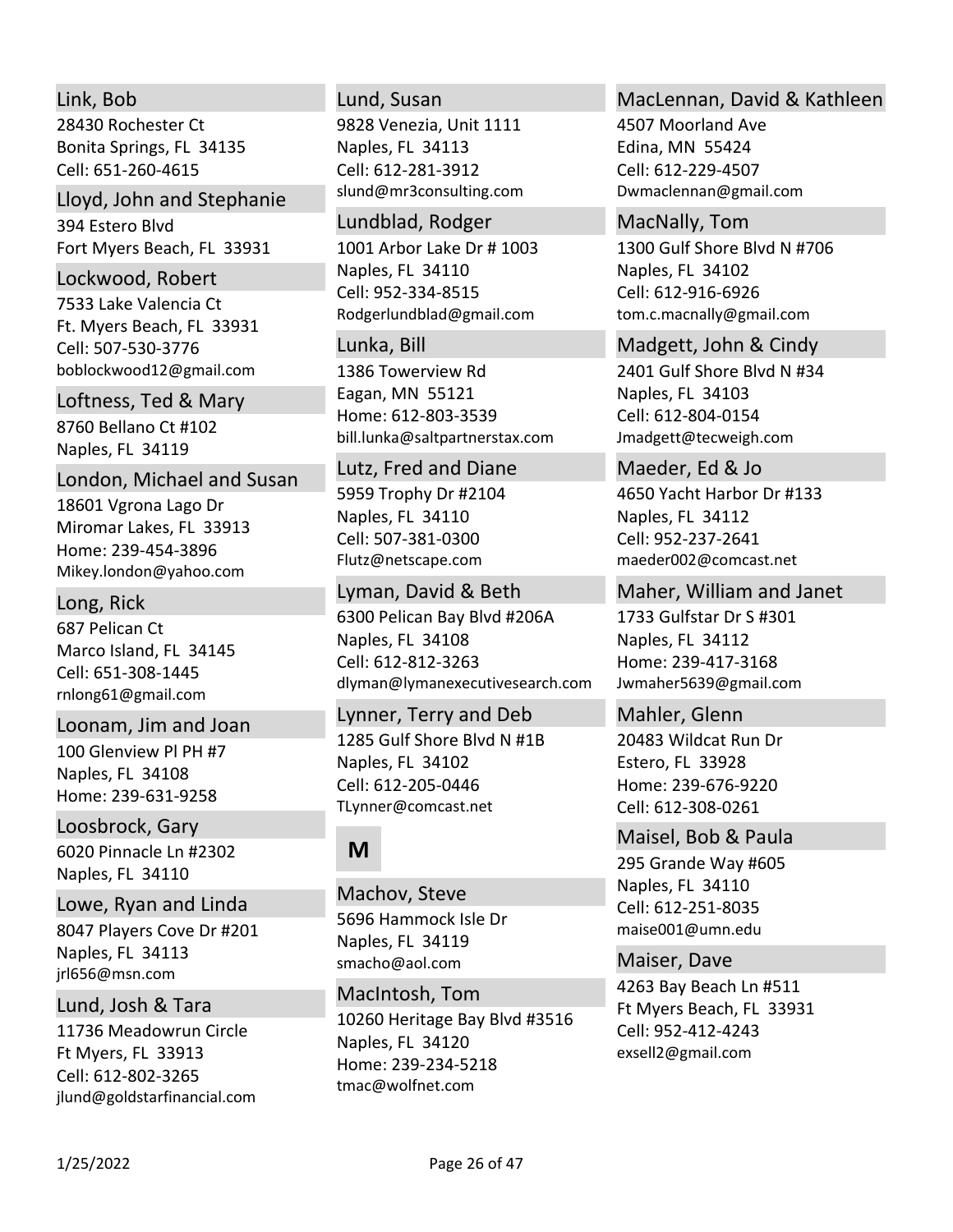### Maki, Ron and Polly

1246 Silverstrand Dr Naples, FL 34110 Home: 239‐596‐8821 Rpmaki@goldengate.net Cell: 612‐867‐3650

### Makres, Chris

9455 Quarry Dr Naples, FL 34120 Home: 651‐238‐9356 Cdmakres@comcast.net

### Mancuso, Van & Janet

8690 Amour Ct Naples, FL 34119

# Mangan, Steven

413 Augusta Blvd #104 Naples, FL 34113 steve@shmcpa‐fl.com

### Margarit, Joe and Patty

16788 Brightling Way Naples, FL 34110 Home: 239 592 4912 Jmargarit01@gmail.com Cell: 952 240 8341

Home: 320‐309‐1277 inseine@frontiernet.net Marsden, Gary

# Martin, Jerry

20390 Knightsbridge Rd Shorewood, MN 55331 Jerryfmartin@mchsi.com

# Martin, Ron & Kathy

8751 Lake Riley Dr Chanhassen, MN 55317

4653 Kensington Circle Naples, FL 34119 Martin, Ryan

# Marx, Roger

7650 Sicilia Court Naples, FL 34114 Home: 239‐417‐9678

# 9195 Michael Cir #4 Mason, Gary

Naples, FL 34113

## Mason, Phil

2542 Marquesa Royale Ln #301 Naples, FL 34109 philmn83@gmail.com

### Mast, Richard & Beverly

26095 Fawnwood Ct Bonita Springs, FL 34134 Home: 239‐498‐1403 Paperczar@aol.com

# Matheson, Robert

26407 Clarkston Dr Bonita Springs, FL 34135 Home: 239‐949‐6758 Bob@mathesonfinancial.com

# Mathews, Dean and Susan

2601 Gulf Shore Blvd N #47 Naples, FL 34103 Cell: 612‐819‐4073

# 1301 Waterford Dr Golden Valley, MN 55422 Home: 763‐226‐4517 Mathews, Richard

12784 Kinross Ln Naples, FL 34120 Jeff\_Mathiesen@comcast.net Mathiesen, Jeff

# Mathiesen, Micki

12784 Kinross Ln Naples, FL 34120 mickimathiesen01@gmail.com

# 6897 Grenadier Blvd #1603 Naples, FL 34108 jrmattys@gmail.com Mattys, Jerry & Vickie Cell: 612‐961‐3412

# 28430 Montecristo Loop Bonita Springs, FL 34135 kpmatysik@comcast.net Matysik, Steve & Karen

# Matzke, David & Claudia

8124 Sanctuary Dr #2 Naples, FL 34104 Home: 239‐821‐4114 davidmatzke@gmail.com

1319 SE 21st Terrace Cape Coral, FL 33990 Maurer, Tim

# Maxwell, Bill & LeEtta

21820 Masters Circle Estero, FL 33928 Home: 952‐239‐1488 wmaxwell@earthlink.net

# Maxwell Jr., Charles

5551 Ridgewood Dr. # 301 Naples, FL 34108 cmaxwell@meristemfw.com Cell: 612‐867‐1862

# Mayer, Jim and Linda

1030 3rd Ave S #211 Naples, FL 34102 jmayer@johnrwood.com Cell: 239‐290‐9685

# Mayer Jr., John and Cathy

505 13th Avenue S Naples, FL 34102 Home: 239‐263‐3351

# 13925 Old Coast Rd #802 Naples, FL 34110 billmccabe1@gmail.com McCabe, Bill

# 26131 Hickory Blvd Bonita Springs, FL 34134 Home: 239‐992‐5980 McCarthy, Charles

926 Spanish Moss Trail Naples, FL 34108 kjmmccarthy@aol.com McCarthy, Pat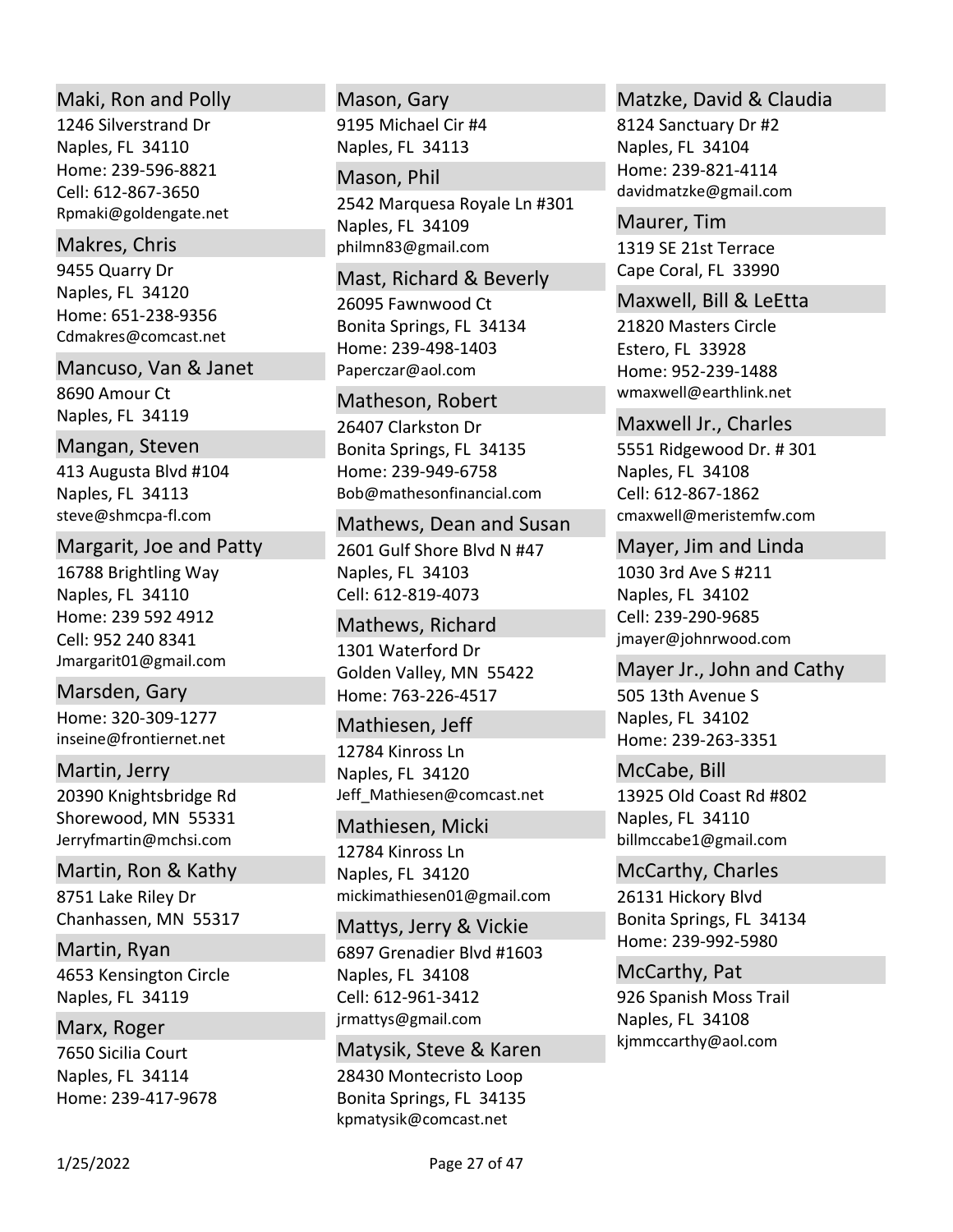# McCormack, Bill and Roz

6825 Grenadier Blvd #2104 Naples, FL 34108 Home: 239‐260‐1966 Billmccormack2@comcast.net

# McCormick, Jim

19851 Breckinridge Dr #505 Estero, FL 33928 Jpmdad01@aol.com Cell: 612‐384‐6849

# McCullough, Bob

4769 Pembrooke Ln Bonita Springs, FL 34134 Robertdmccullough@hotmail.com

# McCune, Tom & Marty

787 Tramore Ln Naples, FL 34108 Cell: 239‐216‐0028

# McDonald, Dan & Kim

5072 Jarvis Ln Naples, FL 34119 Dmcdonald24@comcast.net Cell: 612‐581‐1158

# McDonald, Ed and Connie

10150 Verona Lakes Lane Bonita Springs, FL 33913 Home: 239‐267‐3891 Mcdonalded@comcast.net

# McGeary, Greg & Chris

11384 Preserve Ln N Champlin, MN 55316 Cell: 612‐715‐2575

# McGlynn, Michael

4295 Cutlass Ln Naples, FL 34102 mike@mcglynn.com

# McGraw, Mick

7811 Jacaranda Ln Naples, FL 34114 mickmcgraw@earthlink.net Cell: 507‐430‐0299

# McGuire, Jerry and Marie

3163 Lancaster Drive, #1102 Naples, FL 34105 Home: 763‐458‐3162 mcguireevergreen@yahoo.com

# McKay, Sonny & Nancy

5741 Deauville Circle #F103 Naples, FL 34112 msonnymckay@aol.com Cell: 612‐720‐3911

# McKean, Frank

26938 Montego Pointe Court #202 Bonita Springs, FL 34134 Frankmckean@hotmail.com Cell: 612 382 9103

# McKenzie, Barry & Ginny

2919 Gulf Shore Blvd N #502 Naples, FL 34103 barrymck360@yahoo.com Cell: 703‐343‐5848

### 4251 Gulf Shore Blvd #5D Naples, FL 34103 Tmmckeown@msn.com McKeown, Tom

1130 Creekside Pkwy #110298 Naples, FL 34108 McLean, John Cell: 630‐209‐3234

# McMahon, Dennis

261 Barefoot Beach Blvd #PH‐1 Bonita Springs, FL 34134 mcdoug97@aol.com Cell: 651‐238‐1516

# 2613 Golfside Ct Naples, FL 34110 djm1935@gmail.com McNulty, Tom Cell: 239‐641‐5833

1551 Gulf Shore Blvd S Naples, FL 34102‐7454 Home: 239‐436‐3546 cblanchard@quinstarllc.com McQuinn, Al and Mary

# McReavy, Bill and Kay

1605 Middle Gulf Dr Sanibel, FL 33957 Home: 239‐472‐3044

# Mehaffey, Jack

P. O. Box 2956 Naples, FL 34106 Home: 954‐612‐0016 Stormpuppies@aol.com

# Melsen, Greg & Barb

410 Flagship Dr #503 Naples, FL 34108 greg.melsen@gmail.com Cell: 612‐770‐0752

# Meneely, Jim & Wendy

9251 Veneto Pl Naples, FL 34113 Home: 239‐300‐0221

PO Box 208 Mankato, MN 56002 Work: 507‐317‐2364 Meyer, Rod

1320 Little Blue Heron Ct Naples, FL 34108 mjm1774@gmail.com Michales, Marilyn Cell: 952‐210‐8033

# 1731 Summit Ave St Paul, MN 55105 Michel, Chip

521 Phalen Blvd St Paul, MN 55130 Michel, Kelly

# Michel, Mark and Barbara

23805 Clear Spring Court #2206 Bonita Springs, FL 34135 Markmich37@aol.com Cell: 612‐382‐0900

# 6809 Mill Run Circle Naples, FL 34109 Home: 239‐514‐4347 Michner, Thomas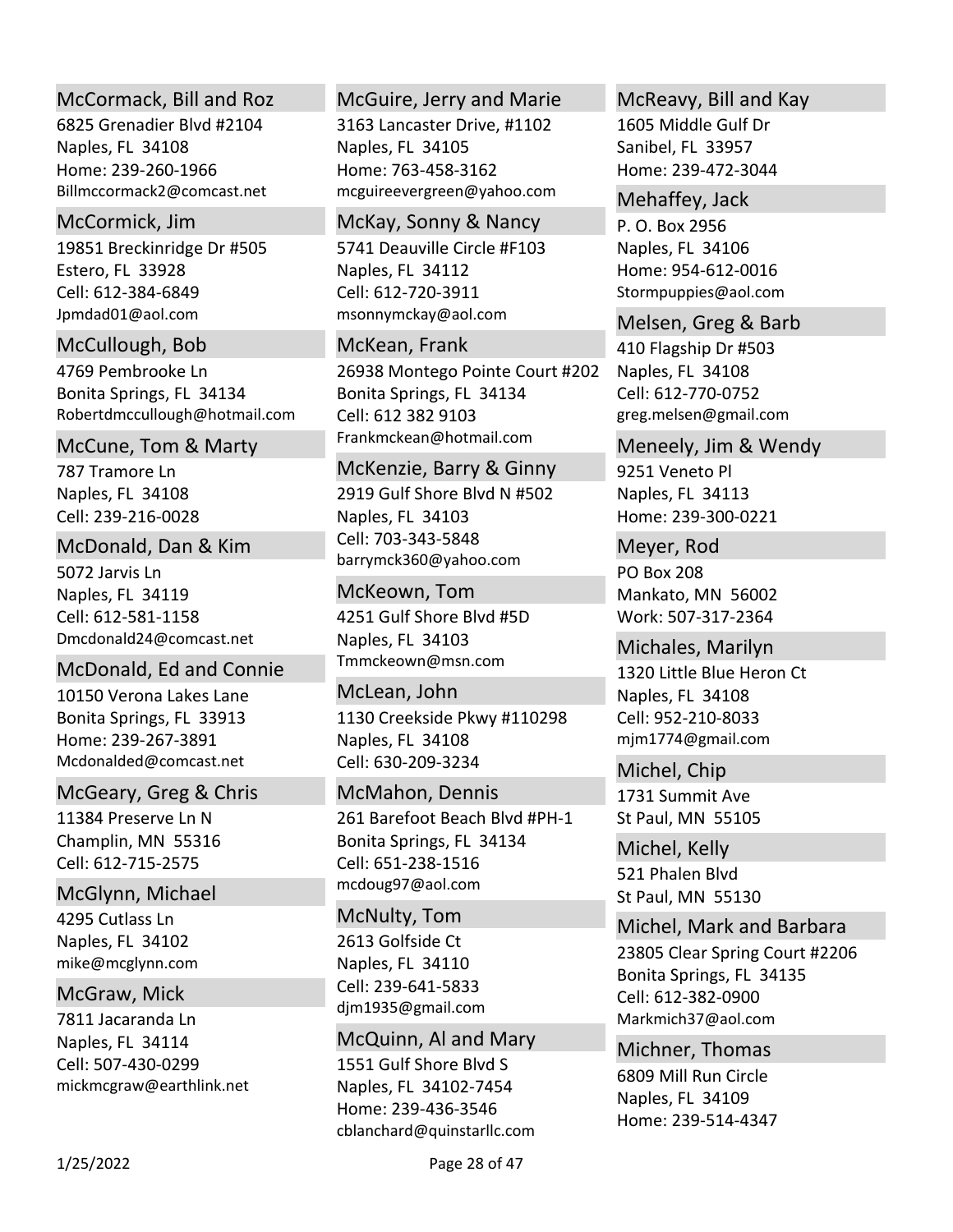# Mikan, Matt

7955 Airport Rd N #202 Naples, FL 34109 Work: 239‐458‐4444 Cell: 239‐699‐6961

### Mikelson, Robert and Mitzi

800 Turkey Oak Lane Naples, FL 34108 Home: 239‐594‐0920

Mikkelson, Richard and Susan

PO Box 710 Stillwater, MN 55082 Cell: 651‐439‐4342

### Miller, Ben and Miriam

3630 Sawgrass Court Bonita Springs, FL 34134 Home: 239‐495‐1495 6Miller1@paulbunyan.net

520 SE 31st Terrace Cape Coral, FL 33904 chuck.miller.home@gmail.com Miller, Chuck & Jen

6573 Marissa Loop #801 Naples, FL 34108 Miller, Dan and Emily

6800 Sand Pointe Circle Naples, FL 34108 Home: 239‐207‐7965 dmillerfinancial@msn.com Miller, Dick

100 Wilderness Dr #1110 Naples, FL 34105 Home: 239‐649‐1081 Miller, R. Drew

# Miller, Tom and Kathy

60 Seagate Dr #1404 Naples, FL 34103 Home: 612‐868‐7500 tom@temiller.com

### Minder, Jason

1835 Florida Club Cr #3307 Naples, FL 34112 jtminder1@gmail.com Cell: 239‐404‐0342

8803 Cove Pointe Rd Eden Prairie, MN 55347 Miske, Ryan

213 Deerwood Circle Naples, FL 34113 mjolsness@msn.com Mjolsness, Daniel and Beverly Cell: 651‐764‐5738

### Moen, Lori

201 Sarezzo Circle Nokomis, FL 34275 Cell: 612‐759‐1000

### Molidor, Tom and Nancy

9407 Limestone Lane Naples, FL 34120 Home: 630‐774‐9051 Tom@theupkeepers.com

8914 Lely Island Circle Naples, FL 34113 flwaveman@aol.com Monson, DeVere (Butch) & Sa Cell: 239‐272‐7709

### Montbriand, Bob and Jo Ann

P. O. Box 10144 Naples, FL 34101 Home: 239‐353‐1299 W0ob@hotmail.com

2425 Harden Blvd #186 Moores, Terry & Donna

Lakeland, FL 33803 donna.moores@gtcuw.org Cell: 715‐781‐2149

4155 Clayton Rd #207 Naples, FL 34103 klmoorhead@yahoo.com Moorhead, John Cell: 612‐205‐5358

### Moran, Dan and Pat

21887 Masters Circle Estero, FL 33928 Danmoran2002@aol.com Cell: 952 ‐929‐7965

### Morem, David & Debra

25071 Goldcrest Dr Bonita Springs, FL 34134 ddmorem@gmail.com

5803 Glencove Dr #608 Naples, FL 34108 Morin, Tom

# Morrell, Scott

7648 147th Terrace Savage, MN 55378 scott@rebarleadership.com Cell: 952‐288‐4253

# Morris, Richard and Carolyn

2229 Goshawk Ct Naples, FL 34105 2229morris@gmail.com Cell: 612‐207‐7990

2901 Gulf Shore Blvd N #602 Naples, FL 34103 Home: 239‐263‐7244 jack.morrison2905@gmail.com Morrison, Jack & Chris Cell: 612‐850‐9450

# Morrison, John and Susan

3093 Fort Charles Dr Naples, FL 34102 Home: 239‐434‐2886

# PO Box 754 Wayzata, MN 55391 Morse, Tony & Candace

tony@morseexec.com Cell: 612‐281‐0343

# Mortell, Paul

14451 Marsala Way Naples, FL 34109 pmortell4@gmail.com Cell: 612‐804‐6095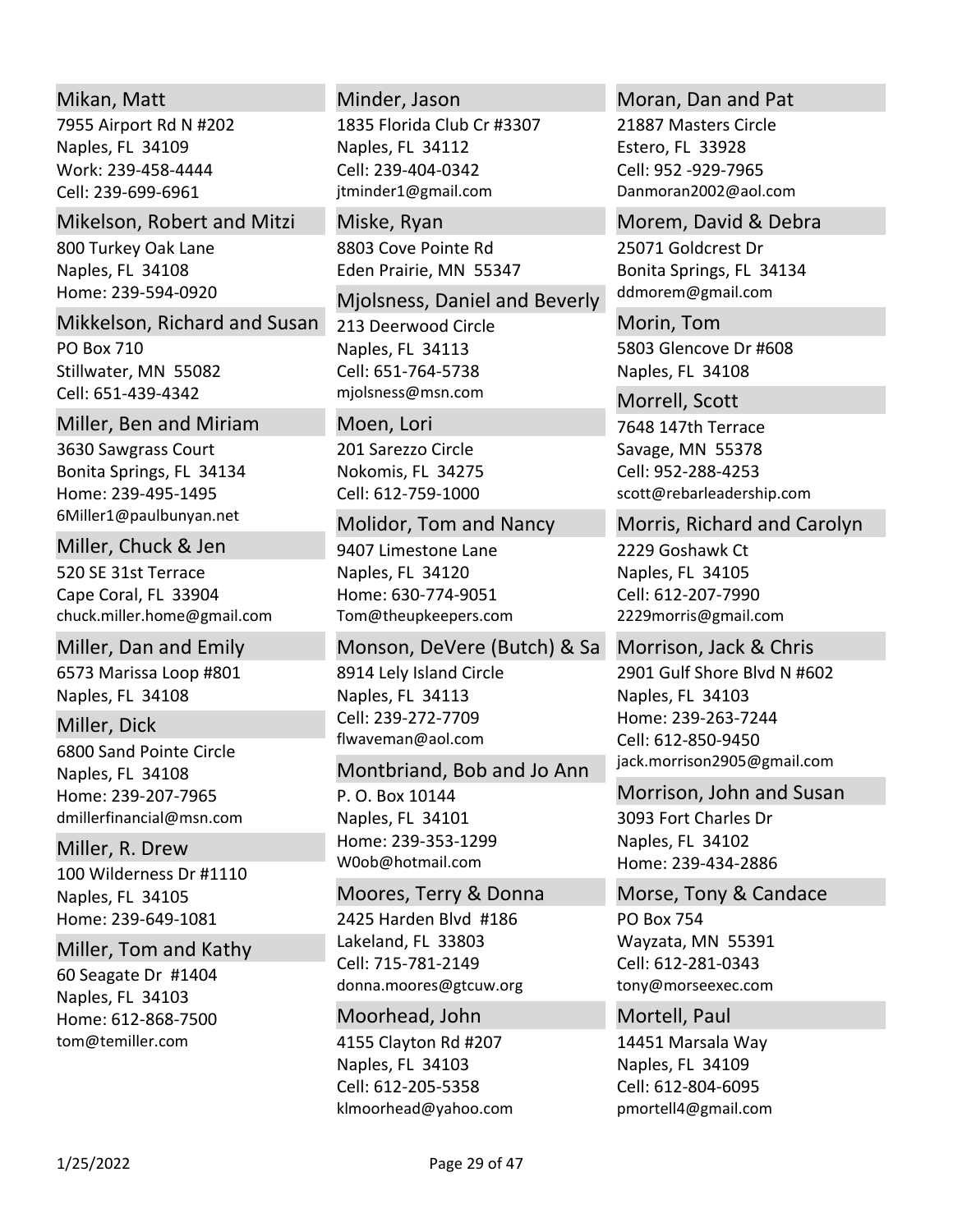# Mortenson, Jim

26538 Clarkston Dr Bonita Springs, FL 34135 Home: 239‐947‐0994 jimmortie@msn.com

### Moulton, Rick & Kristine

671 13th Ave S Naples, FL 34102 rickm@riverbridge.com Cell: 612‐239‐1443

### Mrachek, Len and Kay

953 Carrick Bend Circle #101 Naples, FL 34110 Lmrachek@comcast.net Cell: 952‐820‐5290

### Muehlberg, Steve and Virginia

7084 Falcons Glen Blvd Naples, FL 34113 Home: 239‐793‐2635 Stephenmuehlberg@msn.com

### Mulheran, Dan and Carol

2400 Gulf Shore Blvd N #305 Naples, FL 34103 danmulheran@gmail.com Cell: 612‐889‐8930

# Mulheran, John & Mollie

4875 Pelican Colony Blvd #104 Bonita Springs, FL 34134 jtmulheran@outlook.com Cell: 317‐690‐3026

### Mulhere, Tim & Danette

315 3rd Ave N Naples, FL 34102 Cell: 612‐669‐5671

8099 Queen Palm Ln #225 Ft Myers, FL 33966 Mulligan, Mike

# Myrvold, Bruce

7511 Lake Valencia Ct Ft Myers Beach, FL 33913 brucemyrvold@outlook.com Cell: 612‐816‐6248

# **N**

Naryka, Bill

5800 Glencove Dr #208 Naples, FL 34108 narkb2@gmail.com Cell: 214‐542‐8471

### Nedrelow, Steve

12 Sea Marsh Rd Fernandina Beach, FL 32034 snedrelow@gmail.com

9999 St Moritz Dr Miromar Lakes, FL 33913 Nee, Chris Cell: 952‐484‐7300

6075 Pelican Bay Blvd #1502 Naples, FL 34108 Home: 239‐597‐1685 Wln94@earthlink.net Neidig, Leonard and Dorothy

# Nelson, Bill

9533 Cypress Hammock Cir #202 Bonita Springs, FL 34135 Home: 612 834‐7192 William\_nelson40@msn.com

# Nelson, Bruce and Barb

4587 Ashton Ct Naples, FL 34112 nelsbw3@gmail.com Cell: 612‐210‐9967

# Nelson, Gary

10370 Plumbago Pointe Dr Bonita Springs, FL 34135 Garynelsonphone@gmail.com Cell: 612‐812‐9927

#### Nelson, Jerry and Julie

29747 382nd Pl Aitkin, MN 56431 julieandjerrynelson@gmail.com Cell: 715‐307‐3552

# Nelson, John & Sherry

299 Harbour Dr #107 Naples, FL 34103 john@transitionadvisory.com Cell: 612‐414‐3444

### Nelson, Raleigh and Barbara

14129 Tivoli Terrace Bonita Springs, FL 34135‐8082 Home: 239‐405‐7277 Bbnelson98@aol.com

# Nelson, Richard

5065 West Highway Lutsen, MN 55612 Home: 218‐370‐2048

960 Cape Marco Dr #505 Marco Island, FL 34145 Nelson, Tom Cell: 612‐759‐1869

407 SW 10th St Wadena, MN 56482 Home: 218 280‐7290 Nervig, Luther

563 3rd St N Naples, FL 34102 gnewman@newmancap.com Newman, Grady & Patricia Cell: 612‐670‐8569

# 28581 Guinivere Way Newman, John

Bonita Springs, FL 34135 Newneapolitan@gmail.com Cell: 612‐360‐7596

# Nigon, Terry and Betsy

15 Bluebill Ave #404 Naples, FL 34108 terrynigon@gmail.com Cell: 952‐843‐8044

# Nilsen, John & Jane

5205 10th Ave Minneapolis, MN 55417 john.nilsen.jr@gmail.com Cell: 612‐701‐6300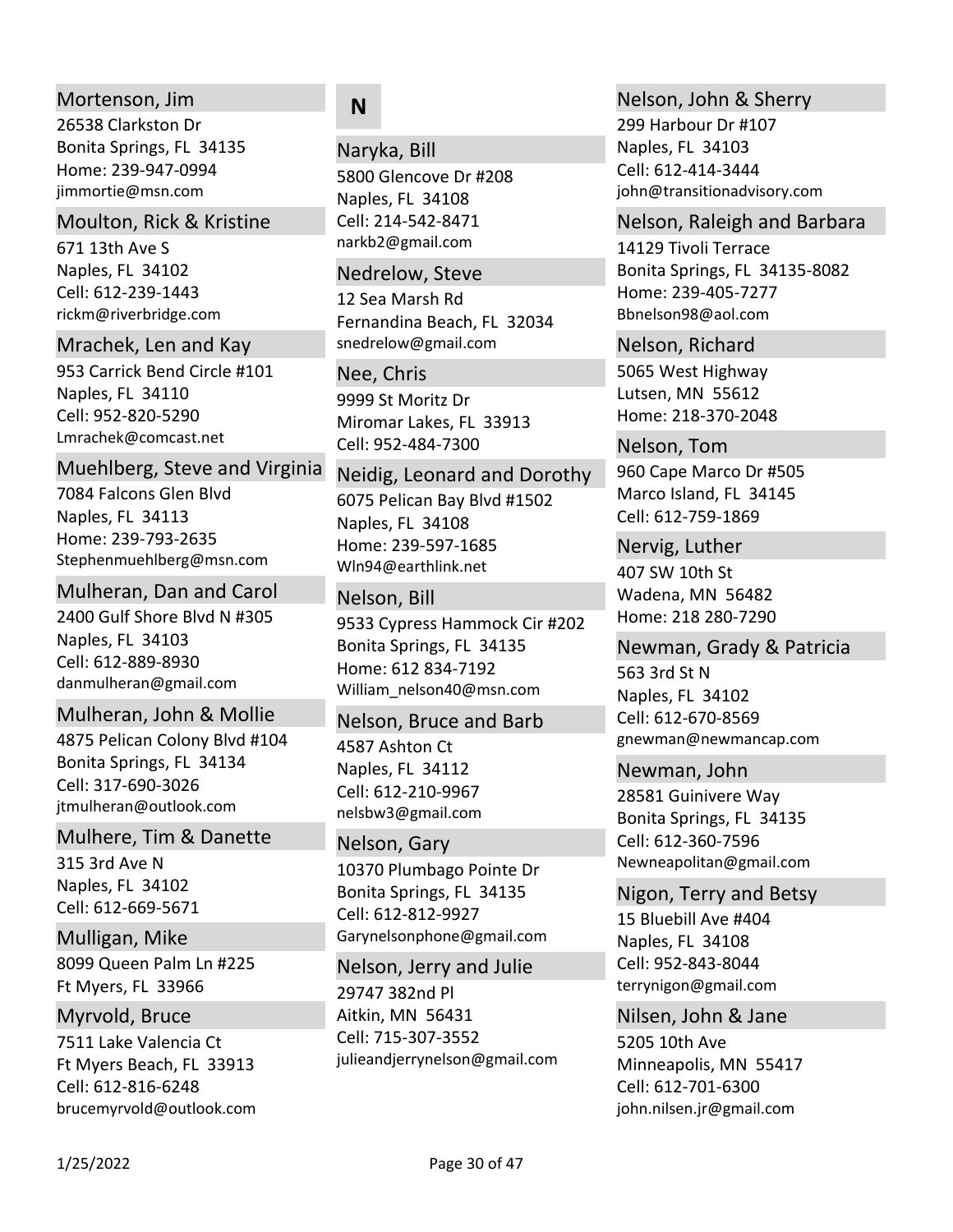## Nolan, Rick & Mary

9120 Garden View Rd Nisswa, MN 56468 ricknolan112@gmail.com Cell: 218‐838‐9879

## Nordland, Bob and Candy

50 Seagate Dr #201 Naples, FL 34103 bobnordland44@gmail.comdr.nordland Home: 612‐387‐7775 Cell: 952‐250‐8279 Naples, FL 34102

### Nordquist, David & Susan

14645 Meravi Dr Bonita Springs, FL 34135 dgnordquist@yahoo.com Cell: 612‐860‐6200

# Nordquist, Dick and Alice

13091 Bridgeford Avenue Bonita Springs, FL 34135 Home: 239‐495‐7153

### Norman, Mike & Karen

10851 Gulf Shore Dr #1601 Naples, FL 34108 mikenor50@gmail.com Cell: 612‐963‐5950

### Novitzki, Mark & Nina

221 9th St S #329 Naples, FL 34102 mnovitzki79@gmail.com Cell: 651‐402‐0049

### Noyce, Jerry & Jane

560 El Camino Real #1303 Naples, FL 34119 jvnoyce@comcast.net Cell: 612‐616‐3100

### Nugent, Jack and Mell

107 Ambelwood Lane Naples, FL 34105 Home: 239‐263‐1586

### Nuytten, Jeff

10128 Ginger Pointe Ct Estero, FL 34135 Jeffnuytten@gmail.com Cell: 320‐905‐0108

# Nygaard, Terry & Vicki

9028 Shadow Glen Way Ft. Myers, FL 33913 Home: 612‐216‐1086 tnygaard@comcast.net Cell: 612‐508‐3190

# 803 River Pointe Drive #101B Nystrom, Richard & Karen

Kknystrom48@gmail.com

# **O**

3535 Windjammer Circle #2004 Naples, FL 34112 roakes@waypointinc.com Oakes, Rod & Nancy Cell: 763‐443‐6768

### Obermiller, Gary & Carol

6597 Nicholas Blvd, #1506 Naples, FL 34108 Obermiller@comcast.net Cell: 612‐325‐6300

# O'Brien, Dave & Marcia

10371 Creekedge Ct Bonita Springs, FL 34135 mlobrien@frontiernet.net Cell: 952‐484‐2957

# Oconnor, Paul and Mary

8231 Parkstone #106 Naples, FL 34120 Home: 239‐213‐0485 Poc6115@aol.com

13311 Southampton Dr Bonita Springs, FL 34135 Lyleodland@yahoo.com Odland, Lyle & Evie Cell: 651‐328‐1857

752 Wiggins Lake Dr #102 Naples, FL 34110 Home: 239‐594‐9065 Oehler, Bill and Judy

# Ogaard, Donald

160 Marseille Dr Naples, FL 34112 Home: 239‐417‐9885 Dogaard@comcast.net

### Olmanson, Cully & Cindy

7889 Cocobay Dr Naples, FL 34108 colmanson@gmbcapitalpartners.com Cell: 612‐723‐6450

4201 Gulf Shore Blvd N #502 Naples, FL 34103 Home: 239‐213‐0707 Olson, Charles and Sharon

12945 Vanderbilt Dr #403 Naples, FL 34110 cweaux@icloud.com Olson, Craig Cell: 952‐212‐5542

6585 Nicholas Blvd #1904 Naples, FL 34108 Olson, Dan & Linda Cell: 952‐239‐9120

# 9790 Gulf Shore Dr PH‐4 Olson, Gene and Leona

Naples, FL 34108 Home: 239‐598‐9212

1135 Third Ave S #318 Naples, FL 34102 Olson, Kelly

### Olson, Larry & Billee

437 Rosemeade Ln Naples, FL 34105 lolson@metroplains.com Cell: 612‐747‐3728

8805 Tamiami Trail N Naples, FL 34108 Home: 239‐514‐2754 S2sjttl@aol.com Olson, Paul and Pam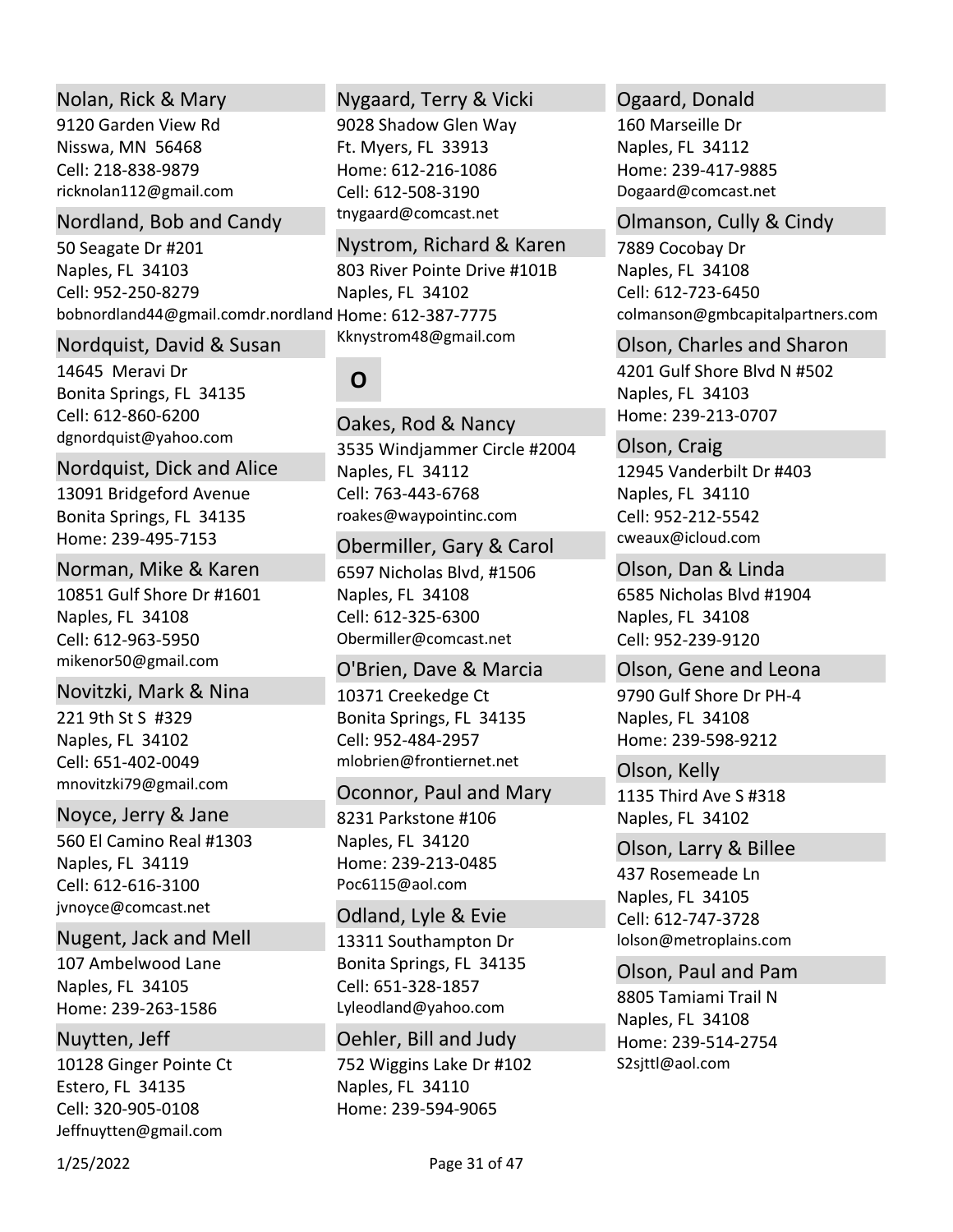### O'Neill SR, Patrick

7868 Ionio Ct Naples, FL 34114 poneillsr@comcast.net Cell: 612‐859‐3354

### Opsahl, William

8 Greenway Gables Minneapolis, MN 55403 Home: 612‐670‐8192

### Orcutt, Jim

P. O. Box 183 Ely, MN 55731 Home: 218‐235‐1201

# Oss, Fredrick

304 Neapolitan Way Naples, FL 34103 Ossboss68@gmail.com Cell: 612‐839‐5735

### Ostrander, Gregg & Kristin

2571 Windward Way Naples, FL 34103 gregg.ostrander@me.com Cell: 612‐840‐2049

7687 Pebble Creek Cir #206 Naples, FL 34108 costrov@gmail.com Ostrov, Charles

# 3215 Gulfshore Blvd N #409 Naples, FL 34103 jjotoole31@gmail.com O'Toole, John Cell: 612‐760‐3665

29030 Marcello Way Naples, FL 34110 nancy.otterness@comcast.net Otterness, Nancy Cell: 952‐212‐4857

6021 Gulf Road Ft. Myers Beach, FL 33931 johnrotteson@gmail.com Otteson, John Cell: 651‐261‐5807

### Otto, Jeff

3141 SE 22nd Pl Cape Coral, FL 33904 Jotto100@msn.com Cell: 651‐260‐3540

## Otto, Jim

1021 W Larpenteur Ave #W102 Roseville, MN 55113 jim.edward.otto@gmail.com Cell: 651‐270‐6284

# **P**

15 Bluebill Avenue #304 Naples, FL 34108 Home: 239‐592‐7583 Palenpalm@comcast.net Palen, Dick and Peggy

# Palmer, Adam

9183 Estero River Circle Estero, FL 33918 Cell: 239‐898‐8686

3135 Lafayette Ridge Rd Wayzata, MN 55391 Home: 612‐363‐8085 bpalmermn@gmail.com Palmer, Bruce

3970 Loblolly Bay Dr #101 Naples, FL 34114 dean.pansch@gmail.com Pansch, Dean & Patti Cell: 952‐288‐7905

4160 Steamboat Bend East #301 Fort Myers, FL 33919 Home: 239‐481‐2843 Wgpaterson@aol.com Paterson, Bill and Jocelyn

4901 Gulf Shore Blvd N #1404 Naples, FL 34103 Home: 239‐434‐2858 Pearce, Bill and Barbara

### Pearce, Dave and Sue

102 Wilderness Way #245 Naples, FL 34105 davee2c@gmail.com Cell: 612‐747‐1249

#### Pearl, Carleton (Tony)

11 Prides Path Orleans, MA 02653 Tony@pearlfince.com Cell: 630‐215‐8058

25808 Cockleshell Dr #113 Bonita Springs, FL 34135 Pederson, Donald and Joan

Home: 239‐948‐4023 Dgpjgp@aol.com

### Pederson, Jerome and Joann

24340 Sandpiper Isle Way #804 Bonita Springs, FL 34134 Home: 239‐992‐4778

2875 Gulf Shore Blvd N #D308 Naples, Fl 34103 Home: 239‐403‐7648 Pendergast, Ed and Kris

1601 3rd Street S Naples, FL 34103 Home: 239‐261‐6634 Perbix, Tom and Diane

Percival, Chuck & Sue

4266 Fairway Dr Medina, MN 55340 Home: 612‐889‐1156 Perci004@tc.umn.edu

# Perkins, Jim and Raynelle

234 Palmetto Dunes Circle Naples, FL 34113 Home: 239‐774‐3541 Jperk55344@aol.com

# Perkovich, Jack & Gloria

21 High Point Circle E #503 Naples, FL 34103 perkhelp1@gmail.com Cell: 651‐402‐6469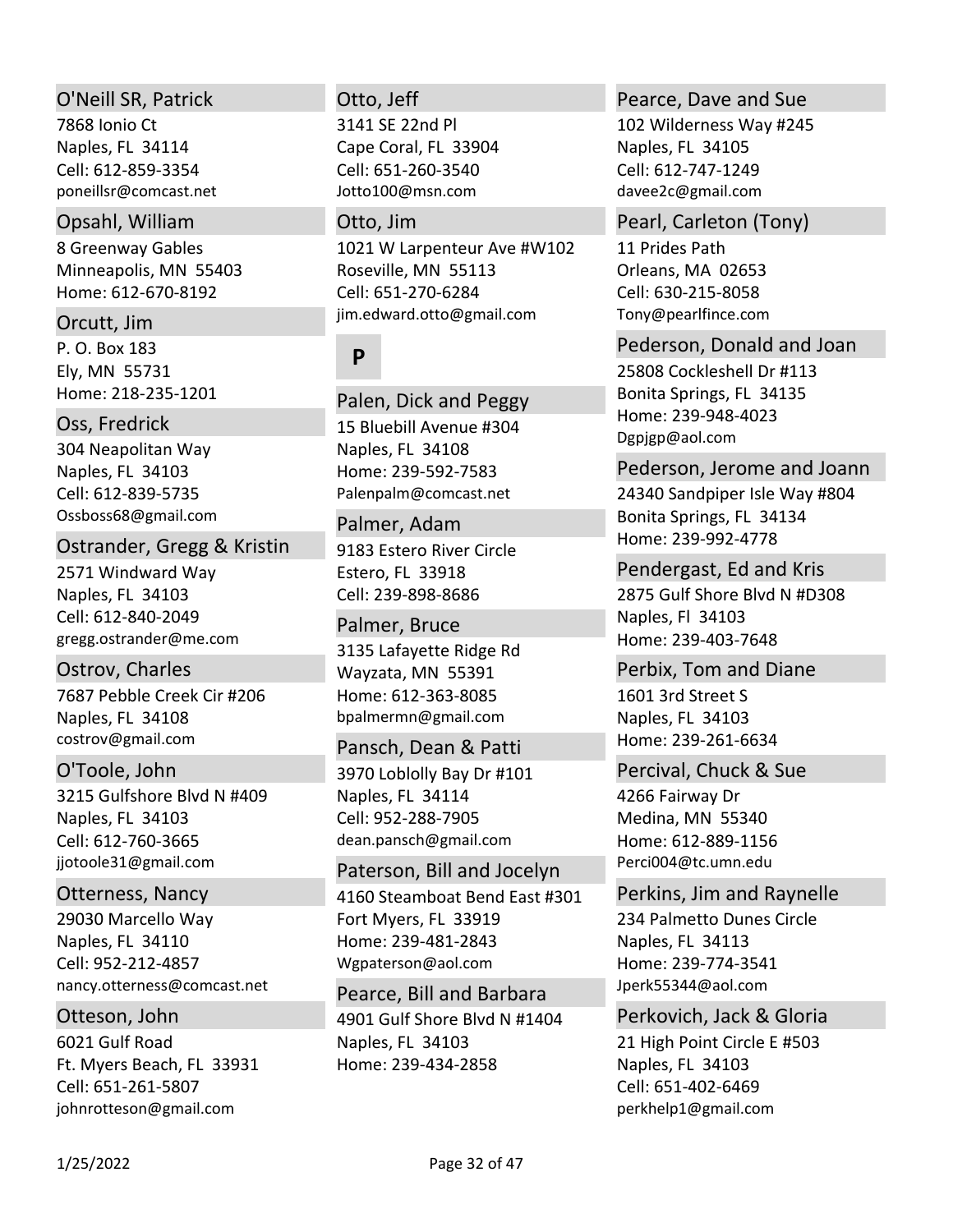### Perrenoud, Donald and Barba

3419 Donoso Court Naples, FL 34109 Home: 239‐514‐2207

### Peterjohn, Dave

14164 Giustino Way Bonita Springs, FL 34135 davepeterjohn@msn.com Cell: 952‐807‐8945

# Peters, Gordy

395 4th St S Naples, FL 34102 oldnslo54@aol.com Cell: 651‐210‐7562

### Petersen, Dick and Carol

3254 Benicia Court Naples, FL 34109 Home: 239‐596‐8421 dpetersen7@comcast.net Cell: 612‐750‐0663

### Petersen, Tim

2491 Granada Ave N Oakdale, MN 55128 timjanpete18@gmail.com Cell: 651‐707‐3841

### Peterson, Brent

441 Bow Line Dr Naples, FL 34103 Home: 239‐649‐0618

# Peterson, Craig & Ellie

3000 Oasis Grand Blvd #2504 Ft. Myers, FL 33916

# Peterson, Dale

3431 Pointe Creek Ct Bonita Springs, FL 34134 dwp1@hotmail.com Cell: 239‐220‐6501

# Peterson, Doug

856 Swan Dr Marco Island, FL 34145 Cell: 239‐588‐0216

# Peterson, H Jeffery

4780 Club Dr Port Charlotte, FL 33953 hjeffpete@gmail.com Cell: 218‐749‐9900

### Peterson, Robert

12707 Gladstone Way Fort Myers, FL 33913 rpeterson999@gmail.com

### Pettit, Monte

1950 Willow Bend Circle #101 Naples, FL 34109 Home: 239‐596‐3872 Rmpetitt507@aol.com

### Peyton, George & Geri

250 Craigbrook Way NE Fridley, MN 55432 gjpsqualityplus@Comcast.net Cell: 612‐710‐4635

# Phelps, Todd

50 South Sixth St #2600 Minneapolis, MN 55402 Work: 612‐335‐1871 todd.phelps@stinson.com Cell: 612‐251‐1049

# Phillips, Paul

55220 Bonita Beach Rd Bonita Springs, FL 34134 Home: 239‐495‐9445

# Pierce, Aaron & Jessica

17203 Ashford Terrace Ft. Myers, FL 33967 Home: 239‐908‐1959 Apierce845@gmail.com

# 1093 Pine Isle Lane Naples, FL 34112 Home: 239‐775‐8597 Pierce, Bob and Ordelle

5657 Baltusrol Sanibel, FL 33957 Home: 239‐395‐0595 Pierce, Pete and Gene

# Pierce, Robert & Helen Jo

3479 Pennyroyal Rd Port Charlotte, FL 33953 Home: 941‐766‐0941

# Pierson, Steve & Vicki

22284 Natures Cove Ct Estero, FL 33928

### Pilger, John & Abigail

916 Egrets Run #102 Naples, FL 34108 jjpilger@comcast.net

4651 Gulf Shore Blvd N #1807 Naples, FL 34103 Home: 239‐434‐0263 Gpint@earthlink.net Pint, Gary and Margaret

### Pittenger, Wendell

20273 Leopard Lane Estero, FL 33928 Home: 239‐947‐1547

# Plaisted, John and Chris

2263 Trout Court Naples, FL 34102 Home: 239‐774‐6244

# Platt, Steve & Anne

3930 Torrens Ct Naples, FL 34119 Cell: 952‐270‐1190

# Ploen, Mark & Arlette

1880 Kingfish Rd Naples, FL 34102 MarkP@QualiTechCo.com Cell: 612‐963‐5222

32455 Birchwood Shore Dr Underwood, MN 56586 Pocta, Duane

# Poehling, Al and Betty

8032 Kilkenny Way Naples, FL 34112 Home: 239‐417‐2917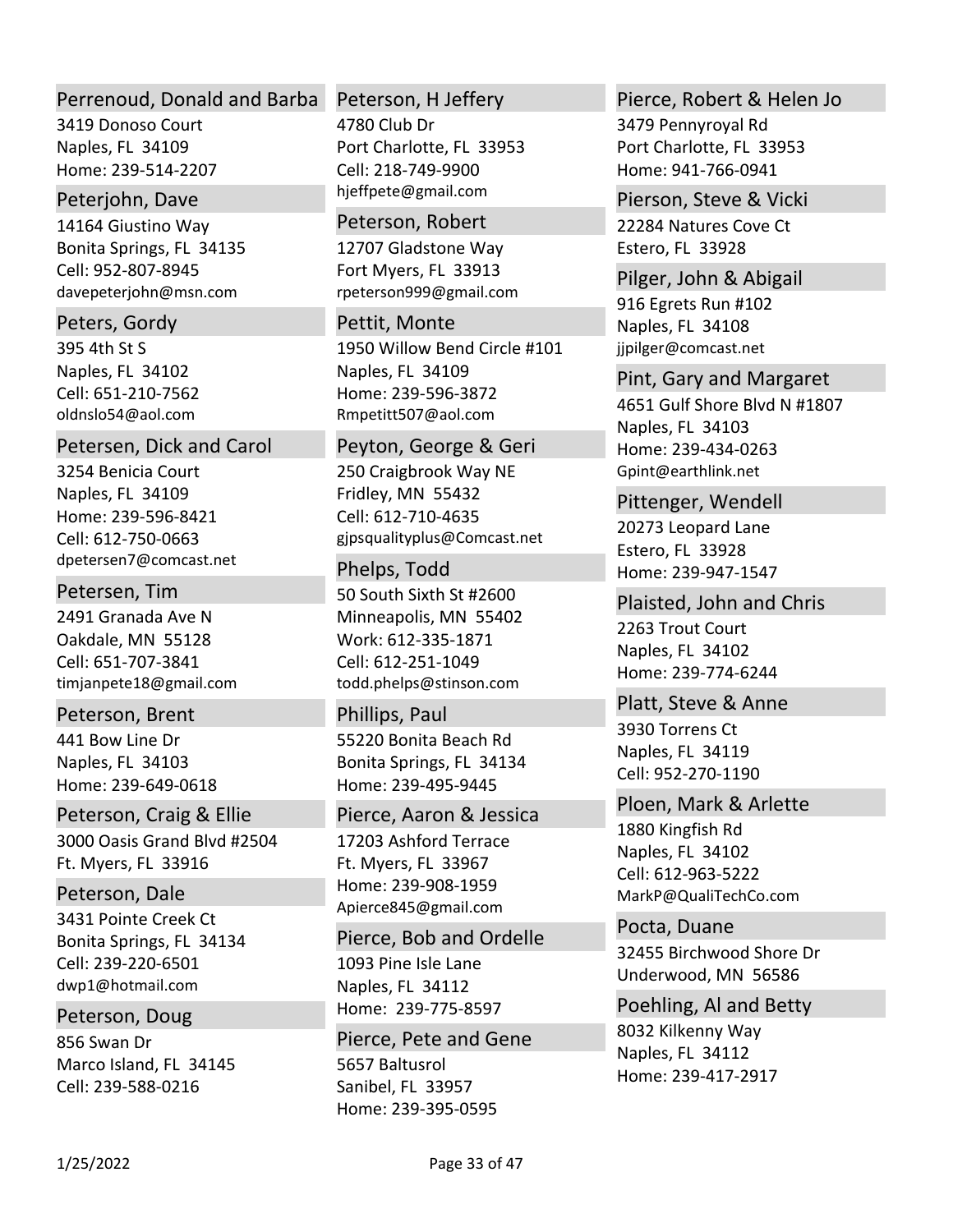### Pokonosky, Tom and Mary

603 Lake St #108 Excelsior, MN 55331 Home: 952‐484‐6940 Tpokonosky@aol.com

#### Poliseno, Tom

5749 Anegada Dr Naples, FL 34113 Cell: 609‐577‐2143

Polland, Bob

8430 Pennsylvania Rd #118 Bloomington, MN 55438 Babshp@yahoo.com Cell: 612‐366‐1821

### Pollard, John

257 Barefoot Beach Rd #2 Bonita Springs, FL 34134 Bridscan@msn.com

### Pollei, Scott

571 Gulf Park Dr Naples, FL 34108 Scott.pollei@dunnlake.com Cell: 612‐718‐8964

# Poole, Ron

8479 Abbington Circle #1212 Naples, FL 34108 rjpoole47@gmail.com Cell: 612‐618‐4661

# Porter, Frank

2650 Gulf Shore Blvd N #403 Naples, FL 34103 Home: 239‐263‐3077

603 LaPeninsula Blvd Naples, FL 34113 Home: 239‐389‐2777 Portinga, Dean and Bobbie

### Portu Jr, Octavio

2727 Tiburon Blvd E #301 Naples, FL 34109 octavioportu@gmail.com Cell: 612‐889‐1478

#### Powell, David

2325 Residence Circle #201 Naples, FL 34105 powelldav@gmail.com Cell: 612‐859‐9829

#### Power, Rich and Nancy

520 Harbor Dr Naples, FL 34103 Home: 239‐262‐1331 Npower32@aol.com

### Price, Wally and Lu

29 High Point Circle East, Bldg. #10 ‐ Naples, FL 34103 Home: 239‐263‐1619

### Priesmeyer, Bill & Patti

4843 Hampshire Ct #201 Naples, FL 34112 wnpriesmeyer@gmail.com Cell: 612‐850‐1580

#### Probst, Richard

10028 Oakhurst Way Ft. Myers, FL 33913 rickmia@comcast.net

### Pulkrabek, Tom & Chris

1614 Beach Pkwy PH14 Cape Coral, FL 33904 Christine.m.pulkrabek@healthpartners. Cell: 651‐324‐3169

# Purcell, Bob and Patricia

7320 Glenmoor Lane #2‐310 Naples, FL 34104 Home: 239‐304‐2386

3252 Quilcene Ln Naples, FL 34114 Pylatiuk, Greg

# **Q**

7348 Lantana Way Naples, FL 34119 Quasius, Barb

### Queenan, Bill and Carol

8171 Bay Colony Dr Naples, FL 34108‐7561 Home: 239‐513‐9518

# **R**

635 Fountainhead Way Naples, FL 34103 Jeffradunz58@gmail.com Radunz, Jeff & Lynn Cell: 612‐751‐9222

15171 Cedarwood Ln # 3206 Naples, FL 34110 Home: 239‐919‐4891 ramliden@msn.com Ramliden, Kent & Naomi

### Ramsland, Jim & Jane

2497 Breakwater Way #4‐102 Naples, FL 34112 jimramsland@gmail.com Cell: 612‐770‐2650

4005 Gulf Shore Blvd N #1206 Naples, FL 34103 daniel.c.randa@gmail.com Randa, Daniel Cell: 612‐860‐3984

### Randall, Jack & Susan

2292 Island Cove Circle Naples, FL 34109 Home: 239‐571‐5994 Jackrandall@usbank.com

#### Ranstrom, Bruce & Bev

4035 Recreation Ln Naples, FL 34116 Bruce@ranstroms.com Cell: 218‐201‐0859

### Rasmussen, Bob and Gayle

20845 Gleneagles Links Dr Ester, FL 33928 Home: 239‐498‐7915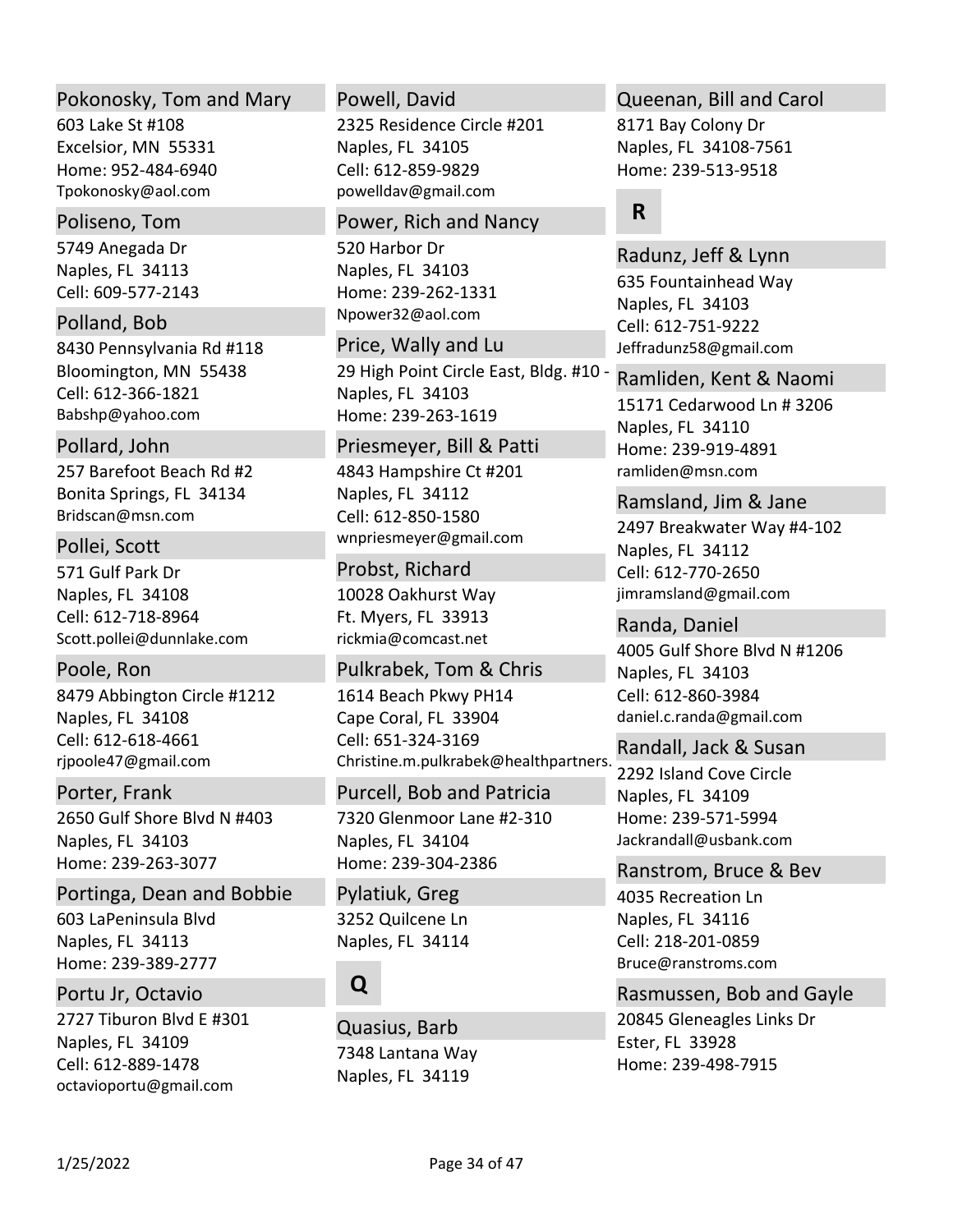### Rasmussen, Roland and Betty

5912 Chanteclair Dr Naples, FL 34108 Home: 239‐513‐9130

### Rauch, Ray and Merle

8570 Danbury Blvd #102 Naples, FL 34108 Home: 763‐478‐4511 RRRMER@comcast.net

### Rauenhorst, Mark and Karen

4255 Gulf Shore Blvd N #1202 Naples, FL 34103 markr@adlerllc.com Cell: 952‐201‐1582

### Raymond, Allan and Mary

2601 N Gulf Shore Blvd #26 Naples, FL 34103 Home: 239‐262‐1303

### Rea, Wally and Mary

4140 Steamboar Bend #103 Fort Myers, FL 33919 Home: 612‐419‐0906

# Redfern, Dick & Kathy

10620 Gulf Shore Dr #801 Naples, FL 34108 Home: 239‐592‐4985 rredfern@preschercapital.com

# Redman, George

416 Tern Dr Naples, FL 34112

# Redmann, John & Cheryl

28432 Halton Ln Bonita Springs, FL 34135 Jcacred@gmail.com Cell: 952‐210‐2506

# Reese, Bill and Judy

21767 Sound Way #201 Estero, FL 33928 Home: 239‐949‐0049 Wlrees@aol.com

# Regenhard, Kim

13915 Old Coast Rd #303 Naples, FL 34110

#### Rehmann, Ronald

16350 Argon St NW Andover, MN 55304 rrehmann@comcast.net Cell: 612‐310‐4929

### 5065 Yacht Harbor Circle #702 Reid, Stephen

Naples, FL 34112 screid@yahoo.com Cell: 952‐200‐4150

# Reiling, Bill and Joan

4351 Gulf Shore Blvd N #N6 Naples, FL 34103 Home: 239‐263‐1615 bill.reiling@sunrisebanks.com

# Reimann, Ron and Diane

4151 Gulf Shore Blvd #1404 Naples, FL 34103 Home: 239‐262‐9750 Ockhamraz@earthlink.net

# 4901 Gulf Shore Blvd N #301 Naples, FL 34103 Home: 239‐213‐0172 jim@activar.com Reissner, Jim & Jean

# Reker, Bill and Phebe

6075 Pelican Bay Blvd #701 Naples, FL 34108 Home: 239‐594‐9138

# 9086 Shadow Glen Way Fort Meyers, FL 33913 Home: 612‐270‐4443 Jrepya@aol.com Repya, Joe and Debra

# 7727 Martino Circle Naples, FL 34112 eresler3965@comcast.net Resler, Ed Cell: 651‐325‐7520

# Rice, Rick

8800 Biella Ct Estero, FL 33967 Cell: 612‐272‐7676

# Riley, Steve

680 Thrush Ct Marco Island, FL 34145 Cell: 612‐616‐7517

# 1050 Borghese Lane Naples, FL 34114 Home: 719‐650‐6577 Ringling, Ken

# Risvold, Stephen & Charlotte

6596 Plantation Preserve Cir N Ft Myers, FL 33966 Cell: 612‐644‐5163

### Ritter, Bob and Mary

6075 Pelican Bay Blvd #705 Naples, FL 34108 Home: 239‐596‐2275 Bob@theritterteam.com Cell: 612‐382‐0241

# 10236 Avonleigh Dr Bonita Springs, FL 34135 rizzo.phillip@yahoo.com Rizzo, Phillip Cell: 239‐405‐1284

# 3970 Loblolly Bay Dr #102 Naples, FL 34114 Home: 239‐304‐2411 edjrobbins@mchsi.com Robbins, Ed & Sue Cell: 612‐799‐7410

# 1930 Gulf Shore Blvd N Naples, FL 34102 Home: 239‐261‐4295 Robbins, Orem and Annette

# 285 Grande Way #1404 Naples, FL 34110 kevinr@kelseycapitalmgt.com Roberg, Kevin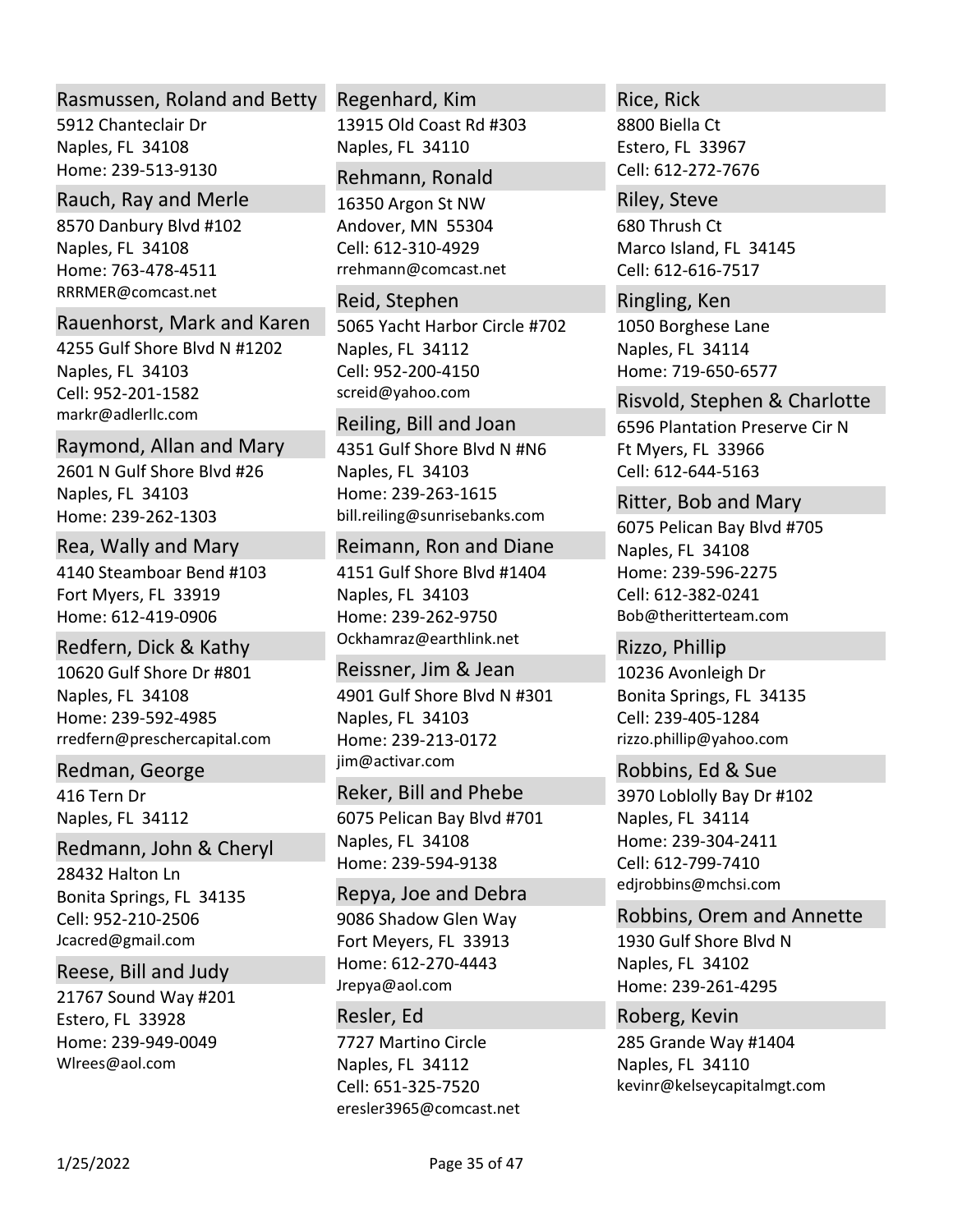### Robinson, John

3047 Horizon Ln # 1902 Naples, FL 34109 jhr‐1@comcast.net Cell: 612‐508‐6800

#### Robinson, Max

10048 Ginger Pointe Ct Estero, FL 34135 maxrob@earthlink.net

# Rocheford, Pete

24371 Sandpiper Isle Way #301 Bonita Springs, FL 34134 Cell: 612‐751‐4800

#### Roe, Roger & Paula

4901 Gulf Shore Blvd N #1701 Naples, FL 34103 paulasroe@gmail.com Cell: 612‐965‐1274

# Roehrich, Jerry

26466 Clarkston Dr Bonita Springs, FL 34135 Cell: 612‐723‐8008

# Roelofs, Ron and Jackie

1845 Apatake Court, P.O. Box 2385 Marco Island, FL 34145 Home: 239‐642‐6019

# Roess, Tom and Karen

5965 Bloomfield Circle #B303 Naples, Fl 34112 Tomroess@comcast.net Cell: 612‐247‐1897

# Rogers, Britt & Anne Marie

1065 Gulf Shore Blvd N #113 Naples, FL 34102 arogers@dt.com

# Rogers, Jim

350 Superior Blvd #352 Wayzata, MN 55391 barbjimrogers@gmail.com Cell: 612‐239‐2286

#### Rogers, Mike and Anne

10,000 S Ocean Dr # 1004 Jensen Beach, FL 34957 mrogers@360financial.net Cell: 952‐484‐7889

### Roloff, Marv

1070 South Collier Blvd #305 Marco Island, FL 34145 Home: 239‐394‐5883

#### Romens, Maggie

521 2nd Street SE #401 Minneapolis, MN 55414 maggie.romens@gmail.com Cell: 612‐220‐0402

### Ronald, George and Elaine

4795 Alberton Court #3101 Naples, FL 34105 Home: 239‐263‐5894

#### Rooney, Darrell

3665 Amberly Cr #B‐302 Naples, FL 34112 drooney10@hotmail.com Cell: 651‐334‐5240

# Rooney, Denis and Linda

105 Clubhouse Dr #154 Naples, FL 34105 Home: 239‐263‐2822 denis.rooney3@gmail.com

### Rosendahl, Fred & Gloria

9019 Paseo De Valencia St Ft Myers, FL 33908 fred@rosendahl1.com

### Ross, Sini

4840 Pheasant Ct S Afton, MN 55001 Sini.ross@brightstarcare.com

### Rosso, Bill and Connie

5229 Old Gallows Way naples, FL 34105 Home: 239‐649‐5467 Billrosso@yahoo.com

# 23791 Copperleaf Blvd Roswick, Bonnie

Bonita Springs, FL 34135 Cell: 612‐868‐0098

#### Rotsch, Jeff

315 Devils Bight Naples, FL 34103 Cell: 612‐868‐1590

103 2nd Ave SE Spring Grove, MN 55974 Roverud, Curt

604 El Camino Real # 102 Naples, FL 34119 joseph@rubinfamily.me Rubin, Joseph Cell: 612‐991‐4276

### Ruffing, Steve

1504 Mockingbird Dr Naples, FL 34120 Stephen.ruffing@comcast.net Cell: 612‐802‐0029

### Rummler, William and Judith

26260 Mira Way Bonita Springs, FL 34134 billrummler@comcast.net Cell: 612‐747‐9747

### Runke, Darrell

4301 Gulf Shore Blvd N Naples, FL 34103 Home: 239‐263‐1204

### Rupp, James and Shanon

12967 White Violet Dr naples, FL 34119 Home: 239‐594‐1073

# 253 Barefoot Beach Blvd #601 Bonita Springs, FL 34134 tkrussell716@yahoo.com Russell, Terry & Babes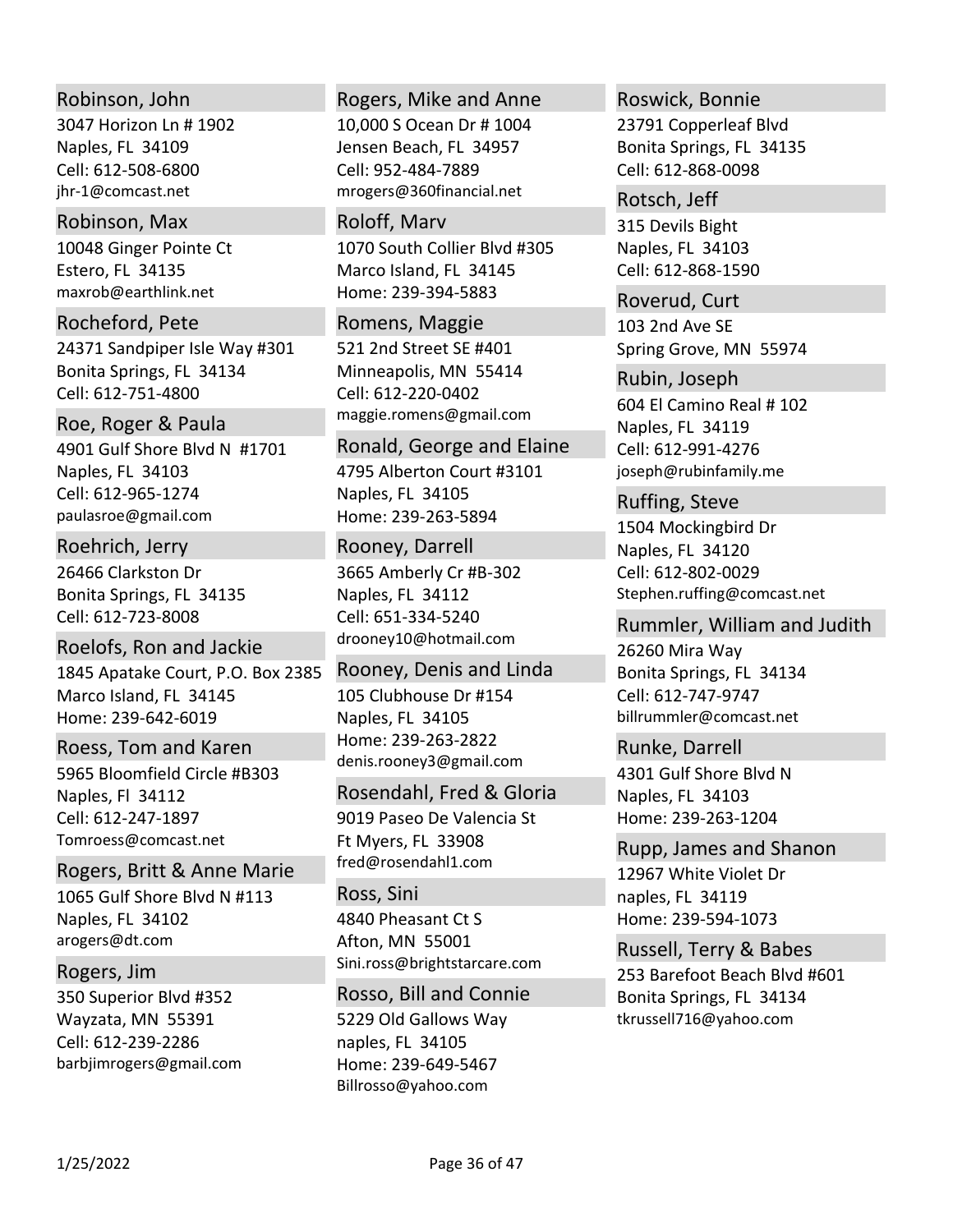# Rutstein, William

1060 Borghese Ln #1904 Naples, FL 34114 wrr735@comcast.net Cell: 612‐220‐7199

## Ryan, Ron and Patty

4301 Gulf Shore Blvd N Naples, FL 34103 Rj6644@msn.com Cell: 612‐720‐5062

1905 8th Street S Naples, FL 34102 Home: 239‐261‐7432 Ryan, Tom and Patt

11059 Cherry Laurel Dr Ft Myers, FL 33912 greg@gregrye.com Rye, Greg Cell: 612‐581‐7608

27201 Oak Knoll Dr Bonita Springs, FL 34134 Home: 239‐498‐2698 Ryks, Don and Mary Anne

# **S**

9521 Avellino Way #2414 Naples, FL 34113 bobsa7@gmail.com Saaranen, Bob Cell: 612‐414‐4909

Saaranen, Frank & Nancy

1929 Mustique St Naples, FL 34120 nlsaaranen@gmail.com

2722 Cinnamon Bay Circle Naples, FL 34119 Saarela, Steven Cell: 612‐483‐1710

# Saeks, Allen & Linda

14840 Pondview Circle Wayzata, MN 55391 Home: 952‐473‐2347 Cell: 612‐812‐8677

### Safley, Jim and Dianne

5079 Post Oak Ln Naples, FL 34105 james.safley68@gmail.com Cell: 612‐940‐0868

8241 Parkstone Place #203 Naples, Fl 34120 Home: 239‐304‐2267 Rgsager@comcast.net Sager, Dick and Jean

### Salmen, Jay

1250 Grand Isle Ct Naples, FL 34108 jaysalmen@gmail.com Cell: 612‐998‐9900

8887 Biella Ct Estero, FL 33967 Home: 239‐437‐1646 Samples, Jim and Cheryl

4451 Gulf Shore Blvd N #1701 Naples, FL 34103 Home: 239‐435‐0805 johnesampson1@aol.com Sampson, John & Mary M

### Sanders, Larry

4701 Spring Circle Minnetonka, MN 55345 lw1sanders@aol.com Cell: 612‐281‐8334

850 S Collier Blvd #904 Marco Island, FL 34145 tpsandvik@att.net Sandvik, Terry

24611 Ivory Cane Dr #202 Bonita Springs, FL 34134 carlos.sartorius@outlook.com Sartorius, Carlos

### Sauer, Jim & Fran

14032 Hawks Eye Ct Estero, FL 33928 jrs@spq‐consulting.com Cell: 612‐730‐3778

24381 Copperleaf Blvd Bonita Springs, FL 34135 aschafer628@gmail.com Schafer, Al & Julie Cell: 507‐269‐4893

### Schaust, Donald and Jo‐Nell

9121 Southmont Cove #405 Ft Myers, FL 33908 Cell: 763‐229‐7055

### Scherer, Roger & Irma

26140 Hickory Blvd SW Bonita Springs, FL 34134 Home: 239‐947‐3254 Cell: 612‐849‐8581

Schindle, Don & Sheila

1109 Egrets Walk Circle #102 Naples, FL 34108 dschindle@gmail.com

### 6636 Palmerston Dr Schipper, Roger & Kim

Ft Myers, FL 33966 schipper95@sbcglobal.net Cell: 612‐554‐1429

### Schmeichel, Steve

12815 Guildford Terrace Ft. Myers, FL 33913 Home: 239‐985‐9899 steveschmeichel@gmail.com Cell: 612‐910‐0130

3115 Gulf Shore Blvd N #201S Naples, FL 34103 Home: 239‐262‐7542 Schmidt, Cecil and Barb

3570 Haldeman Cr #136 Naples, FL 34112‐4255 Home: 239‐417‐2713 Schmidt, Fred and Glenda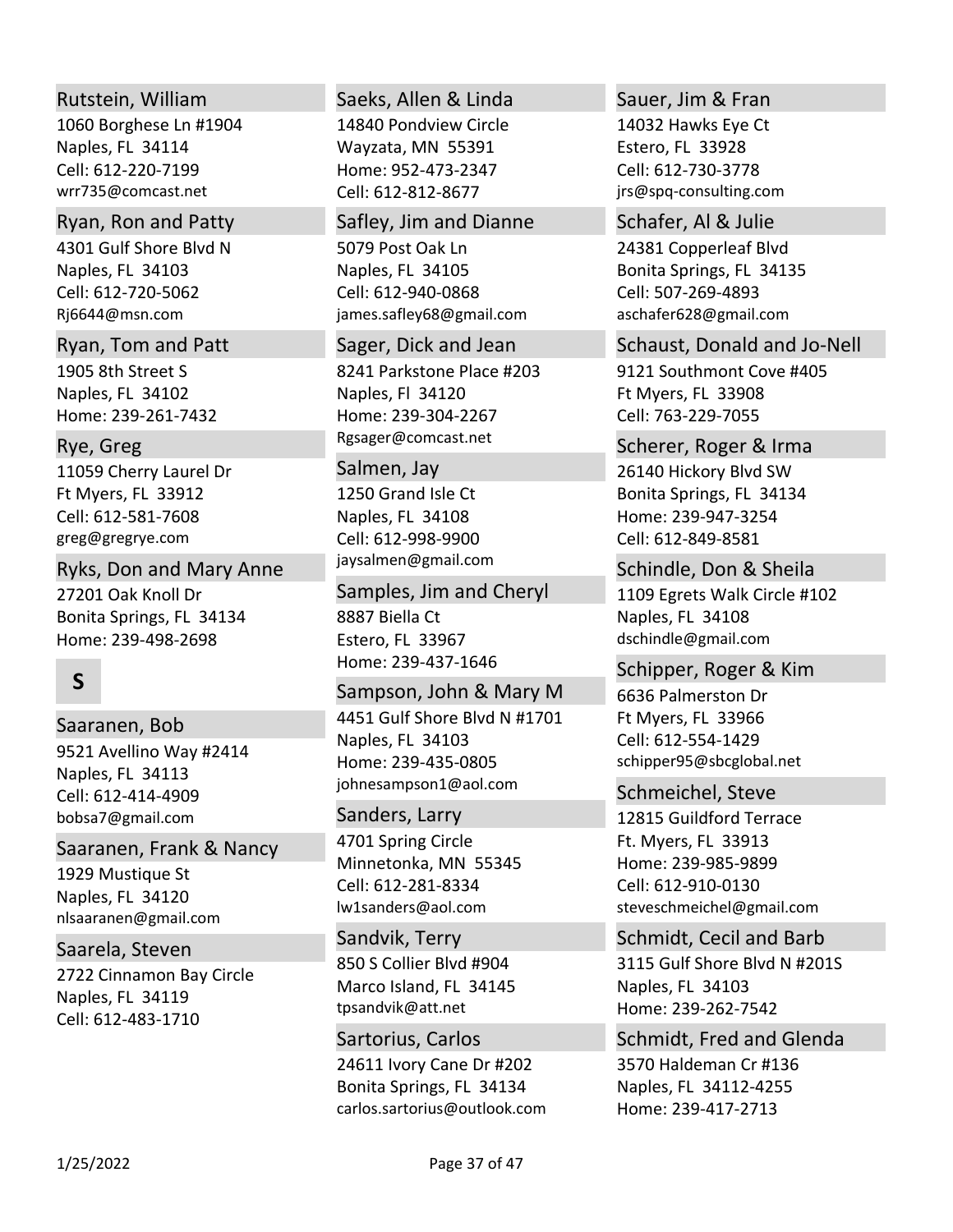# Schmitt, Jeff

13013 Simsbury Terrace Ft. Myers, FL 33913 jw.schmitt@yahoo.com Cell: 612‐859‐2126

### Schmitt, Norb & Phyl

6148 Antigua Way Naples, FL 34113 norbschmitt@icloud.com Cell: 507‐279‐4124

6361 Pelican Bay Blvd PH‐5 Naples, FL 34108 Schmitt, Tom

### Schneck, Creighton

11776 Stratford House Place #1307 476 Parkhouse Ct Reston, VA 20190 creighton1945@yahoo.com Cell: 703‐624‐1763

### Schneider, Tom

126 Moorings Park Dr #1303 naples, FL 34105 Home: 239‐598‐1885 Tompat9162@aol.com

### Schneiderman, Larry

262 Barefoot Beach Blvd #604 Bonita Beach, FL 34133 Larry@schneidermans.com

# Schnobrich, Rick & MaryLee

16481 Millstone Cr #207 Ft. Myers, FL 33908 Cell: 612‐961‐5057

### Schoeneman, Dale

9707 Niblick Ln Naples, FL 34108 daleschoeneman@comcast.net Cell: 239‐594‐2154

### Schoenwetter, Jim

215 Point Salevno Naples, FL 34108 Home: 239‐591‐4662

### Schrantz, David

1061 9th Ave SW Pine Island, MN 55963 ddschrantz@gmail.com

#### Schuchman, Robert

7715 Mulberry Ln Naples, FL 34114 Home: 239‐410‐7700 Cell: 651‐755‐6710

23851 Copperleaf Blvd Bonita Springs, FL 34135 Home: 239‐390‐2985 Schulenberg, Robert & Nancy

#### Schultz, Wesley and Kara

Marco Island, FL 34145 wes.schultz@hotmail.com Cell: 320‐760‐0333

#### Schumacher, Don and Kitty

1140 Little Neck Court #D39 Naples, FL 34102 Home: 612‐889‐0107 Dschumacher@charter.net

### Schumann, Mike & Suzanne

1150 Sandpiper Street Naples, FL 34102 Mike@traditions.com Cell: 651‐208‐3791

# Schumeister, Steve & Judy

 6849 Grenadier Blvd #1904 Naples, FL 34108 sschumeister@robinskaplan.com Cell: 612‐349‐8751

# Schutz, Ronald

865 Navajo Rd Medina, MN 55340 Work: 612‐349‐8435 RSchutz@RobinsKaplan.com

3650 Black Oaks Ln N Plymouth, MN 55446 bschwartz26@msn.com Schwartz, Burt Cell: 612‐940‐0039

### Schwartz, Larry and Dee

6825 San Marino Dr, #506 Naples, FL 34108 Home: 239‐591‐8895

# Schweitzer, Bruce & Mary

7695 Classics Dr Naples, FL 34113 brschweitzer@yahoo.com Cell: 507‐440‐0905

4021 Gulf Shore Blvd N #1502 Naples, FL 34103 pkhoff3@gmail.com Schwerin, Clayton & Paula Cell: 612‐816‐6737

10691 Gulf Shore Dr #1202 Naples, FL 34108 Schwickert, Kim & Sue

# Schwittek, Elmer and Betty

2231 Viewpoint Dr Naples, FL 34110 Home: 239‐566‐2289 Eschwittek@comcast.net

18650 Bearpath Tr Eden Prairie, MN 55347 bruce‐scott@comcast.net Scott, Bruce & Cindy Cell: 612‐356‐1191

# Scott, Doug and Alice

1716 Wateredge Dr Naples, FL 34110 Home: 239‐597‐3463

11281 Bienvenida Way #202 Ft. Myers, FL 33908 Scott, Mike & Janet

280 Castaways St Marco Island, FL 34145 Searles, Jamie Cell: 612‐819‐8223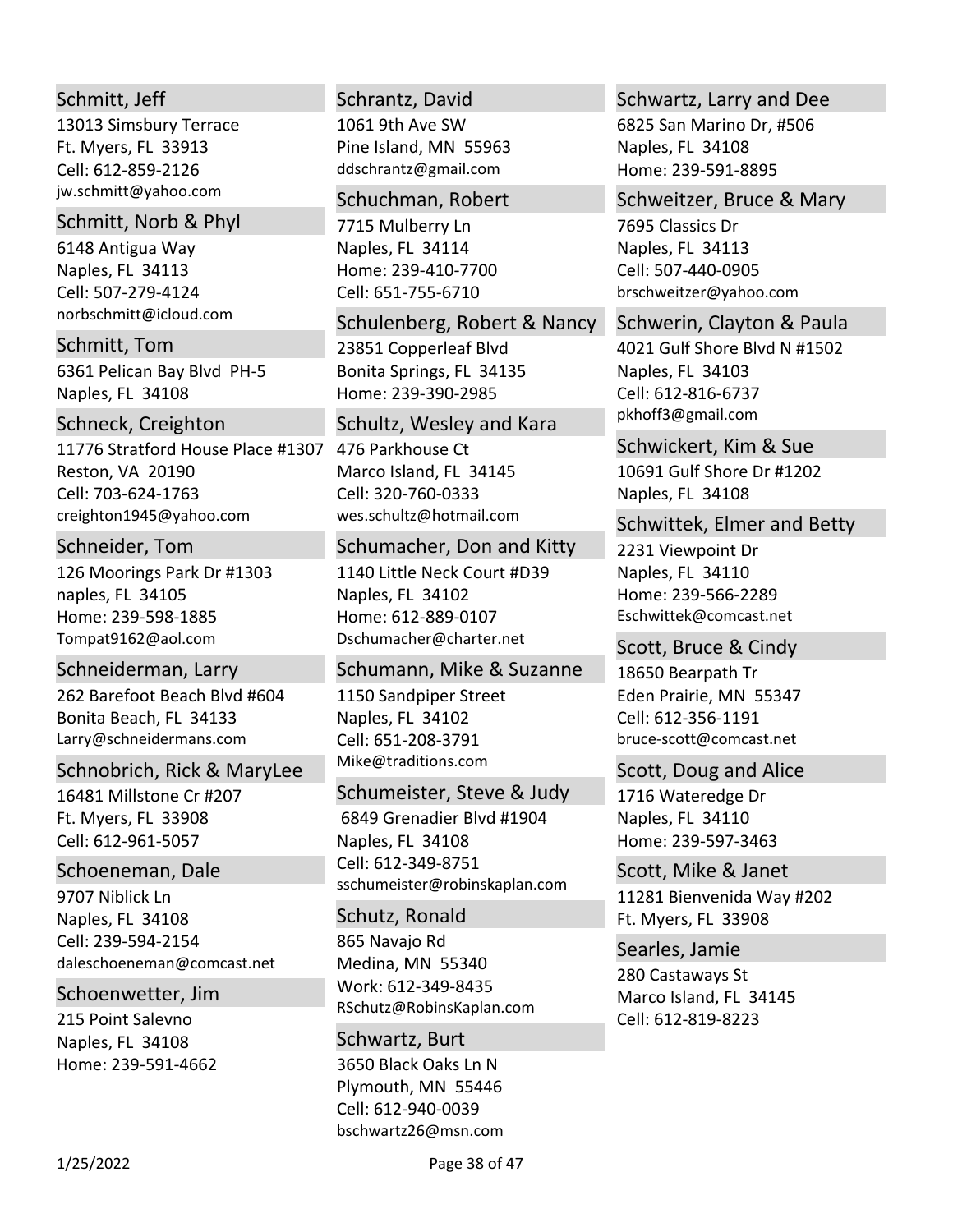# Seaton, Doug & Hilory

1241 Gulf of Mexico Dr #503 Longboat Key, FL 34228 Doug.Seaton@umwlc.org Cell: 612‐750‐8368

#### Senn, Fred & Heidi

3115 Gulf Shore Blvd N # PH5 Naples, FL 34103 Home: 239‐261‐2035 fred.senn@fallon.com

#### Senske, Greg & MaryBeth

18242 Justice Way Lakeville, MN 55044 gsenske@aol.com Cell: 612‐720‐2340

### Severson, Dan & Cathy Jo

2225 SE 15th St Cape Coral, FL 33990 dan@danseverson.com Cell: 239‐910‐4536

# Shapiro, Ralph & Marilyn

5658 Sago Ct Naples, FL 34119 rsshapi1@gmail.com Cell: 612‐382‐3114

# Shaw, Doug and Lois

1021 Sibley Memorial Highway #408 Cell: 612‐868‐3424 Lilydale, MN 55118 Home: 651‐698‐1702 Lilydale@comcast.net

### Shaw, Jeffrey & Cari

571 Avellino Isles Circle E #27‐101 Naples, FL 34119 jnshawmd@gmail.com

# Shaw, John

322 Harbor Dr #B205 Naples, FL 34103 johnshaw6800@gmail.com Cell: 612‐720‐4678

# Sheran, Kathleen

10851 Gulf Shore Dr N Naples, FL 34108 Cell: 507‐380‐5043

### Sherburne, Dale and Debbie

3651 Kent Dr Naples, FL 34112 Dwsherburne@gmail.com Cell: 612‐850‐5458

### Sherman, Morris & Judith

315 Dunes Blvd #807 Naples, FL 34110 Cell: 612‐554‐5478

2155 Harlans Run Naples, FL 34105 Shingler, Jim Cell: 612‐718‐0850

# Shirk, Mark

6371 Pelican Bay Blvd Naples, FL 34108 markshirk@comcast.net Cell: 612‐889‐0165

#### Shull, Tony & Laurie

106 Moorings Park Dr #C301 Naples, FL 34105 Home: 239‐261‐6408 wcshull3@gmail.com

# 1656 Barbarosa Ct Marco Island, FL 34145 rsiakel@gmail.com Siakel, Rich

### Sieff, John

534 La Peninsula Blvd Naples, FL 34113 Home: 239‐389‐1744

4501 Gulf Shore Blvd N #PH1702 Naples, FL 34103 tsiering@comcast.net Siering, Thomas Cell: 612‐709‐9045

1980 Willow Bend Cr #201 Naples, FL 34109 Siewert, Howard

# Sigel, Lloyd and Barbara

1342 Noble Heron Way Naples, FL 34105 Home: 239‐261‐5985 Lloyd@lloydbbq.com

# Sill, Mitch and Elva

2585 Cour Royale #A302 Naples, FL 34105 Home: 239‐430‐0315 mitsill22@gmail.com Cell: 239‐784 5246

3095 North Shore Dr Wayzata, MN 55391 Sime, Mike Cell: 612‐709‐8585

10020 Siesta Bay Dr #9016 Naples, FL 34120 Simonett, Sue

1033 Egrets Walk Circle #104 Naples, FL 34108 docsimmons@comcast.net Simons, Mark

4251 Gulf Shore Blvd N #6D Naples, FL 34102 Home: 239‐262‐2112 Ngsimons@earthlink.net Simons, Nick

102 Clubhouse Dr #277 Naples, FL 34105 Home: 239‐262‐5032 Sinai001@umn.edu Sinaiko, Alan

6293 Negril Isle Dr Naples, FL 34113 Sinclair, Jim & Pat Cell: 651‐276‐9463

2230 Camino Del Mar #2D3 Sanibel Island, FL 33957 Work: 952‐838‐3565 jsioris@meristemfw.com Sioris, Jimmy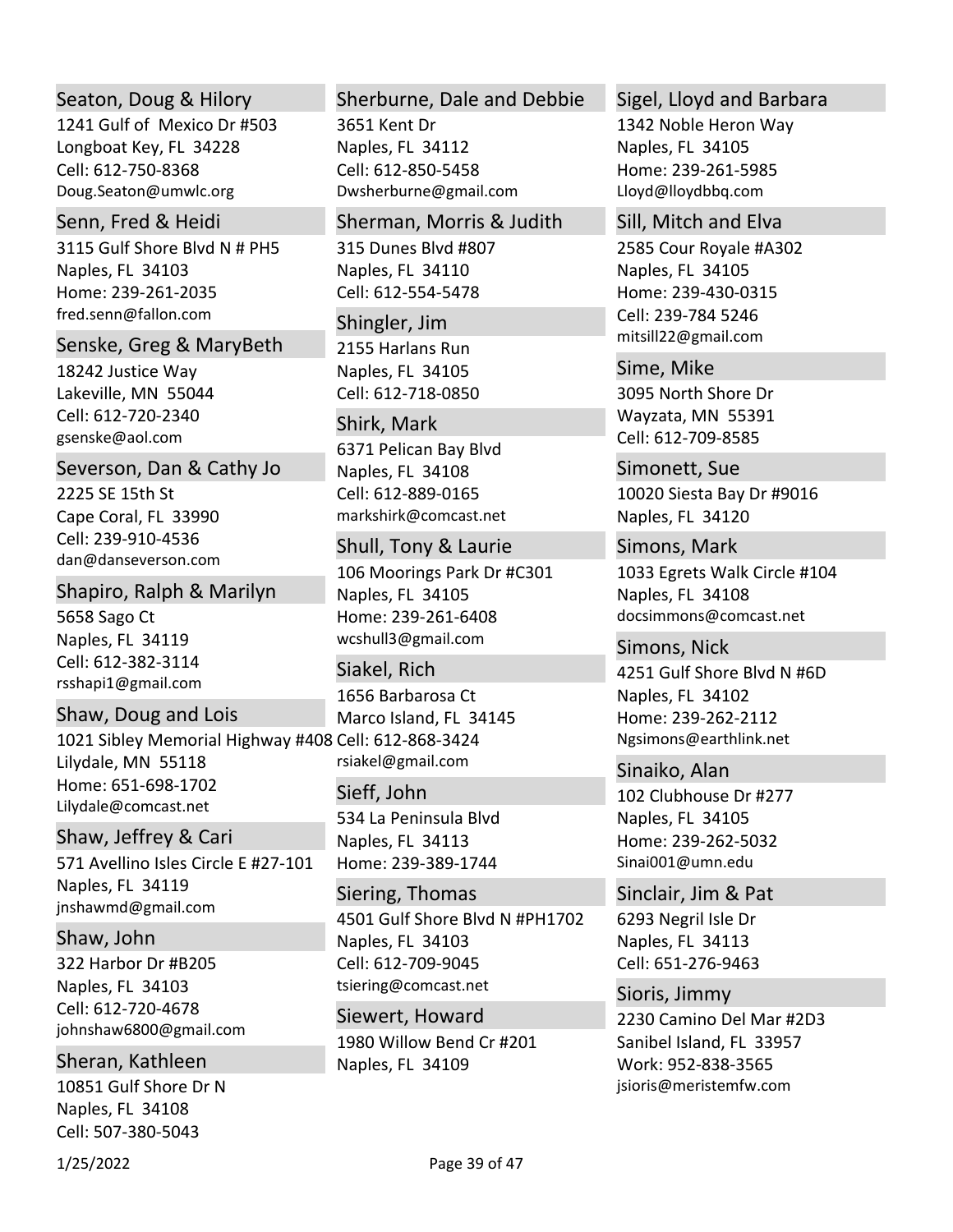# Sioris, Leo

2230 Camino Del Mar #2D3 Sanibel Island, FL 33957 lsioris@safetycall.com Cell: 612‐834‐3661

#### Sippl, Jim

113 Warwick Hills Dr Naples, FL 34113 jsippl@sipplassoc.com Cell: 612‐669‐5218

2728 Tiburon Blvd E #306 Naples, FL 34109 sjolund.pga@gmail.com Sjolund, Mark Cell: 414‐331‐6301

# Sletto, Tom

4360 Chantelle Dr #G102 Naples, FL 34112 tom.sletto@gmail.com Cell: 515‐681‐8516

Smith, Dick

762 Reef Point Circle Naples, FL 34108 Home: 239‐597‐6584

# 684 Wiggins Lake Dr #102 Naples, FL 34110 jsmith@csbsju.edu Smith, Jim & Adrienne Cell: 320‐492‐4763

16380 Kelly Cove Dr #300 Ft. Myers, FL 33908 Smith, Ken Cell: 612‐791‐5064

14521 Carino Terrace Bonita Springs, FL 34135 Home: 239‐390‐8802 larsmith2004@aol.com Smith, Larry Cell: 239‐410‐3768

# Smith, Larry

29030 Marcello Way Naples, FL 34110 larrypsmith72@gmail.com Cell: 612‐860‐6000

### Smith, Mike and Roberta

380 Horse Creek Dr #503 Naples, FL 34110 Mfsret@embarqmail.com Cell: 952‐388‐9657

# Smith, PJ

975 9th Ave S #14 Naples, FL 34102 pjsmithnaples@gmail.com

### 3000 Gulf Shore Blvd N #406 Smith, Richard

Naples, FL 34103 designsmith@comcast.net Cell: 215‐836‐5317

# 10562 Gulfshore Dr Smith, Ron

Naples, FL 34110 ronpsmith@msn.com Cell: 651‐485‐3667

# 1753 York Island Dr Naples, FL 34112 Home: 239‐417‐8462 capnsobota@yahoo.com Sobota, TJ

# 9036 Springview Loop Estero, FL 33928 ryansodd@msn.com Sodd, Ryan Cell: 763‐242‐5481

# 9 Sommerset Ln Lincolnshire, IL 60069 Soderberg, Rich Cell: 847‐721‐7025

362 Tradewinds Ave Naples, FL 34108 Home: 239‐287‐8640 Mike@beachtotee.com Sokol, Mike and Stacy

### Sonderby, Mike

775 9th Ave S Naples, FL 34102 mike.sonderby@gmail.com

#### Spalj, Luke & Leslie

4151 Gulfshore Blvd N #1504 Naples, FL 34103 luke\_spalj@ricelake.org Cell: 612‐865‐3414

# 13990 Lake Mahogany Blvd #2211 Ft Myers, FL 33907 mdspiczka@gmail.com Spiczka, Mark Cell: 612‐964‐4979

# Spilseth, Don

8825 Ravello Ct Naples, FL 34114 spilseth@charter.net Cell: 320‐295‐2393

## 18458 Bearpath Tr Spindler, Bob

Eden Prairie, MN 55347 bobspindler1@comcast.net

# Spliethoff, Bill and Marge

4041 Gulf Shore Blvd N #312 Naples, FL 34103 Home: 239‐430‐3872

# Sprenger, Gordon and Dee

1781 Ivy Pointe Court Naples, FL 34109 Home: 239‐514‐0198 gsprenger12@aol.com

# 7225 Pelican Bay Blvd #1804 Naples, FL 34108 zsrejovic@tcf.com Srejovic, Zika & Marcia Cell: 612‐868‐0441

# Stacker, Howard and Tillie

1319 Noble Heron Way Naples, FL 34105 hgstacker@gmail.com Cell: 612‐619‐9000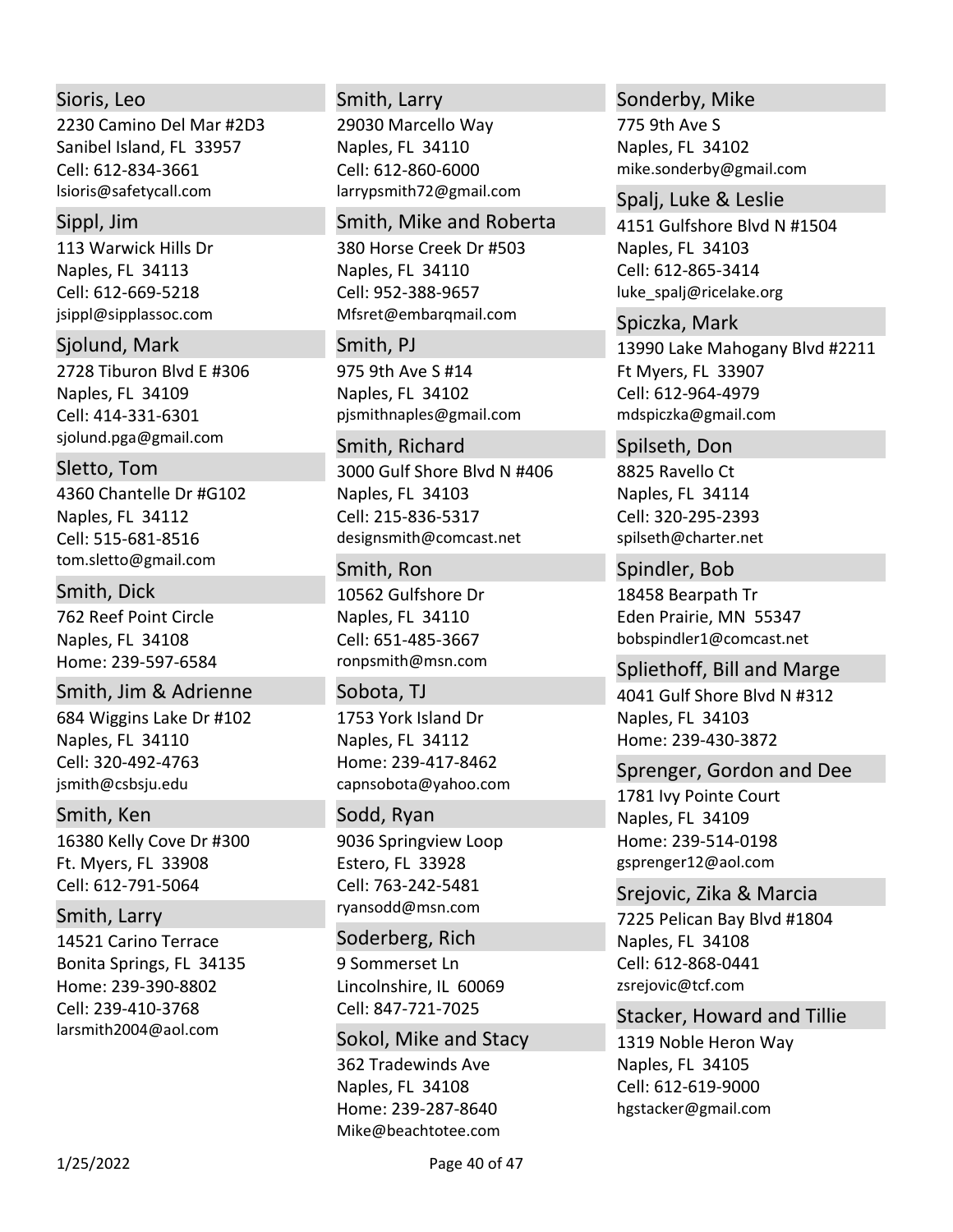# Stafford, John and Deta

8111 Bay Colony Dr #2002 Naples, FL 34108 Home: 239‐581‐8368

### Steele, Bob

1179 little Neck Ct Naples, FL 34102 Cell: 312‐330‐8110

### Steiner, Fred and Rozanne

8395 Excalibur Circle #E‐1 Naples, FL 34108 Home: 239‐594‐0751

# Steinhaus, Gene

2374 Pinewood Dr Shakopee, MN 55379 gsteinhaus@msn.com Cell: 952‐607‐9928

# Steller, Mike

12561 Driftwood Ct Apple Valley, MN 55124 msteller324@gmail.com Cell: 612‐845‐1556

500 Wyndemere Way #303 Naples, FL 34105 gstenson@comcast.net Stenson, Gary Cell: 612‐940‐1658

# Stepanek, Dave

100 4th Avenue S #320 St. Petersburg, FL 33701 Home: 813‐514‐5086 davidastepanek@gmail.com

3221 64th St SW Naples, FL 34105 Sterling, Jack

# Sterner, Al and Louise

15475 Cedarwood Lane #8‐605 Naples, FL 34110 Home: 239‐591‐8217 Sternprop@aol.com

### Stevens, Ken

4137 Bay Beach Lane #533 Ft. Myers Beach, FL 33931 kenstevens@scicable.com Cell: 218‐820‐0493

# Stiff, David & Rosemary

15577 42nd St S Afton, MN 55001 dwstiff3@msn.com Cell: 651‐248‐8888

# Stillwell, Jim

6905 Mill Run Circle Naples, FL 34109 Home: 239‐594‐2870

### Stoebner, Joe and Carol

720 N Collier Blvd #401 Marco Island, FL 34145 Home: 612‐432‐6010 joe@stoebner.com

# 3441 West Gulf Dr Sanibel, FL 33957 Home: 239‐322‐0044 mike@sancapstone.com Stone, Mike

# 745 Park Avenue North Fort Myers, FL 33917 Home: 239‐995‐1613 Storlie, Fred

800 River Point Dr #540 Naples, FL 34102 Home: 239‐262‐6564 Strand, Alfred and Jane

3909 Sapphire Way Naples, FL 34114 Streeter, Bob & VerJean Cell: 239‐227‐4407

# 5551 Ridgewood Dr #301 Naples, FL 34108 pstrohm@meristemfw.com Strohm, Phil Cell: 612‐518‐4649

# Strong, Richard

3215 Gulf Shore Blvd N #605 Naples, FL 34103 strongaphile@gmail.com

# Stuart, Ned

3430 Gulf Shore Blvd N #5E Naples, FL 34103 Home: 239‐261‐3355

# Stuhldreher, Gus & Aleda

5125 Inagua Way Naples, FL 34119 Home: 239‐596‐1043 gstuhld@comcast.net

# 10608 Rosemont Court Fort Myers, FL 33908 Home: 239‐566‐1882 Sulander, Lee and Jody

# Sullivan, Arthur and Marjorie

1810 Kings Lake Dr #205 Naples, FL 34112 Home: 239‐775‐7461

4663 Navassa Ln Naples, FL 34119 Sullivan, Mike & Lori

# Sundet, Lee and Louise

8104 Highroad Dr Bloomington, MN 55438 sundetlee@gmail.com Cell: 612‐670‐7785

# 940 Cape Marco Dr #2205 Marco Island, FL 34145 gsurdel@gmail.com Surdel, Gary Cell: 612‐867‐7705

4451 Gulf Shore Blvd N #1701 Naples, FL 34103 Home: 239‐649‐5919 Btmjs@aol.com Sutherland, Bruce & Mary Jo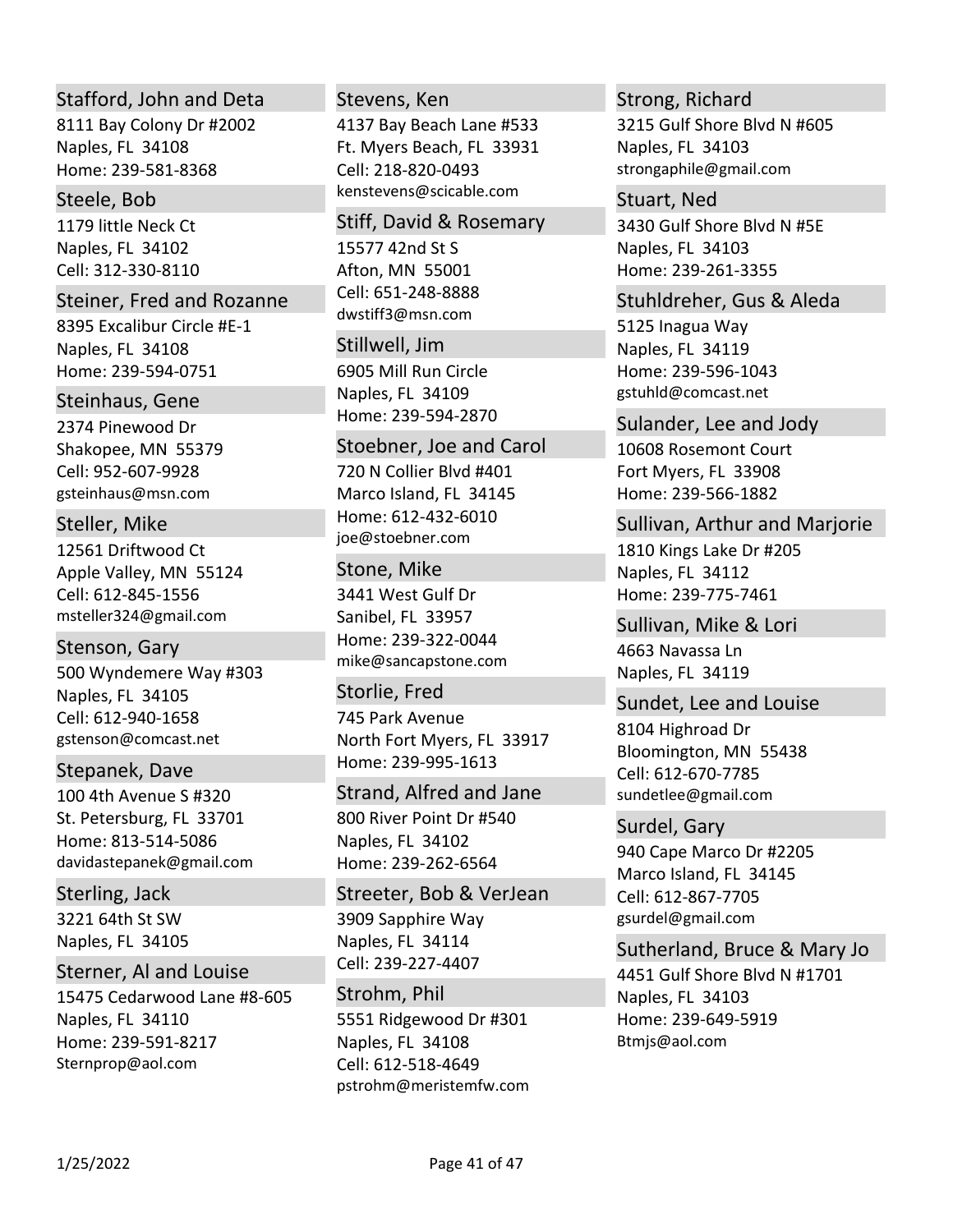## Swanson, Burt and Helen

13820 Tonbridge Court Bonita Springs, FL 34135 Home: 239‐947‐8050

### Swanson, Don

2171 Gulf Shore Blvd N #504 Naples, FL 34102 Home: 239‐649‐1608

### Swanson, Jim and Elizabeth

6824 Sterling Place Naples, FL 34104 Home: 239‐793‐3609

### Swanson, Kevin & Nancy

4751 Gulf Shore Blvd #PH‐7 Naples, FL 34103 kswanson@kasinvestment.com

### Swanson, Peter & Angela

1080 Knoll Manor Rd Orono, MN 55356

### Swanson Jr, Donald

2171 Gulf Shore Blvd N #503 Naples, FL 34102 donald.f.swanson.jr@gmail.com Cell: 952‐220‐9304

# Swanstrom, Randy

1200 Cherrystone Ct A206 Naples, FL 34102 rtsgunflint@gmail.com Cell: 612‐889‐7273

### Swanstrom, Ross & Kristin

1111 30th St Cloquet, MN 55720

# Sweasy, Bill

1851 5th St S Naples, FL 34102 bill@sweasy.com Cell: 651‐206‐0911

# Sween, Tom & Jeanne

1400 Spyglass Ln Naples, FL 34102 tsween@easween.com Cell: 612‐865‐3794

### Sweeney, John

17320 46th Ave N Plymouth, MN 55446 jtsweeney22@gmail.com Cell: 612‐804‐0755

### Swenson, Mark

7655 Pebble Creek Circle #203 Naples, FL 34108 swensonmark10@gmail.com Cell: 763‐486‐3413

#### Swenson, Wayne & Gretchen

4694 Baycliffe Dr Exccelsior, MN 55331 Home: 952‐474‐7417 Wswenson@advisornet.com Cell: 612‐309‐6768

# Syverten, Glenn

5801 West 61st Street Edina, MN 55436 Home: 952‐920‐5258

8520 Naples Heritage Dr #913 Naples, FL 34112 Home: 239‐774‐2072 Syvertsen, Glenn and Trudy

# **T**

22129 Natures Cove Ct Estero, FL 33928 Taft.email@gmail.com Taft, Paul

8405 Excalibur Cr D‐10 Naples, FL 34108 Home: 239‐249‐0093 Tancheff, John

3505 Gin Ln Naples, FL 34102 Taylor, Bob and Kathleen Cell: 805‐705‐0898

# Taylor, Richard & Mary Jane

7881 Classics Court #102 Estero, FL 33928 Home: 239‐390‐9527 Richardtaylor@earthlink.net

# Terwilliger, Roy

7610 Smetana Lane #209 Eden Prairie, MN 55344 roytwig@aol.com Cell: 952‐941‐8804

# 3808 Crestwood Dr NE Alexandria, MN 56308 Home: 320‐763‐6188 harcar@embarqmail.com Tewes, Harvey

6597 182nd St Chippewa Falls, WI 54729 Thaler, Skip Cell: 612‐508‐5598

# 8916 Princeton Dr Naples, FL 34104 Pthein@greaternaplesymca.org Thein, Paul & Shanon Cell: 912‐590‐2554

263 10th Ave S Naples, FL 34102 Thein, Peter

# Thibert, Harvey and Frances

2346 Naples Trace Circle Naples, FL 34109 Home: 239‐566‐0639

# 600 Saratoga Circle #101 Thomas, Clifford & Margaret

Naples, FL 34104 Home: 239‐455‐4974

# 24620 Ivory Cane Dr Bonita Springs, FL 34134 Fredjthomas50@gmail.com Thomas, Fred Cell: 320‐267‐4638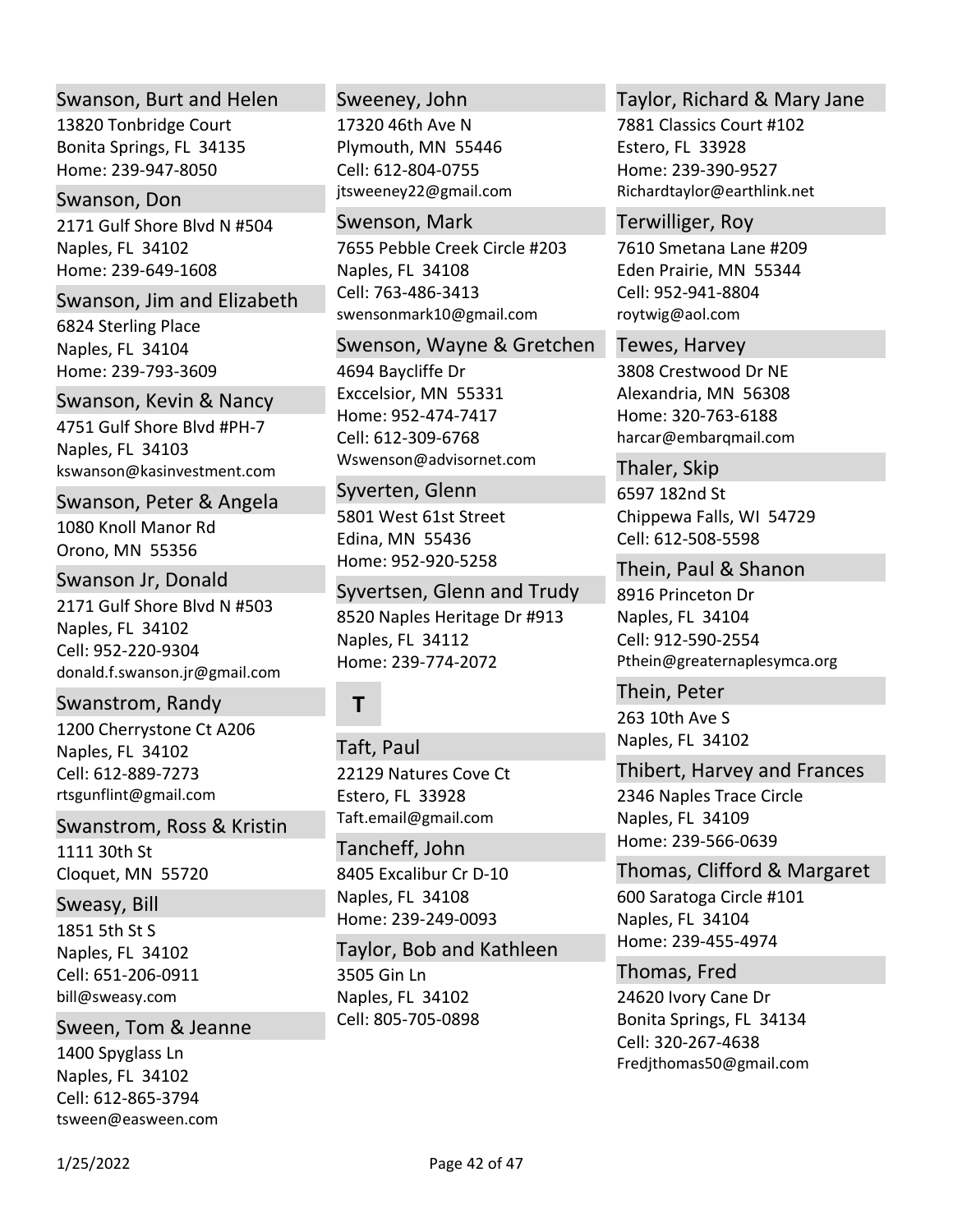# Thomas, John and Shari

7340 Province Way #3308 Naples, FL 34104 Home: 952‐484‐9966 j.t.4741944@gmail.com

### Thomes, Jim

14638 Speranza Way Bonita Springs, FL 34135 jkthomes@aol.com Cell: 651‐583‐4341

Thompson, Dale

6800 York Ave S #909 Edina, MN 55435 dmthompson1217@gmail.com Cell: 612‐840‐9409

Thompson, Doug

2601 Gulf Shore Blvd N #14 Naples, FL 34103 Kdouglasthompson@gmail.com

1036 S Collier Blvd #301 Marco Island, FL 34145 Home: 239‐389‐9368 Thompson, Ted

6579 Monterey Point Naples, FL 34105 Home: 239‐304‐ 8237 Thompson, Thomas A.

740 Bentwater Circle #103 Thomson, Scott

Naples, FL 34108 Cell: 816‐656‐1814

10161 Northridge Ct Estero, FL 34135 dlthorm@gmail.com Thormodsgard, Diane Cell: 612‐202‐4536

4245 Queens Way Minnetonka, MN 55345 Home: 952‐935‐3481 Thorpe, Tim & Diane

Thorud, Gary

7927 Portofino Court Naples, FL 34114 Home: 239‐793‐4884 Gdthorud@aol.com

955 Palm View Dr #B310 Naples, FL 34110 Home: 239‐566‐2215 Thorvilson, Bud and Marcie

6490 Bayview Pl Excelsior, MN 55331 Thun, David

13388 Indian Beach Rd Spicer, MN 56288 Robert.thurston@thurstoninc.net Thurston, Robert Cell: 320‐979‐6675

34 Sixth St Bonita Springs, FL 34134 Titcomb, Trey & Meg Cell: 612‐655‐2401

8114 Narcissus Ln N Maple Grove, MN 55311 sgtobias@embarqmail.com Tobias, Greg Cell: 763‐370‐9341

4202 Snowberry Lane Naples, FL 34119 Home: 239‐594‐0094 Beverlyjonathan@msn.com Tomhave, Jonathan & Beverly

3350 W. Crown Point Blvd #101 Naples, FL 34112 Home: 239‐774‐0631 Torvik, Bob and Bet

3115 Gulf Shore Blvd N #PH‐3 Naples, FL 34103 Home: 239‐263‐7418 henk@touwmail.com Touw, Henk and Deborah Townsend, Andrew

1272 Vesper Dr Ft Myers, FL 33901 Cell: 952‐607‐8835

Traeger, Mike & Michele

7105 Antrim Ct Edina, MN 55439 Home: 612‐919‐7977 tmetsei@cs.com

7117 Pelican Bay Blvd #1401 Naples, FL 34108 billtraiser@gmail.com Traiser, Bill Cell: 612‐867‐1200

23821 Copperleaf Blvd Estero, FL 34135 wtrevick@aol.com Trevick, Bill & Debra Cell: 612‐719‐2250

4311 Cedarwood Rd St Louis Pk, MN 55416 tronnes@consultant.com Tronnes, Hans

28505 Chianti Terrace Bonita Springs, FL 34135 rctronnes@aol.com Tronnes, Randy Cell: 763‐442‐8187

9251 Spring Run Blvd #2303 Bonita Springs, FL 34135 Home: 239‐948‐1029 clintt7836@aol.com Trousil, Clint & Gina

445 Dockside Dr #904 Naples, FL 34110‐3604 Home: 239‐430‐4699 Rtschetter@msn.com Tschetter, Ron and Nancy

550 4th Ave N Naples, FL 34102 AndrewT@Riverbridge.com Turner, Andrew & Linnea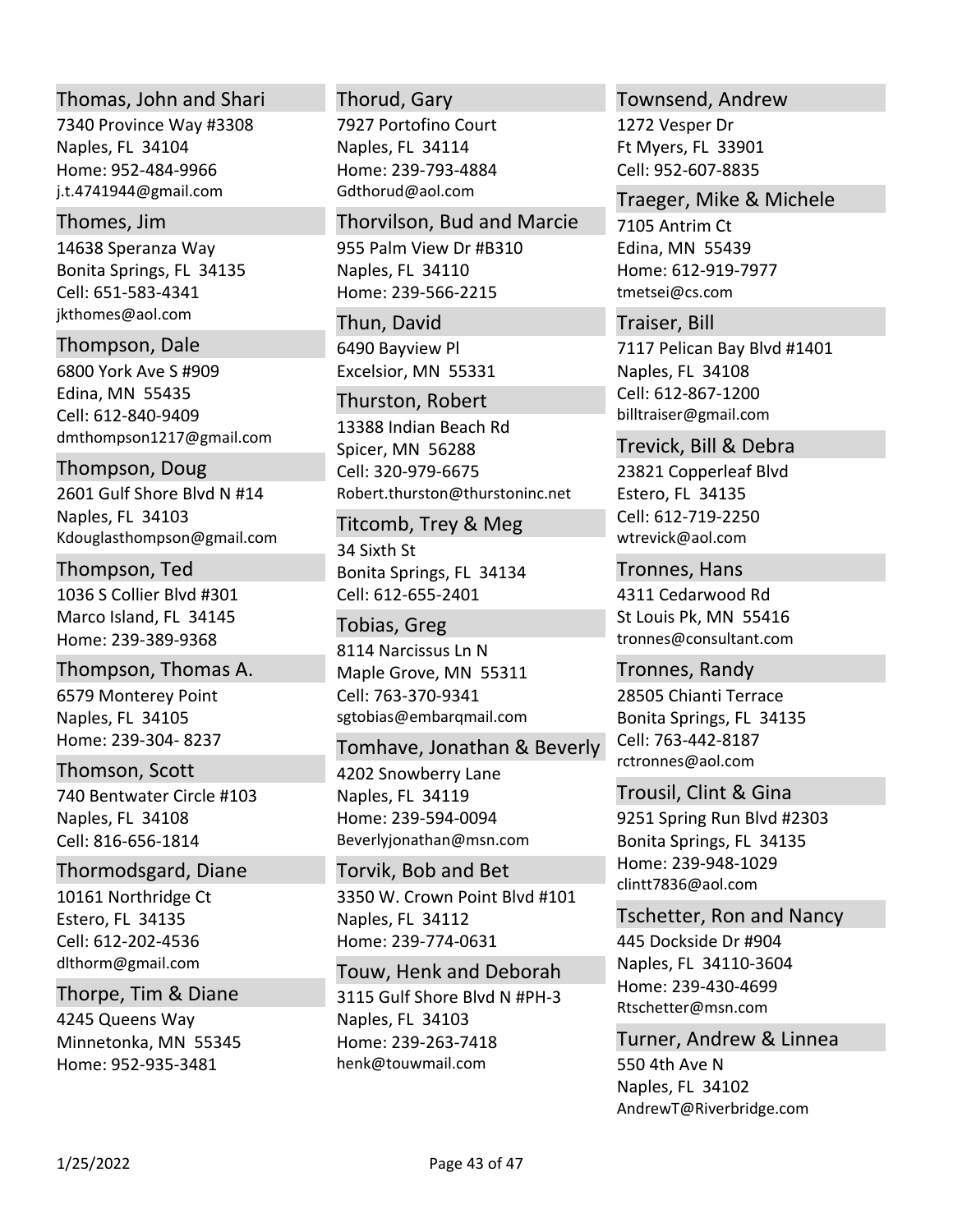# Twining, Dave and Sharon

6280 Huntington Lakes Circle Naples, FL 34119 Home: 239‐592‐5796

### Tycast, Frank

9552 Firenze Circle Naples, FL 34113 Home: 239‐434‐7719 Ftycast@aol.com

2203 SW 50th St Cape Coral, FL 33914 wrt0428@gmail.com Tyler, Bill

# **U**

929 Gibbs Rd Venice, FL 34285‐1002 Home: 612‐207‐4525 James.ulland@ullandinvestment.com Ulland, James and Kris

# Urshan, Daniel

5033 Miller Trunk Hwy Hermantown, MN 55811 Cell: 218‐391‐5999

# Utter, Jack & Meredith

525 Portside Dr. Naples, FL 34103 Home: 234‐434‐7636 jackutts@gmail.com

# **V**

960 Cape Marco Dr #2203 Marco Island, FL 34145 ellenvalde1@gmail.com Valde, Jeff & Ellen Cell: 612‐670‐6078

# Van Alstine, Ellis and Bev

5290 Fox Hollow Dr Naples, FL 34104 Home: 239‐643‐4617

# Van Valkenburg, Jack & Sally

8410 Abbington Circle #A23 Naples, FL 34108 Cell: 612‐270‐9305

# Vanderboom, Steve & Julie

6897 Grenadier Blvd #1403 Naples, FL 34108 Steve.vanderboom@pacelabs.com Cell: 612‐867‐2430

### VanErdewyk, Mike

2222 Beacon Ln Naples, FL 34103 mzv@integra.net Cell: 239‐777‐4140

# Vanourny, Stephen

20511 Lynx Ct Estero, FL 33928 svanourny@outlook.com Cell: 520‐664‐5611

7725 Pebble Creek Circle, #106 Naples, FL 34108 Home: 239‐591‐8565 Vathing, Bob and Darlene

10890 Crooked River Rd #201 Bonita Springs, FL 34135 Home: 239‐498‐1163 hgvat03@icloud.com Vatland, Harlan "Hal"

# Venus, Patricia

1912 Cedar Lake Pkwy Minneapolis, MN 55416 pjvenus@gmail.com Cell: 612‐597‐4002

300 Horshoe Creek Dr Naples, FL 34110 Home: 612‐791‐2002 Rvick@mn.rr.com Vick, Rand and Kari

6454 Birchwood Court Naples, FL 34109 Home: 651‐336‐6598 villella007@hotmail.com Villella, Ron and Joan

### Vlasak, Gordon

11728 Avingston Terrace Ft Myers, FL 33913 Cell: 612‐718‐8724

# Vogel, Dick & Jim

3936 Tamiami Trail N #A Naples, FL 34103 Home: 239‐262‐2211

2525 Sunny Meadow Ln Red Wing, MN 55066 gfvogel42@gmail.com Vogel, George Cell: 651‐253‐3604

28617 San Lucas Ln #202 Bonita Springs, FL 34135 brvogen@vogennet.com Vogen, B. Richard Cell: 612‐386‐5540

# Vogen, B. Richard

17883 179th Trail West Lakeville, MN 55044 brvogen@vogennet.com Cell: 612‐386‐5540

6064 Diamonte Pl Ave Maria, FL 34142 don.vogt@comcast.net Vogt, Don

# Volland, Wayne and Kathie

2605 Tarpon Rd Naples, FL 34102 Home: 239‐231‐3101 wvolland@comcast.net

# Volpe, Michael and Mary Jo

711 5th Ave S #201 Naples, FL 34102 Home: 239‐430‐7070 Mjvolpe@rkmc.com

190 15th Ave S Naples, FL 34102 Votel, Thomas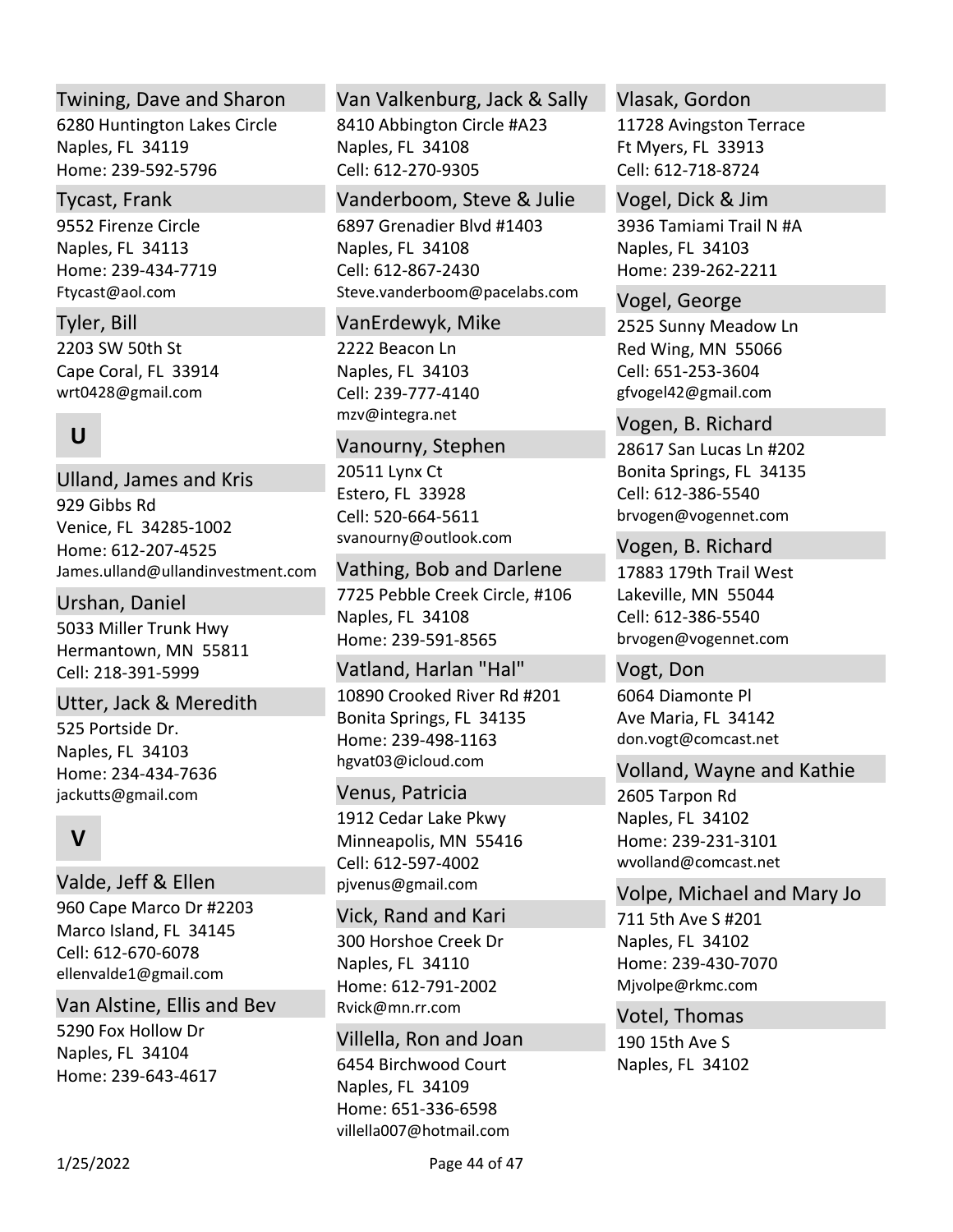# **W**

### Wagner, Barbara

322 Harbour Dr #201A Naples, FL 34103 barbwire8@twc.com Cell: 803‐467‐8921

### Wagner, Steve

14583 Grapevine Dr Naples, FL 34114 steve@finearchtops.com Cell: 612‐366‐7120

#### Wahl, Jerry and Gloria

990 Cape Marco Dr #1105 Marco Island, FL 34145 Home: 239‐642‐9705

### Wahl, Jim and Colleen

8247 Parkstone Place Naples, FL 34120‐0631 Home: 239‐353‐9745 Cwahl6@aol.com

#### Wahldick, Roger and Eileen

257 Lely Beach Blvd #503 Bonita Springs, FL 34134 Home: 239‐495‐2570

#### Wakefield, Lowell & Darlene

2726 Island Pond Ln Naples, FL 34119 Home: 239‐594‐2993 lowdoelgw8@gmail.com

### Wallace, Jon

8910 Southwood Dr Bloomington, MN 55437 jonmwjr@aol.com

4021 Gulf Shore Blvd N #1002 Naples, FL 34103 Home: 239‐643‐3034 Dwallgren@aol.com Wallgren, Donald & Marilyn

### Walsh, Michael

8470 Danbury Blvd Naples, FL 34120 Michael@walshfundraising.com

### Warden, Bob & Robbie

576 Woodshire Ln #F10 Naples, FL 34105 wardentexas@aol.com Cell: 940‐435‐8736

#### Warden, Kent and Ruth

940 Woodshire Ln #M3 Naples, FL 34105 Home: 612‐619‐3672 Kentdwarden@gmail.com

#### Warhol, Dick

2151 Grand Blvd Waterloo, IA 50701 Home: 319‐230‐9118

22911 Sago Pointe Dr #2202 Estero, FL 34135 Weber, Mark

2614 Bulrush Ln Naples, FL 34105 Home: 239‐430‐0333 ronweber@comcast.net Weber, Ron & Janet

45 High Point Circle S #109 Naples, FL 34103 Home: 239‐263‐0955 Webert, Maurice and Nancy

1065 Gulf Shore Blvd N Naples, FL 34102 Webster, H. W. and Dorothy

Home: 239‐261‐7084 107 Clubhouse Ln #393 Naples, FL 34105 websterindus@gmail.com Webster, Paul Cell: 612‐860‐1517

# Wehr, Alan & Judy

1515 Clermont Dr #C101 Naples, FL 34109 Cell: 952‐393‐8337

#### Weingartner, Harry

8395 Excalibur Circle #E‐8 Naples, FL 34108 harbetwein@gmail.com Cell: 952‐500‐1994

160 Moorings Park Dr A J501 Naples, FL 34105 Weisberg, Stephen Cell: 239‐450‐3870

2610 Half Moon Walk Naples, FL 34102 Home: 239‐263‐2176 Weiser, Robert and Janis

4190 Lake Forest Dr #1721 Bonita Springs, FL 34134 Welge, Barry

10065 St Moritz Dr Miromar Lakes, FL 33913 Wendland, Dennis Cell: 612‐747‐6673

### Westenberg, Robert & Linda

816 Pitch Apple Ln Naples, FL 34108 bobwestenberg@live.com Cell: 952‐913‐7334

#### Wheelock, Brad & Kathy

5882 Sunnyslope Dr Naples, FL 34119 wheelockbrad@gmail.com Cell: 320‐249‐4784

# Whitaker, Jack

28099 Castellano Way Naples, FL 34110 jackwhitaker123@yahoo.com Cell: 612‐751‐3061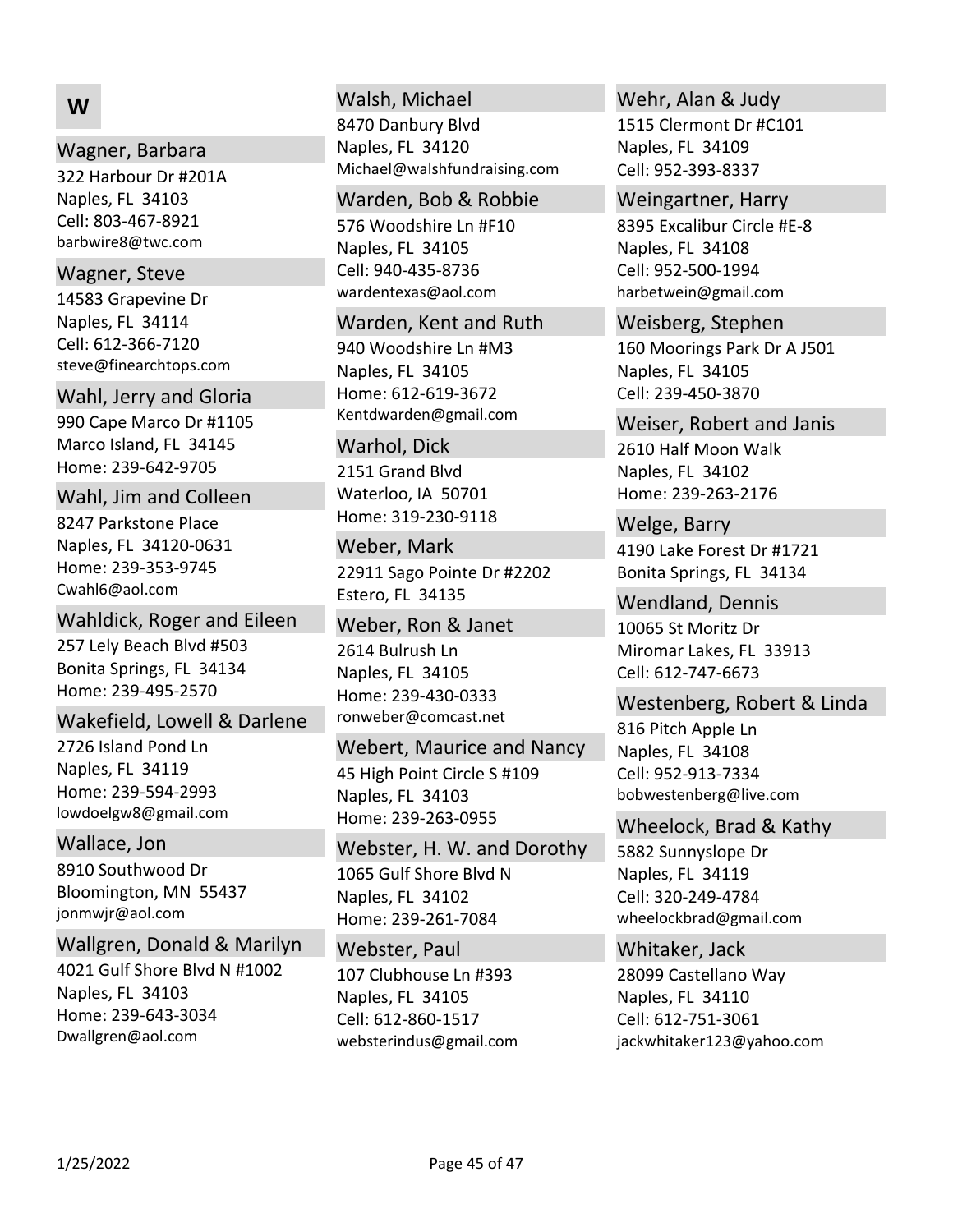## White, Dave

432 Willwood Ln Naples, FL 34105 Home: 239‐262‐1938

#### White, Joe

1937 Hillcrest Ave St Paul, MN 55116 jpwhite@stthomas.edu Cell: 651‐263‐1937

#### Wilcox, Ken & Norma

27031 Lake Harbor Ct #202 Bonita Springs, FL 34134 Home: 239‐947‐8799 Kwilcox26@charter.net

#### Wildfang, K. Craig & Chris

1100 3rd Street S #201 Naples, FL 34102 kcwildfang@robinskaplan.com

#### Willett, Michael

61 4th Ave N #104 Minneapolis, FL 55401

### Willette, David and Kaye

4401 Golf Shore Blvd N #605 Naples, FL 34103 Edavidwillette@aol.com Cell: 612‐760‐3350

#### Williams, Craig

10833 114th Street N Stillwater, MN 55082 Home: 651‐226‐8902 Ctgw@msn.com

# 2055 Webber Hills Rd Williams, Dave

Orono, MN 55391 Cell: 612‐839‐8666

# Williams, Dave and Marion

9891 Spring Run Blvd #2701 Bonita Springs, FL 34135 Home: 239‐992‐3282 Dgwmbw@aol.com

### Williams, Kurt

11253 Butler Dr Bonita Springs, FL 34135 Cell: 239‐273‐1072

### Williams, Larry

4631 Gleneagles Links Ct Estero, FL 33928 lwilliams.consult@usa.net

#### Williams, Roy & Kathy

700 Douglas Ave #1006 Minneapolis, MN 55403 kathyroyw@gmail.com Cell: 612‐202‐4905

#### Wilson, Thomas and Prudy

1520 Star Pointe Lane Naples, FL 34112 Home: 239‐775‐3895 Oldtrapperone@aol.com

# 109 Felipe Ln Bonita Springs, FL 34134 Windfeldt, Gene & Sheelah

4021 Gulf Shore Blvd N #1404 Naples, FL 34103 Home: 239‐643‐6131 Winges, Roger and Farron

# 9941 Alhambra Ln Bonita Springs, FL 34135 parinwinter@msn.com Winter, Jeffrey & Parin Cell: 812‐483‐7435

# 24330 Sandpiper Isle Way #501 Bonita Springs, FL 34134 Wittscabin@aol.com Witt, Blair Cell: 239‐935‐9161

4201 Gulf Shore Blvd N #303 Naples, FL 34103 dan.wolfdog@gmail.com Wolfe, Dan & Carol

#### Woodbury, Steve

20375 Summerville Rd Deephaven, MN 55331 Home: 612‐720‐4111

# Worms, Tim & Christine

875 Reef Point Circle Naples, FL 34108

# 2170 Gulf Shore Blvd N 52W Naples, FL 34102 Home: 239‐263‐5870 Wright, Ed and Virginia

15860 Glenisle Way Ft. Myers, FL 33912 Wright, Jeff & Sheri Cell: 612‐325‐3854

# 4601 Gulf Shore Blvd N #16 Naples, FL 34103 Home: 239‐213‐1625 Wright, Mike and Judy

# Wyard, Gary and Vicki

60 Seagate Naples, FL 34103 garywyard22@gmail.com Cell: 612‐867‐2990

# **Y**

15258 W Fish Lake Rd Maple Grove, MN 55311 Yencho, Tom

# 1200 Misty Pines Circle #106 Naples, FL 34105 Home: 239‐263‐5412 Young, Bill and Joanie

221 Sugarloaf Ln Naples, FL 34114 Yuccas, Mark